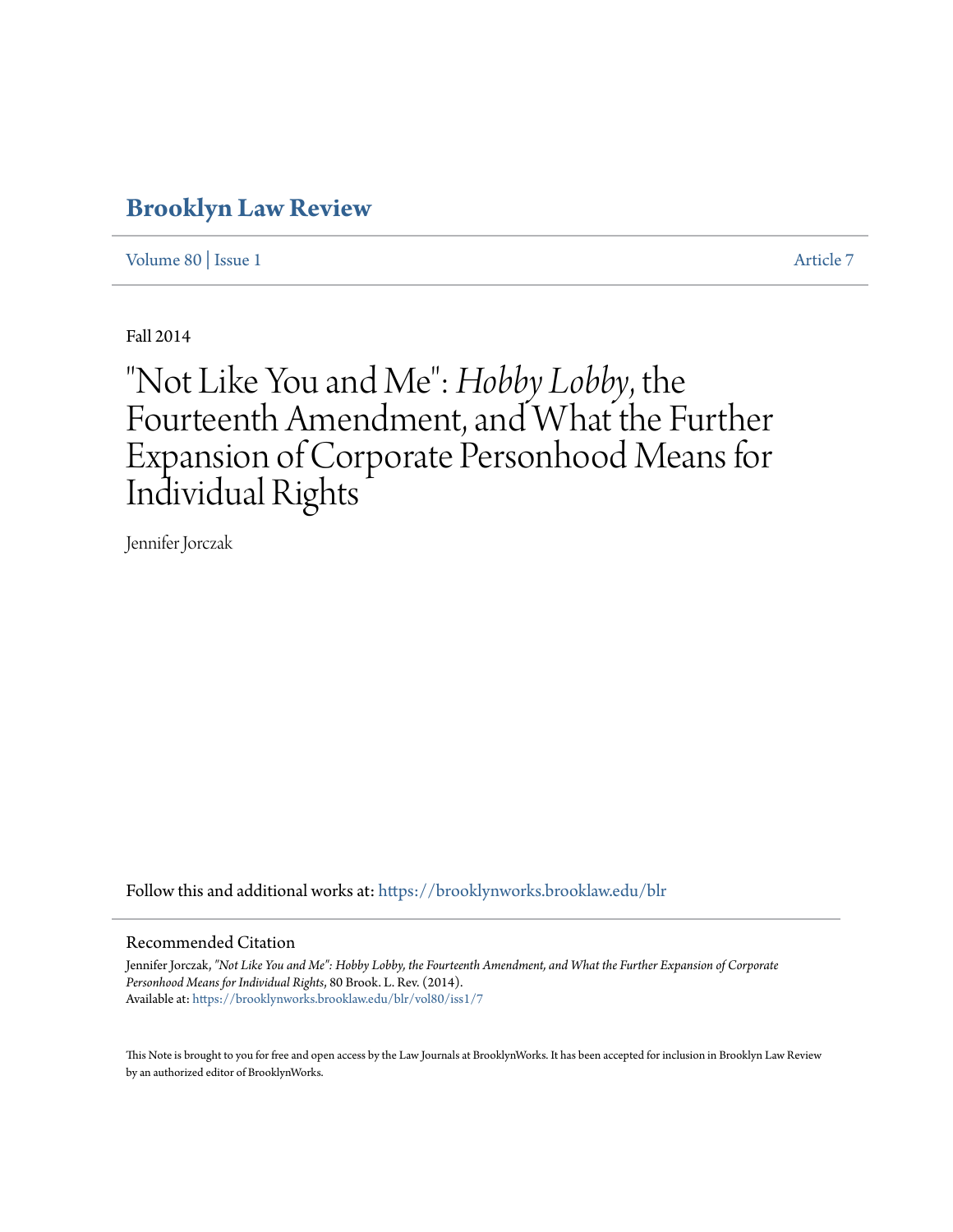# "Not Like You and Me"

# *HOBBY LOBBY*, THE FOURTEENTH AMENDMENT, AND WHAT THE FURTHER EXPANSION OF CORPORATE PERSONHOOD MEANS FOR INDIVIDUAL RIGHTS

#### INTRODUCTION

"Corporations, as F. Scott Fitzgerald might have put it, are not like you and me." <sup>1</sup> Yet, this summer, the Supreme Court held in *Burwell v. Hobby Lobby* that closely held, forprofit corporations are in fact "persons" with standing to sue under the Religious Freedom Restoration Act of 1993 (RFRA),<sup>2</sup> and that further, RFRA protects those corporations from having to follow a provision of the Affordable Care Act (ACA, also known as "Obamacare") that the corporations claim violates their religious beliefs.<sup>3</sup> The decision "has been both praised and condemned for expanding religious rights and . . . the right of corporations to be treated like people."<sup>4</sup> The problem with the ruling is not that it expanded the rights of corporations to be treated like people, but that it held the corporations' newfound religious rights more dearly than the rights of actual people, the employees of the corporations.<sup>5</sup> This tears at the fabric of our democracy, which was created to protect the rights of individuals. Courts should take that into account when balancing conflicting rights of corporations and individuals, and always err on the side of protecting natural, not corporate, people.

<sup>1</sup> Binyamin Appelbaum, *What the Hobby Lobby Ruling Means for America*, N.Y. TIMES (July 22, 2014), http://www.nytimes.com/2014/07/27/magazine/what-thehobby-lobby-ruling-means-for-america.html?\_r=0.

<sup>2</sup> Religious Freedom Restoration Act of 1993, Pub. L. No. 103-141, 107 Stat. 1488 (1993) (codified at 42 U.S.C.A. § 2000bb).

<sup>3</sup> Burwell v. Hobby Lobby Stores, Inc., No. 13-354, slip op. at 2 (U.S. June 30, 2014), *available at* http://www.supremecourt.gov/opinions/13pdf/13-354\_olp1.pdf.

<sup>4</sup> Appelbaum, *supra* note 1.

<sup>5</sup> *Hobby Lobby*, dissenting slip op. at 8 (Ginsburg, J., dissenting) ("The exemption sought by Hobby Lobby and Conestoga would override significant interests of the corporations' employees and covered dependents.").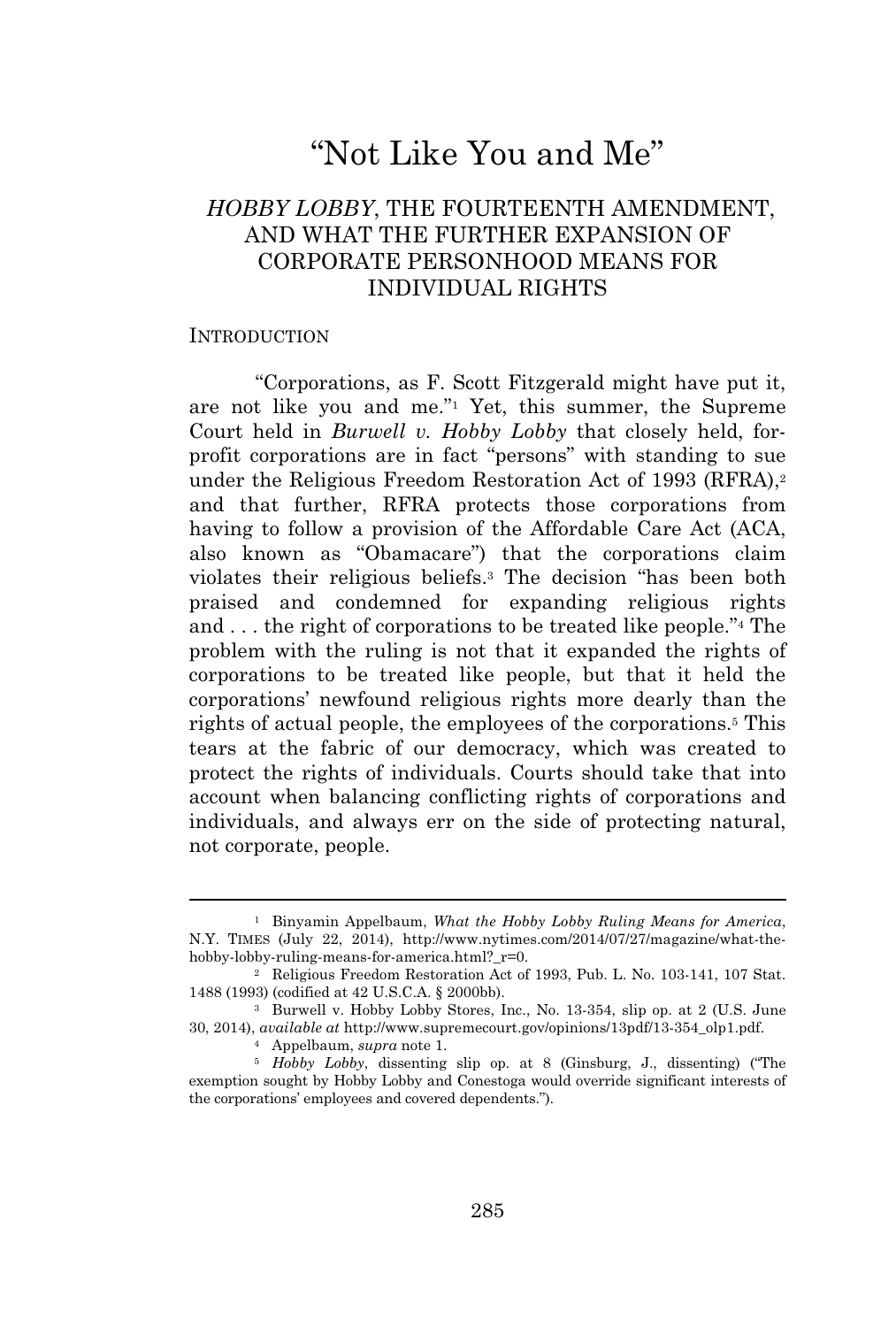"The notion that corporations are people is ridiculous on its face, but often true." <sup>6</sup> When then-presidential candidate Mitt Romney told a crowd at the 2011 Iowa State Fair that "[c]orporations are people, my friend," <sup>7</sup> flesh-and-blood people across the country thought he was at best socially tone-deaf and at worst completely oblivious to the economic plight of the average American.<sup>8</sup> But legal scholars and business majors knew he was referring to the fact that corporations<sup>9</sup> are in fact seen as "persons" for the purposes of most statutory and regulatory law. It makes sense that when actual people are forming a business, their business can take on a separate corporate form that is seen as a separate legal entity: the corporation can hold property, pay taxes, and sue or be sued under its own name rather than that of its owners.<sup>10</sup> Perhaps more importantly, the corporate form also limits the personal liability of its owners, encouraging risk,<sup>11</sup> and survives beyond the life of its owners,<sup>12</sup> allowing business ventures to have a far greater impact on future customers, employees, and shareholders than a single individual could. The development of the corporate form has in many ways helped lead America from an agrarian society to a world power,<sup>13</sup> increasing wealth and opportunity in ways and amounts that would probably have been unthinkable to our founders.

The increasing dominance of and deference to for-profit corporations also has its downside. The wealth and opportunity corporations afford to society are not applied equally or equitably, and often come at the cost of other social, cultural, and environmental values.<sup>14</sup> For-profit corporations are allowed to amass seemingly unlimited profits, allowing the corporations

<sup>6</sup> Appelbaum, *supra* note 1.

<sup>7</sup> Ashley Parker, *'Corporations Are People,' Romney Tells Iowa Hecklers Angry over His Tax Policy*, N.Y. TIMES, Aug. 11, 2011, at A16, *available at* http://www.nytimes.com/  $2011/08/12$ /us/politics/12romney.html? $r=0$ .

<sup>8</sup> *See* Ashley Parker, *Romney's 'Poor' Remark Resonates*, THE CAUCUS—THE POLITICS AND GOVERNMENT BLOG OF THE TIMES, N.Y. TIMES, (Feb. 1, 2012, 10:34 PM), http://thecaucus.blogs.nytimes.com/2012/02/01/romneys-poor-remark-resonates/; *see also id.* at Comments.

<sup>9</sup> The author uses "corporations" throughout this note to mean "secular, forprofit corporations" unless explicitly noting that nonprofit corporations are meant.

<sup>10</sup> *See* Trs. of Dartmouth Coll. v. Woodward, 17 U.S. 518, 636 (1819); *see also id.* at 666-67 (Story, J. opinion).

<sup>11</sup> *See* ARTHUR R. PINTO & DOUGLAS M. BRANSON, UNDERSTANDING CORPORATE LAW 37 (4th ed. 2013).

<sup>12</sup> *See Dartmouth*, 17 U.S. at 636 (majority opinion); *id.* at 667 (Story, J. opinion).

<sup>13</sup> *See* PINTO & BRANSON, *supra* note 11, at 5.

<sup>14</sup> *See generally* THOM HARTMANN, UNEQUAL PROTECTION: THE RISE OF CORPORATE DOMINANCE AND THE THEFT OF HUMAN RIGHTS 15-23 (2002).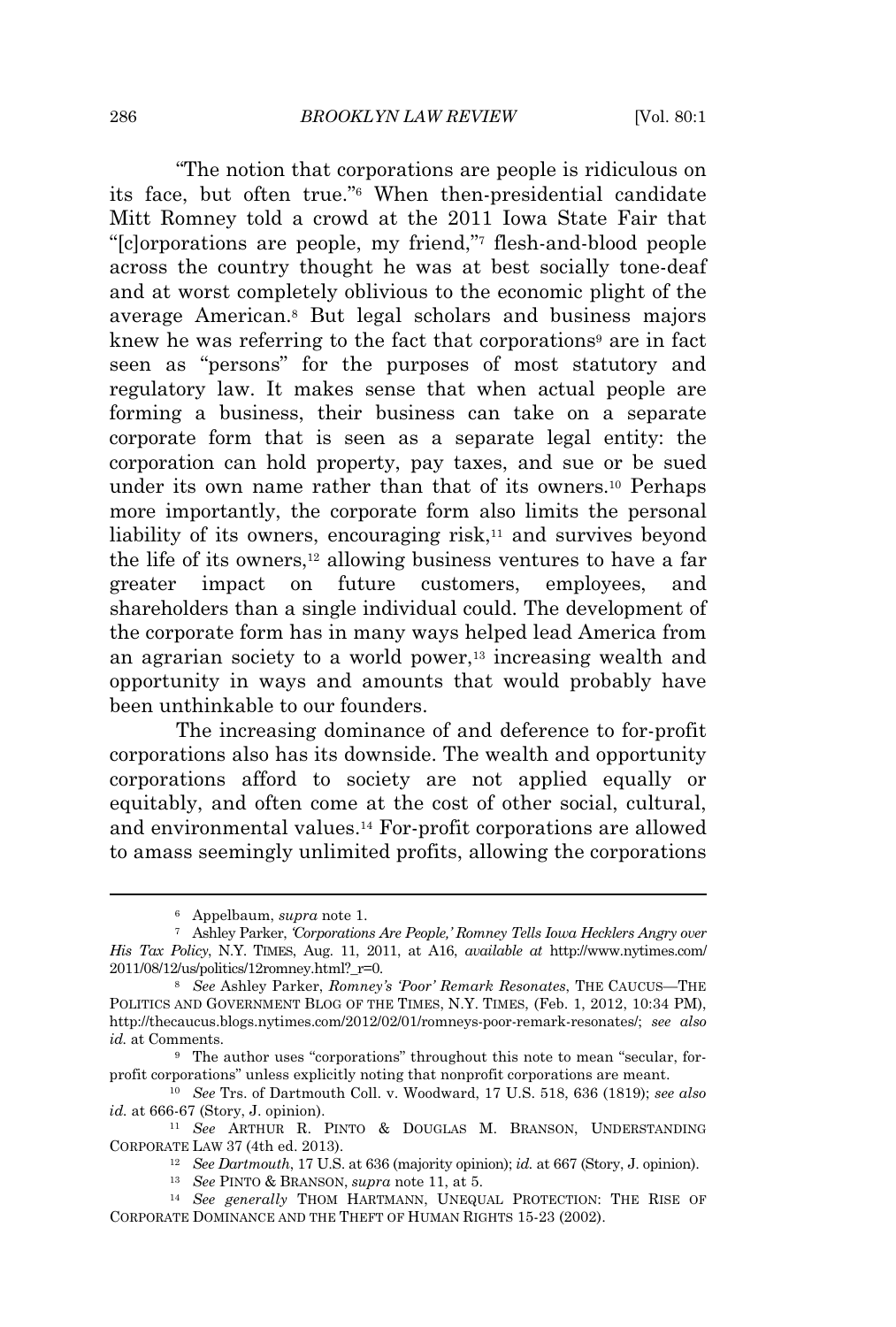ever more wealth and opportunity<sup>15</sup> while the individuals who make up the labor force and communities that support the corporations often find themselves fighting over the scraps. If corporations are people, then surely some people "are more equal than others." 16

As corporate persons are granted protections "equal" to those of natural persons, the inequality between human people and corporate people becomes increasingly clear. Corporations in modern America enjoy almost all of the protections of the First Amendment: freedom of speech,<sup>17</sup> of the press,<sup>18</sup> of assembly,<sup>19</sup> and the right to petition the government.<sup>20</sup> The remaining First Amendment freedom, as yet uncaptured by forprofit corporations, had been freedom of religion—until the *Hobby Lobby* decision. Over 100 cases have been filed in the federal courts (at least 80 are still pending) in which both nonprofit and for-profit corporations are asserting a right to the free exercise of religion.<sup>21</sup> Circuit courts split on the issue of whether or not for-profit corporations actually have standing to assert a free exercise claim,<sup>22</sup> and the Supreme Court held in *Hobby Lobby* that for-profit corporations have such standing, at least under RFRA.<sup>23</sup> Charitable nonprofit corporations organized expressly for religious purposes, such as churches and religious schools, can plausibly be said to freely exercise religion.<sup>24</sup> But

<sup>17</sup> Citizens United v. Fed. Election Comm'n, 558 U.S. 310, 340-43 (2010).

<sup>20</sup> Corporations petition the government through a multi-billion dollar lobbying industry. *See* Ctr. for Responsive Politics, *Lobbying Database*, OPENSECRETS.ORG, http://www.opensecrets.org/lobby/index.php (last visited Aug. 23, 2014).

<sup>21</sup> *See* NAT'<sup>L</sup> WOMEN'<sup>S</sup> LAW CTR., STATUS OF THE LAWSUITS CHALLENGING THE AFFORDABLE CARE ACT'<sup>S</sup> BIRTH CONTROL COVERAGE BENEFIT 1-3 (Aug. 18, 2014), *available at* http://www.nwlc.org/sites/default/files/pdfs/rr\_fs\_contraceptive\_coverage\_ litigation\_status.pdf.

<sup>22</sup> *See* Gilardi v. U.S. Dep't of Health & Human Servs., 733 F.3d 1208, 1243 (D.C. Cir. 2013), *vacated and remanded*, 134 S. Ct. 2902 (2014); Autocam Corp. v. Sebelius, 730 F.3d 618 (6th Cir. 2013), *vacated and remanded sub nom*. Autocam Corp. v. Burwell, 134 S. Ct. 2901 (2014); Conestoga Wood Specialties Corp. v. Sec'y of U.S. Dep't of Health & Human Servs., 724 F.3d 377, 384 (3d Cir. 2013), *rev'd and remanded sub nom.* Burwell v. Hobby Lobby Stores, Inc., No. 13-354 (U.S. June 30, 2014); Hobby Lobby Stores, Inc. v. Sebelius, 723 F.3d 1114 (10th Cir. 2013), *aff'd sub nom.* Burwell v. Hobby Lobby Stores, Inc., No. 13-354 (U.S. June 30, 2014).

<sup>23</sup> *See Hobby Lobby*, slip op. at 2.

<sup>24</sup> *See, e.g.*, Jimmy Swaggart Ministries v. Bd. of Equalization of Cal., 493 U.S. 378, 381-84 (1990) (affirming a California court decision to enforce the collection of generally

<sup>15</sup> *See* First Nat'l Bank of Bos. v. Bellotti, 435 U.S. 765, 809 (1978) (White, J., dissenting).

<sup>16</sup> GEORGE ORWELL, ANIMAL FARM 134 (Signet Classics 1996) (1946) (emphasis omitted).

<sup>18</sup> *See, e.g.*, N. Y. Times Co. v. Sullivan, 376 U.S. 254, 264 (1964).

<sup>19</sup> The corporate form itself is a form of free assembly and free association; further, corporations are free to band together in trade associations, chambers of commerce, and the like.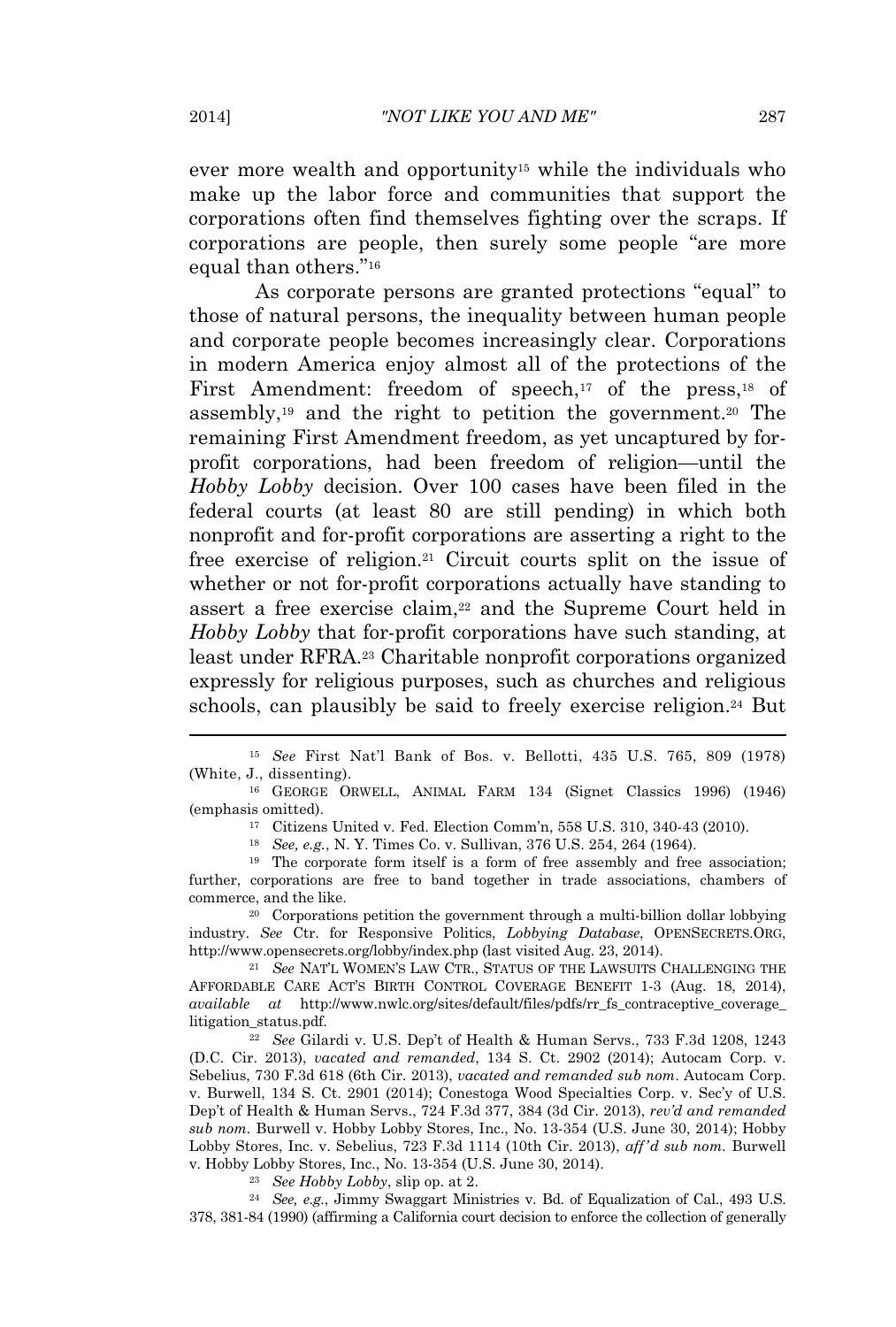should secular, for-profit corporations be allowed to assert freedom of religion as a defense against a generally applicable federal law? And if so, how will "corporate religion" impact the rights of the corporation's employees?

Not all constitutional protections apply to corporations. In *First National Bank of Boston v. Bellotti*, <sup>25</sup> the Court distinguished "[c]ertain 'purely personal' guarantees, such as the privilege against compulsory self-incrimination" and "equality with individuals in the enjoyment of a right to privacy" as "unavailable to corporations . . . because the 'historic function' of the particular guarantee has been limited to the protection of individuals." <sup>26</sup> The Bill of Rights, including the First Amendment's Free Exercise Clause, was written expressly to protect ordinary citizens from governmental tyranny.<sup>27</sup> "As is plain from its text, the First Amendment was adopted to curtail the power of Congress to interfere with the *individual's* freedom to believe, to worship, and to express himself in accordance with the dictates of his own conscience."<sup>28</sup> The right to exercise one's religion is surely one of our most "purely personal" rights.<sup>29</sup>

The Court was wrong to extend the constitutional protection of freedom of religion to corporations because so doing will increase powers "inherent" in corporate personhood to the further detriment of the rights of natural persons.<sup>30</sup> The Fourteenth Amendment guarantees equal protection under the law, but natural persons cannot hope to be equal to corporations, which have "dramatically more power, property, and wealth."31 To extrapolate from Thomas Jefferson's famous statement

applicable state sales and use taxes on a religious nonprofit corporation; the Court did not question the nonprofit's standing to bring Free Exercise or Establishment Clause claims).

<sup>25</sup> First Nat'l Bank of Bos. v. Bellotti, 435 U.S. 765, 767 (1978).

<sup>26</sup> *Id.* at 779 n.14 (quoting United States v. White, 322 U.S. 694, 698-701 (1944), Cal. Bankers Ass'n. v. Shultz, 416 U.S. 21, 65-67 (1974), United States v. Morton Salt Co., 338 U.S. 632, 651-52 (1950)).

<sup>27</sup> *See* Charles C. Haynes, *Democracy Minus Freedom Equals Tyranny*, FIRST AMENDMENT CTR. (July 5, 2013), http://www.firstamendmentcenter.org/democracyminus-freedom-equals-tyranny; *The Virginia Statute for Religious Freedom: The Road to the First Amendment*, CONSTITUTIONAL RIGHTS FOUND.: BILL OF RIGHTS IN ACTION (Fall 2010), http://www.crf-usa.org/bill-of-rights-in-action/bria-26-1-the-virginia-statute-forreligious-freedom.html.

<sup>28</sup> Wallace v. Jaffree, 472 U.S. 38, 49 (1985) (emphasis added).

<sup>29</sup> Conestoga Wood Specialties Corp. v. Sec'y of U.S. Dep't of Health & Human Servs., 724 F.3d 377, 384-85 (3d Cir. 2013), *rev'd and remanded sub nom.* Burwell v. Hobby Lobby Stores, Inc., No. 13-354 (U.S. June 30, 2014).

<sup>30</sup> Kathryn S. Benedict, Note, *When Might Does Not Create Religious Rights: For-Profit Corporations' Employees and the Contraceptive Coverage Mandate*, 26 COLUM. J. GENDER & L. 58, 109 (2013).

<sup>31</sup> HARTMANN, *supra* note 14, at 94.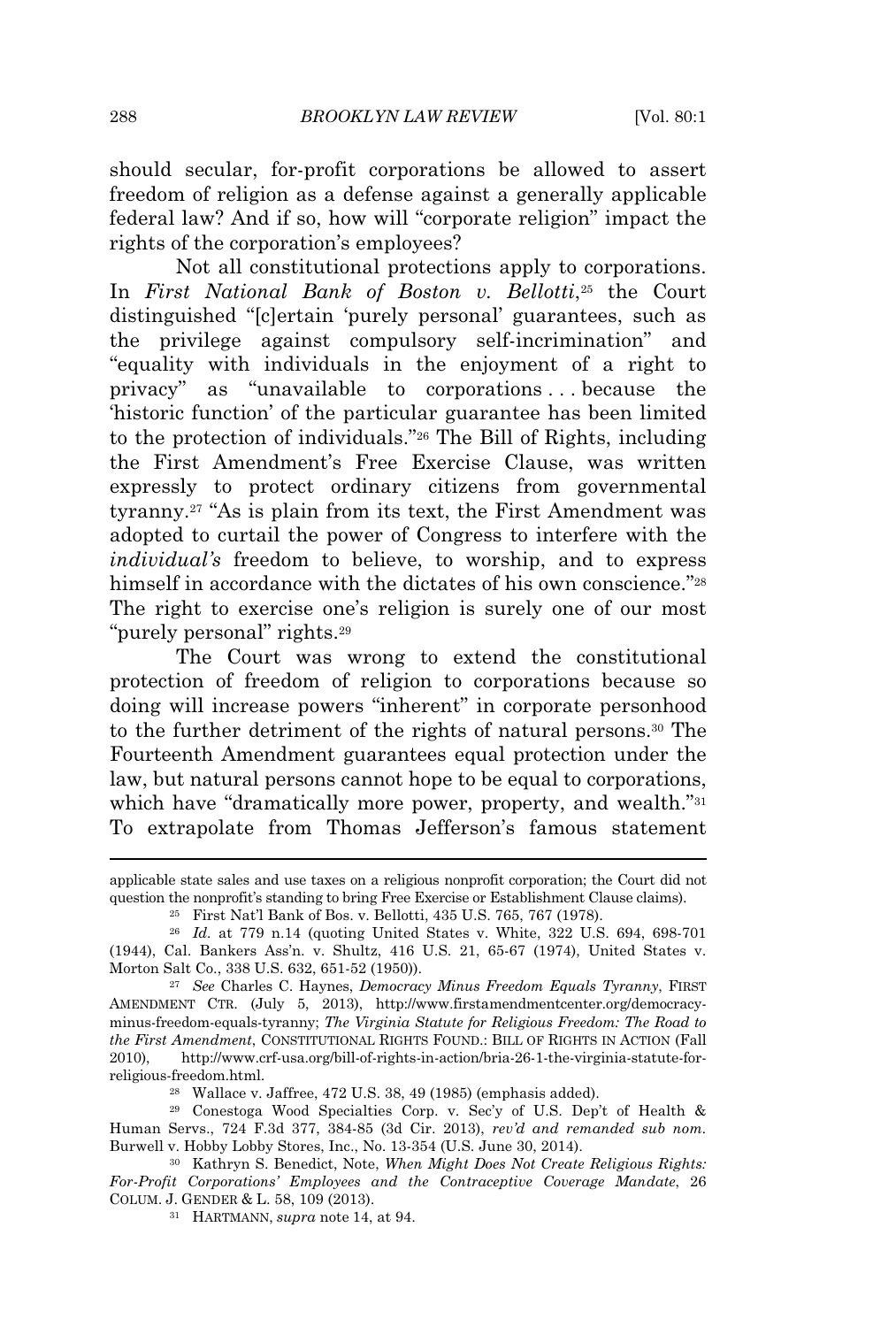regarding religious freedom, recognizing religious freedom for corporations could in fact pick our pockets and break our legs.<sup>32</sup> *Hobby Lobby* and the other ACA birth control mandate cases offer an interesting intersection of Fourteenth Amendment jurisprudence as applied to corporations as opposed to individuals. This note argues that for-profit corporations should have no standing under the First Amendment's Free Exercise Clause or RFRA, and that the constitutional and statutory freedoms of natural persons must always take precedence over the rights of corporate persons, as the Constitution was written to protect actual human individuals, not corporations.

Part I of this note examines the history of corporate personhood as compared to the treatment of the rights of natural persons under the Fourteenth Amendment. Part II describes the Supreme Court's latest expansion of corporate personhood into religion via recent federal litigation which successfully challenged the ACA "Birth Control Mandate" provision. Part III delves into the arguments against expansion of corporate personhood in the context of the birth control mandate litigation, reaffirms that the Constitution was designed to protect individuals, and presents ideas to better balance the beliefs of the corporations' owners with the constitutionally protected rights of their employees and compelling governmental interests.

#### I. HISTORY OF CORPORATE PERSONHOOD AND THE RIGHTS OF NATURAL PERSONS

For centuries, corporations only came into existence by way of royal charters, usually to take on a risk or provide a public benefit that the crown was unwilling to personally fund.<sup>33</sup> Thus, at the time the Constitution was written, the Framers

took it as a given that corporations could be comprehensively regulated in the service of the public welfare . . . . [T]hey had little trouble distinguishing corporations from human beings, and when they constitutionalized the right to free speech in the First

<sup>32</sup> Harry R. Rubenstein & Barbara Clark Smith, *History of the Jefferson Bible*, *in* THE JEFFERSON BIBLE 11, 15-16 (Smithsonian ed. 2011) (quoting Jefferson's 1784 essay *Notes on the State of Virginia*).

<sup>33</sup> Robert Sprague & Mary Ellen Wells, *The Supreme Court As Prometheus: Breathing Life into the Corporate Supercitizen*, 49 AM. BUS. L.J. 507, 509 (2012).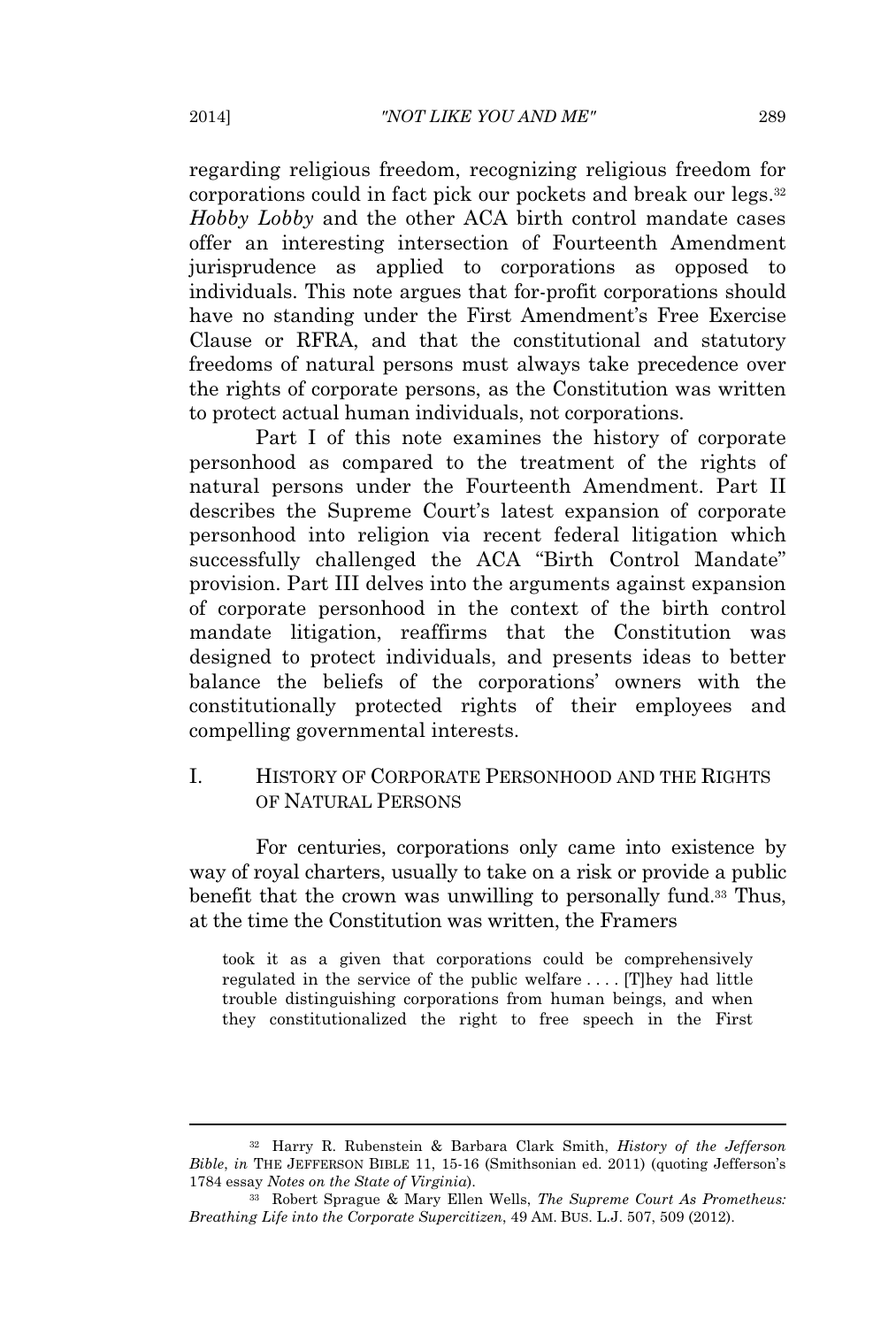Amendment, it was the free speech of individual Americans that they had in mind.<sup>34</sup>

After the American Revolution, state governments took on the business of granting corporate charters when needed, with the understanding that the proper purpose of a corporation was public welfare.<sup>35</sup> "The local public service function of early American corporations ... led to their legislative encouragement," <sup>36</sup> but, even so, state "legislatures retained a tight control over corporate purposes and activities."<sup>37</sup>

In 1819's *Trustees of Dartmouth College v. Woodward*, the Supreme Court officially recognized corporations as separate legal entities that can hold property, pay taxes, and sue or be sued, without further approval of the state.<sup>38</sup> Yet, this was not a grant of absolute power. Chief Justice Marshall famously summed up the still-wary public attitude toward corporations: "A corporation is an artificial being, invisible, intangible, and existing only in contemplation of law. Being the mere creature of law, it possesses only those properties which the charter of its creation confers upon it, either expressly, or as incidental to its very existence." <sup>39</sup> In other words, we the people should only grant powers and privileges to the corporation that are necessary for the corporation to fulfill its purpose for the public good.

The expansion of corporate status as legal persons was logical at first; if corporations are allowed to hold property, then it logically follows they should not be deprived of that property without due process. In contrast, however, the Constitution then allowed some natural persons to be seen and treated as property. The 1790 Census counted nearly 700,000 slaves,<sup>40</sup> each of whom was counted as three-fifths of a person for the purposes of allocation of seats in the House of Representatives, per the Constitution.<sup>41</sup> The 1820 Census counted over 1.5 million slaves,<sup>42</sup> each a natural person, none of

<sup>34</sup> Citizens United v. Fed. Election Comm'n, 558 U.S. 310, 428 (2010) (Stevens, J., dissenting).

<sup>35</sup> Sprague & Wells, *supra* note 33, at 523.

<sup>36</sup> JAMES J. FISHMAN & STEPHEN SCHWARTZ, TAXATION OF NONPROFIT ORGANIZATIONS 23 (3d ed. 2010).

<sup>37</sup> *Id.*

<sup>38</sup> Trs. of Dartmouth Coll. v. Woodward, 17 U.S. 518 (1819).

<sup>39</sup> *Id.* at 636.

<sup>40</sup> *Historical Census Browser*, UNIVERSITY OF VIRGINIA GEOSPATIAL AND STATISTICAL DATA CTR. (2004) http://mapserver.lib.virginia.edu/index.html (retrieved Aug. 24, 2014).

<sup>41</sup> U.S. CONST. art. I § 2, cl. 3.

<sup>42</sup> *Historical Census Browser*, *supra* note 40.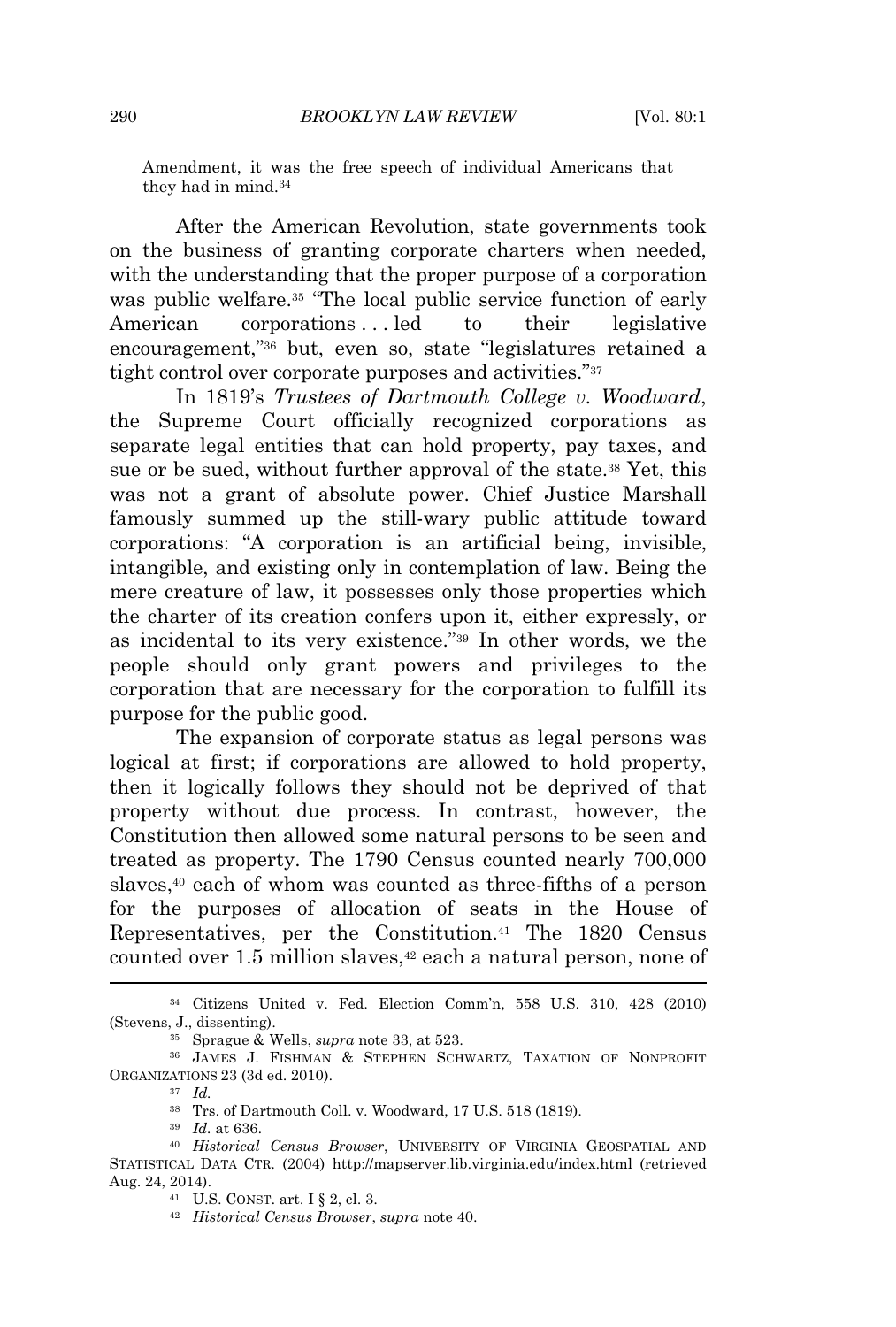whom had any rights at all.<sup>43</sup> Throughout the mid-1800s, banks accepted slaves as payment and as collateral on loans,<sup>44</sup> and insurance companies sold policies "that reimbursed slave owners for financial losses when the enslaved Africans they owned died." <sup>45</sup> As early as 1841, railroad corporations owned their own labor forces in the form of slaves.<sup>46</sup> The idea that corporate persons could own natural persons as slaves is abhorrent to our modern mindset, but until the Thirteenth Amendment, it was common throughout the South.

With this knowledge, it will perhaps come as no surprise that corporations, led by the railroads, began to argue as soon as the Fourteenth Amendment was ratified that its Due Process and Equal Protection Clauses, written to protect the newly freed slaves, should apply to corporate persons as well as natural persons.<sup>47</sup> In *Santa Clara County v. Southern Pacific Railroad*, <sup>48</sup> multiple railroad corporations alleged that California's state and local governments violated the Fourteenth Amendment's Due Process and Equal Protection Clauses by taxing railroad property differently from that of individual citizens. But when the case reached the Supreme Court in 1886, proper taxation was the only issue reviewed. The Court made no note of the issue of corporate personhood within its opinion,<sup>49</sup> nor did it distinguish between due process and equal protection claims. The Court found for the defendant railroads based on the fact that the taxes in question were improperly levied under the California state constitution.<sup>50</sup> "As the judgment can be sustained upon this ground it is not necessary to consider any other questions raised by the pleadings," <sup>51</sup> Justice Harlan explained. There was no need to

<sup>50</sup> *Santa Clara*, 118 U.S. at 416.

<sup>43</sup> *See* Dred Scott v. Sandford, 60 U.S. 393, 404 (1856) (denying a slave standing to bring suit in federal court because he was not nor could he ever be made a U.S. citizen).

<sup>44</sup> Katie Benner, *Wachovia Apologizes for Slavery Ties*, CNNMONEY.COM (June 2, 2005), http://money.cnn.com/2005/06/02/news/fortune500/wachovia\_slavery/.

<sup>45</sup> *15 Major Corporations You Never Knew Profited from Slavery*, ATLANTA BLACK STAR.COM (Aug. 26, 2013), http://atlantablackstar.com/2013/08/26/17-majorcompanies-never-knew-benefited-slavery/; *see also* James Cox, *Corporations Challenged by Reparations Activists*, USATODAY.COM (Feb. 21, 2002), http://usatoday30.usatoday.com/ money/general/2002/02/21/slave-reparations.htm.

<sup>46</sup> William G. Thomas III, *Did U.S. Railroads Own Slaves—How Many?*, WILLIAM G. THOMAS III ON HISTORY, DIGITAL HUMANITIES, AND HIGHER EDUCATION (July 2, 2008), http://railroads.unl.edu/blog/?p=32.

<sup>47</sup> *See* HARTMANN, *supra* note 14, at 91.

<sup>48</sup> *See* Santa Clara Cnty. v. S. Pac. R.R., 118 U.S. 394, 409 (1886).

<sup>49</sup> *See* HARTMANN, *supra* note 14, at 98.

<sup>51</sup> *Id.*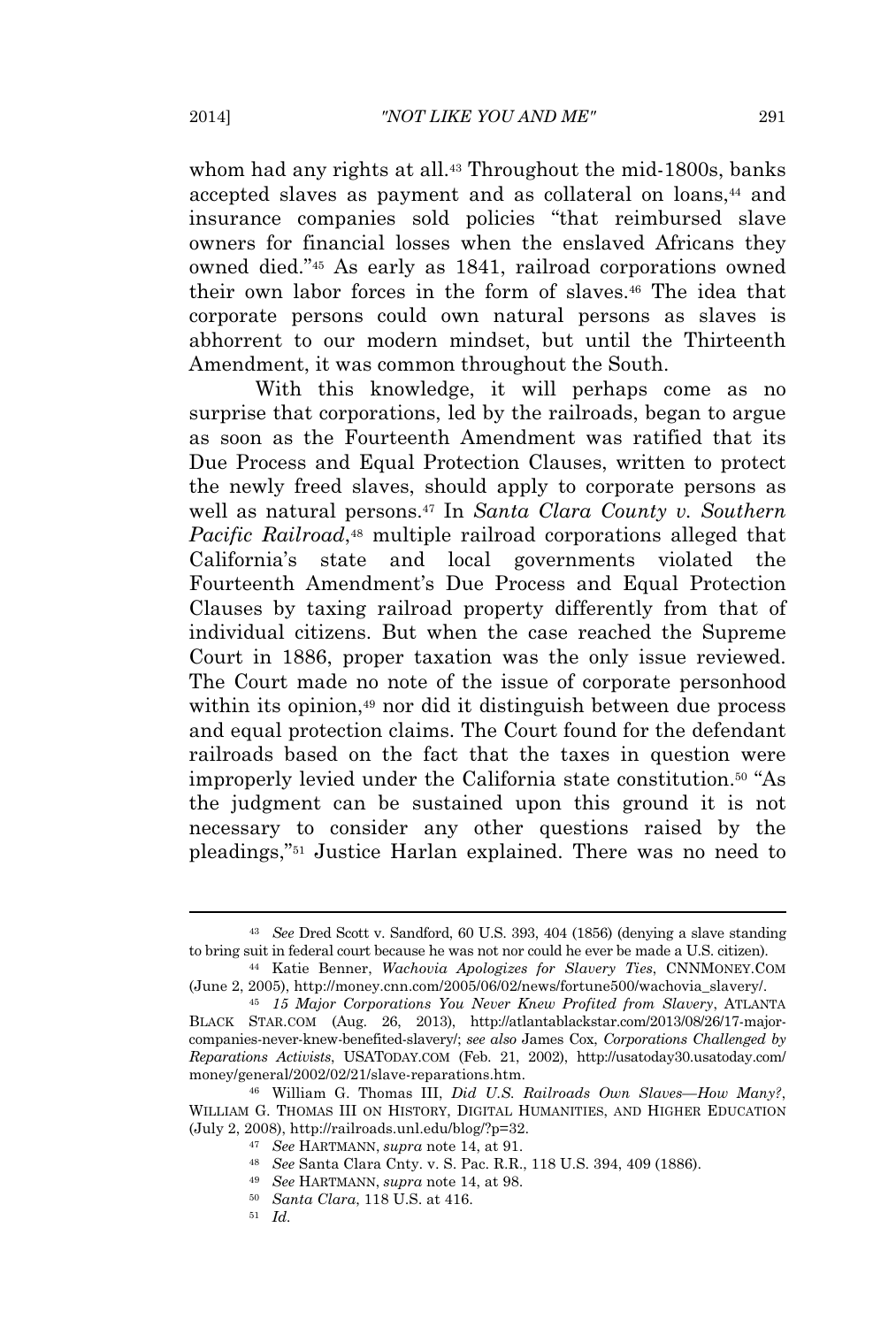reach the Fourteenth Amendment claims. Yet, the headnote to the case states:

Before argument MR. CHIEF JUSTICE WAITE said: The court does not wish to hear argument on the question whether the provision in the Fourteenth Amendment to the Constitution, which forbids a State to deny to any person within its jurisdiction the equal protection of the laws, applies to these corporations. We are all of opinion that it does.<sup>52</sup>

Again, there is nothing in the opinion itself to support the idea that the Fourteenth Amendment applies to corporations, or to explain how the Court reached this conclusion. The headnote was written by the Supreme Court reporter<sup>53</sup> and former railroad president<sup>54</sup> J.C. Bancroft Davis, who either mistakenly or deliberately misinterpreted the decision.<sup>55</sup> Some suggest that the misinterpretation might have occurred at the urging of Justice Field, who advocated for corporate personhood throughout his career as a railroad attorney, judge, and Justice.<sup>56</sup> Chief Justice Waite fell ill and died before the opinion was published, so never had a chance to correct the mistake;<sup>57</sup> however, "the history of the Waite Court suggests the unlikelihood of Waite's endorsing 'equal protection' for corporations." 58

*Santa Clara* might have been forgotten to history headnotes are non-precedential, as they are not written by the Justices—except that "*Pembina* lent *Santa Clara* the momentum of settled law." <sup>59</sup> In 1888, Justice Field wrote the opinion in *Pembina Consolidated Silver Mining & Milling Co. v. Commonwealth of Pennsylvania*, in which a Colorado mining company tried to avoid Pennsylvania's licensing and tax requirements on out-of-state corporations.<sup>60</sup> The case affirmed Pennsylvania's right to regulate out-of-state corporations, yet noted: "Under the [Fourteenth Amendment's] designation of person there is no doubt that a private corporation is included." <sup>61</sup> Justice Field does not elaborate, and in fact writes almost immediately afterward: "The equal protection of the

<sup>52</sup> *Id.* at 396.

<sup>53</sup> HARTMANN, *supra* note 14, at 107.

<sup>54</sup> *Id.* at 119.

<sup>55</sup> *Id.* at 112-13.

<sup>56</sup> *Id.* at 113-16, 119.

<sup>57</sup> *Id.* at 115-16, 119; *see also* JACK BEATTY, AGE OF BETRAYAL: THE TRIUMPH OF MONEY IN AMERICA, 1865–1900, at 171-76 (2007).

<sup>58</sup> BEATTY, *supra* note 57, at 174.

<sup>59</sup> *Id.* at 180.

<sup>60</sup> Pembina Consol. Silver Mining & Milling Co. v. Pennsylvania, 125 U.S. 181 (1888).

<sup>61</sup> *Id.* at 189.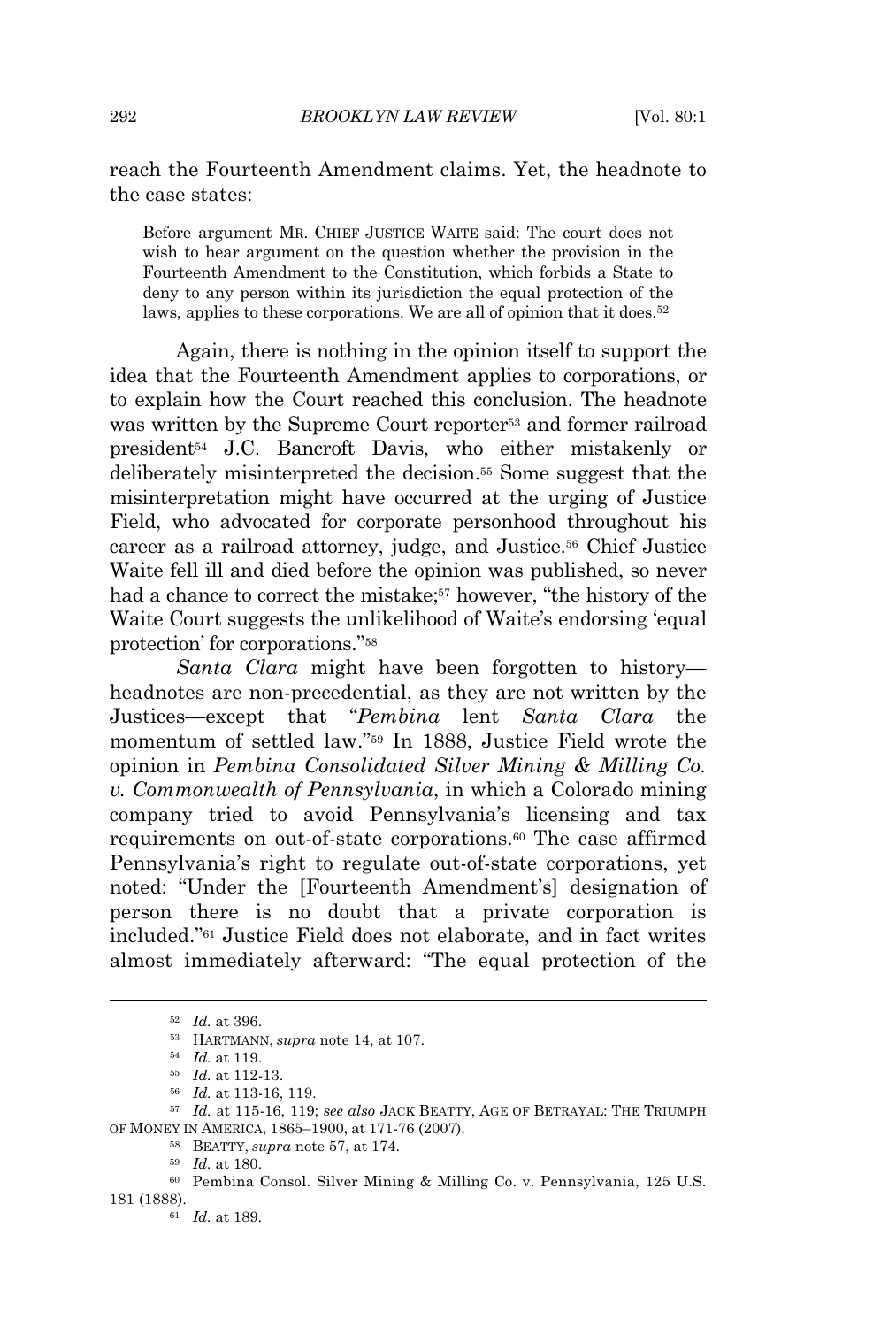laws which these bodies may claim is only such as is accorded to similar associations within the jurisdiction of the State."<sup>62</sup> Taken together, the opinion seems to say that the Fourteenth Amendment ensures equal protection within each type of persons. This actually mirrors the greater jurisprudence of the time, in which all white men might be equal among themselves, while black men were "separate but equal" <sup>63</sup> (or, still not equal, as history evinced) and women were not to trouble themselves about such matters. During this period, the Court determined that the Fourteenth Amendment<sup>64</sup> did *not* apply to: suffrage for women<sup>65</sup> or Native Americans,<sup>66</sup> protection of blacks attempting to exercise suffrage granted by the Fifteenth Amendment, $67$  ability of women to qualify for professional licenses,<sup>68</sup> ability of blacks and whites to associate in the same rail car,<sup>69</sup> or to Asian immigrants<sup>70</sup> or Puerto Ricans<sup>71</sup> in any capacity. These natural persons were dismissed from Fourteenth Amendment constitutional protection as quickly and illogically as the *Santa Clara* corporate defendants were seemingly welcomed with open constitutional arms.

The judicial shift in attitude toward corporations in the latter half of the 19th Century accompanied a legislative shift among the states. The explosive growth of the Industrial Revolution went hand in hand with the relaxation of laws governing incorporation, culminating in Delaware's 1899

<sup>62</sup> *Id.*

<sup>63</sup> Plessy v. Ferguson, 163 U.S. 537, 552 (1896).

<sup>64</sup> Many of the early Fourteenth Amendment cases cited in notes 65-71 were argued under the Privileges or Immunities Clause, rather than the Equal Protection Clause. Given the state of the Court and the country at the time, the author thinks it highly unlikely that the outcomes would have been different if Minor et al. had instead argued for their rights under the Equal Protection Clause.

<sup>65</sup> *See* Minor v. Happersett, 88 U.S. 162 (1874); *see also* United States v. Reese, 92 U.S. 214, 217-18 (1875) (determining that Congressional power to prevent voter discrimination was limited strictly to discrimination based on "race, color, or previous condition of servitude"); United States v. Anthony, 24 F. Cas. 829 (C.C.N.D.N.Y. 1873) (No. 14,459).

<sup>66</sup> *See* Elk v. Wilkins, 112 U.S. 94 (1884).

<sup>67</sup> *See* United States v. Cruikshank, 92 U.S. 542 (1876).

<sup>68</sup> *See* Bradwell v. Illinois, 83 U.S. 130 (1873).

<sup>69</sup> *See* Plessy v. Ferguson, 163 U.S. 537 (1896).

<sup>70</sup> *See generally* United States v. Wong Kim Ark, 169 U.S. 649, 699, 704 (1898) (conceding that the children of Chinese immigrants born in the U.S. were U.S. citizens, despite a federal law barring Chinese immigration); Chae Chan Ping v. United States, 130 U.S. 581 (1889) (upholding a federal law barring Chinese immigration as constitutional without discussing the Fourteenth Amendment).

<sup>71</sup> *See generally* Downes v. Bidwell, 182 U.S. 244, 251, 279-80 (1901) (noting that until Congress decided to extend constitutional protections, the Fourteenth Amendment did not apply to citizens of the newly acquired territory because it was not a state).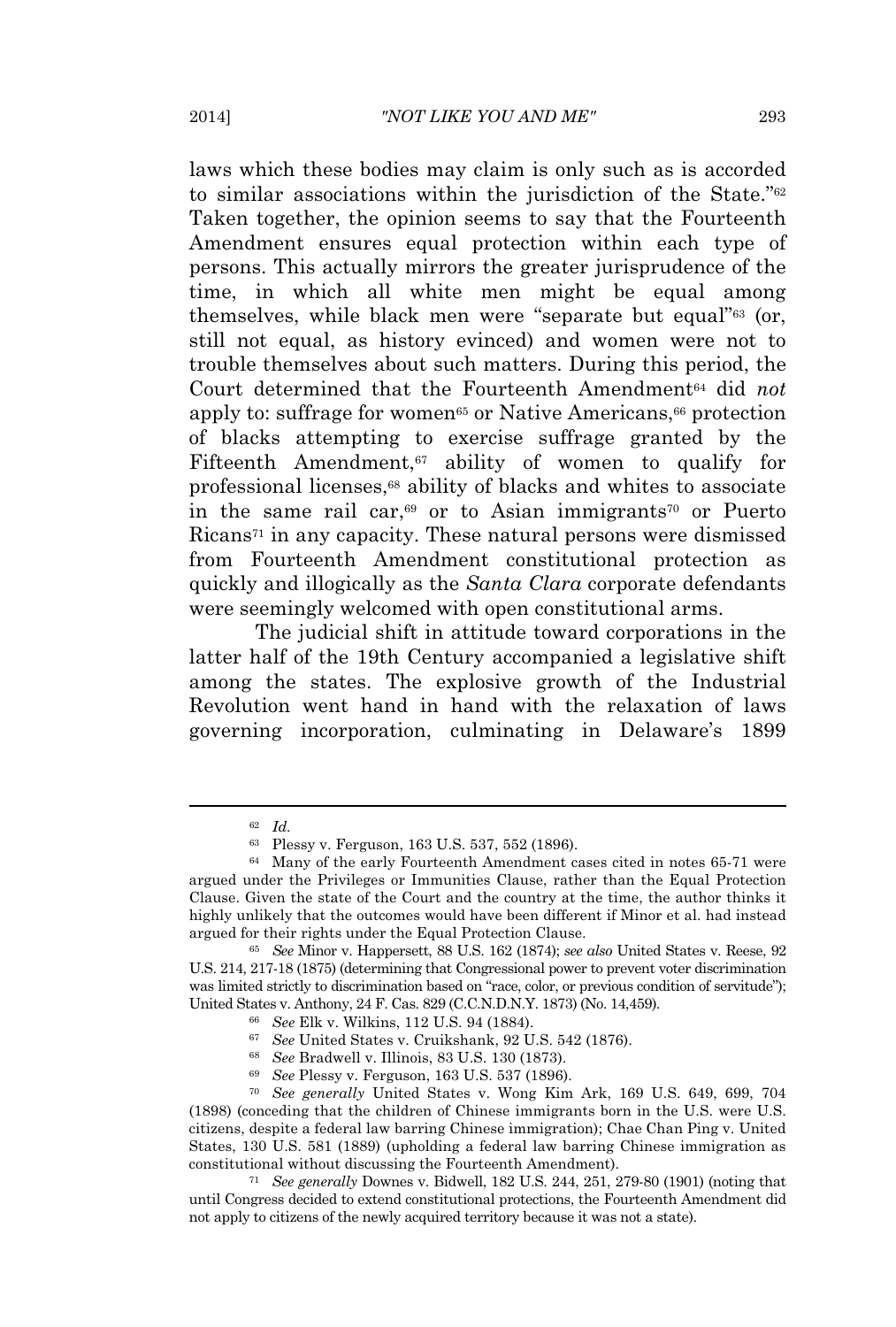statute "authoriz[ing] the formation of a corporation for the transaction of any lawful business."<sup>72</sup>

The 20th Century's expansive proliferation of the use of the corporate form<sup>73</sup> resulted in battles over the expansion and regulation of corporate rights.<sup>74</sup> Justice Hugo Black once noted that:

[O]f the cases in this Court in which the Fourteenth Amendment was applied during the first fifty years after its adoption, less than one-half of one per cent [sic] invoked it in protection of the negro race, and more than fifty per cent [sic] asked that its benefits be extended to corporations.<sup>75</sup>

The Court specifically expanded corporate First Amendment rights in lines of cases about freedom of speech;<sup>76</sup> unfortunately, the ghost of the mistaken *Santa Clara* headnote continued to cause problems, even when other courts tried to correct the course. In *First National Bank of Boston v. Bellotti*, a key case in the jurisprudence of corporate political speech, the Court declared, "We believe that the [Supreme Judicial C]ourt [of Massachusetts] posed the wrong question . . . . The proper question . . . is *not* whether corporations 'have' First Amendment rights and, if so, whether they are coextensive with those of natural persons." <sup>77</sup> The *Bellotti* majority, voiding a state ban on corporate participation in referenda,<sup>78</sup> instead focused solely on the self-answering question of whether the First Amendment protects political speech,<sup>79</sup> holding that it should not matter to the government whether the speech comes from an individual or a corporation.<sup>80</sup> The majority held that the First Amendment freedoms are within the "liberty" (not "property") interests protected by the Fourteenth Amendment, "and [that] the Court has not identified a separate source for the right when it has been asserted by corporations."<sup>81</sup>

<sup>72</sup> Sprague & Wells, *supra* note 33, at 530.

<sup>73</sup> *See id.* at 530-31.

<sup>74</sup> *See, e.g.*, Citizens United v. Fed. Election Comm'n, 558 U.S. 310, 394, 433- 34, 446 (2010) (Stevens, J., dissenting) (discussing the Tillman Act of 1907, which banned corporate contributions to political candidates, and the Taft-Hartley Act of 1947, which extended the corporate ban to independent political expenditures).

<sup>75</sup> Conn. Gen. Life Ins. Co. v. Johnson, 303 U.S. 77, 90 (1938) (Black, J., dissenting).

<sup>76</sup> *See, e.g.*, *Citizens United*, 558 U.S. at 318-19; McConnell v. Fed. Election Comm'n, 540 U.S. 93 (2003); Austin v. Mich. Chamber of Commerce, 494 U.S. 652 (1990); First Nat'l Bank of Bos. v. Bellotti, 435 U.S. 765 (1978).

<sup>77</sup> *Bellotti*, 435 U.S. at 776 (emphasis added).

<sup>78</sup> *Id.* at 767-68.

<sup>79</sup> *Id.* at 776.

<sup>80</sup> *Id.* at 777.

<sup>81</sup> *Id.* at 780.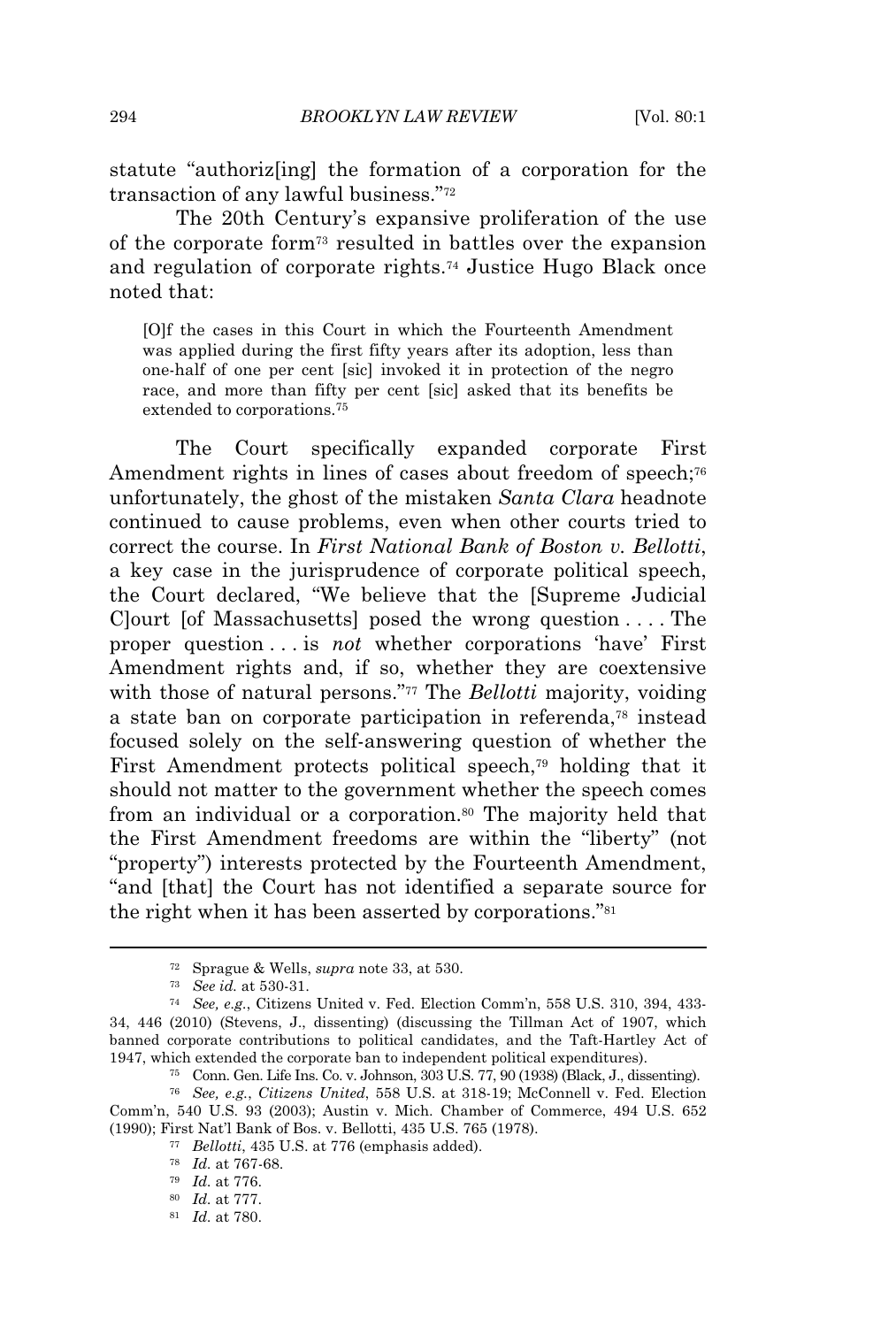The *Bellotti* dissenters, however, declared that this should be

merely the starting point of analysis, because an examination of the First Amendment values that corporate expression furthers and the threat to the functioning of a free society it is capable of posing reveals that it is not fungible with communications emanating from individuals and is subject to restrictions which individual expression is not.<sup>82</sup>

Justice White stated that corporations, created for economic reasons and granted the ability to "control vast amounts of economic power," <sup>83</sup> may be treated differently than natural persons in the interest of "protecting a system of freedom of expression"<sup>84</sup> across the entire population. Justice Rehnquist went further, saying that the Massachusetts law offered "at least as much protection as the Fourteenth Amendment requires," <sup>85</sup> and any corporation "upon which the State confers special privileges or immunities different from those of natural persons would be subject to like regulation."<sup>86</sup>

The "special privileges or immunities different from those of natural persons" <sup>87</sup> to which Justice Rehnquist referred are the fact that the corporate form affords its owners and shareholders limited liability for corporate actions, and further, can continue to exist and conduct corporate business long after its founding owners and shareholders are dead.88 These "supernatural powers" <sup>89</sup> are a definite cause for concern in a democratic society, and have occasionally even been recognized as justifying a compelling government interest by a majority of Supreme Court Justices.<sup>90</sup>

Following *Bellotti* in the line of corporate speech cases were *Austin v. Michigan Chamber of Commerce* and *McConnell v. Federal Election Commission*. Both cases upheld campaign finance laws banning corporate independent expenditures because the concern that state-created corporations would dominate elections was ruled a compelling governmental interest. In both cases, the Court noted that it was acceptable to treat corporations differently than individuals when it came

<sup>82</sup> *Id.* at 804 (White, J., dissenting).

<sup>83</sup> *Id.* at 809.

<sup>84</sup> *Id.* at 821.

<sup>85</sup> *Id.* at 828 (Rehnquist, J., dissenting).

<sup>86</sup> *Id.* at 826-27.

<sup>87</sup> *Id.* at 827.

<sup>88</sup> Sprague & Wells, *supra* note 33, at 513.

<sup>89</sup> *Id.* at 509.

<sup>90</sup> McConnell v. Fed. Election Comm'n, 540 U.S. 93, 115-22 (2003); Austin v. Mich. Chamber of Commerce, 494 U.S. 652, 655-61 (1990).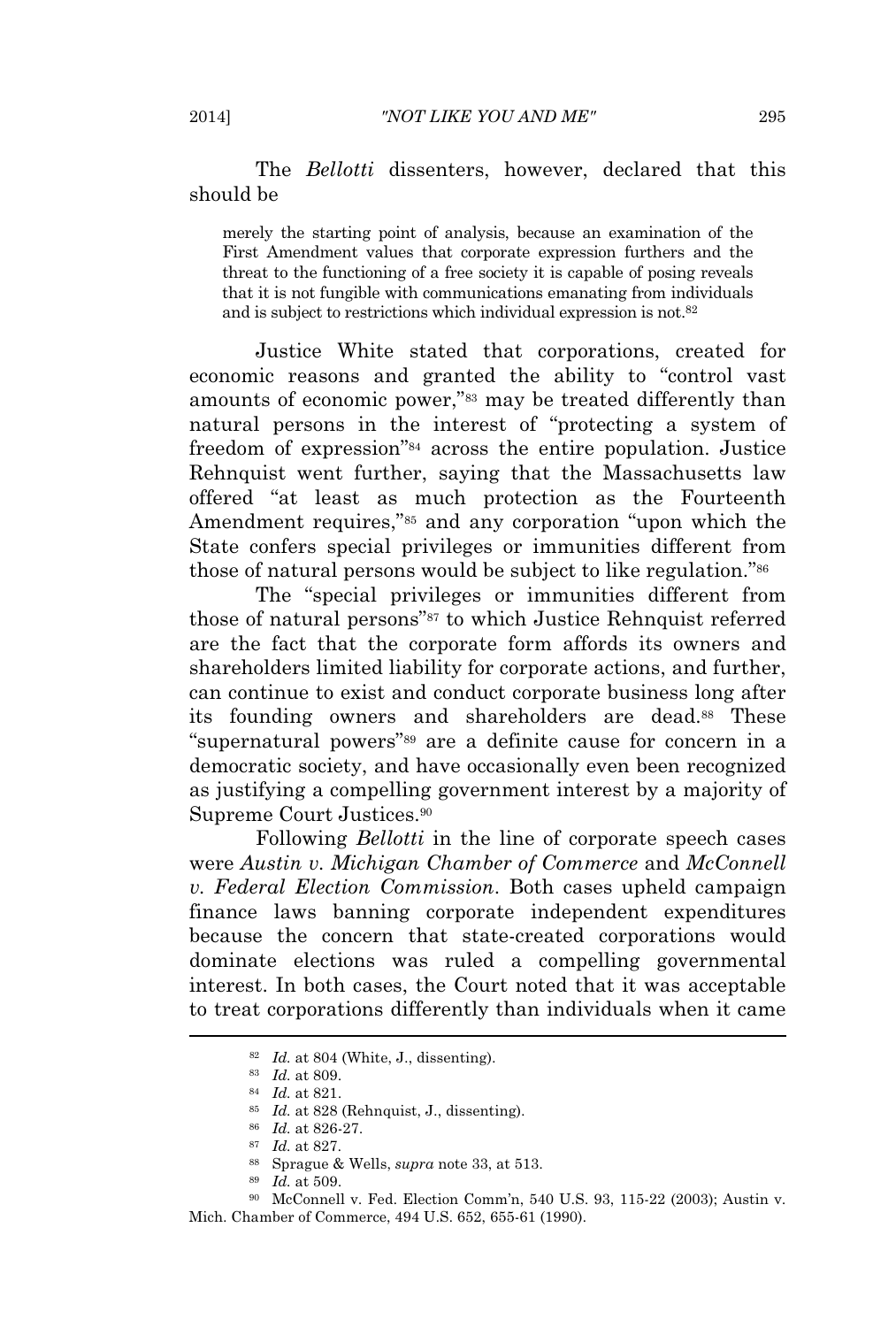to political speech in part because the accumulation of corporate wealth and power meant corporations could effect a higher level or volume of political speech than an individual could hope to achieve.<sup>91</sup>

Despite the existence of precedents like *Austin* and *McConnell* and the reasoned warnings of its dissent, the *Citizens United v. Federal Election Commission* majority controversially overruled *Austin* and *McConnell* and continued to expand the rights of corporations, holding that both forprofit corporations and unions have the right to unlimited independent political expenditures, which are protected political speech.<sup>92</sup> The majority looked upon individuals, the nonprofit plaintiff, for-profit corporations, and unions as equals, saying that:

[T]he Government may commit a constitutional wrong when by law it identifies certain preferred speakers. By taking the right to speak from some and giving it to others, the Government deprives the disadvantaged person or class of the right to use speech to strive to establish worth, standing, and respect for the speaker's voice.<sup>93</sup>

The Court's reference to for-profit corporations as "disadvantaged persons" went further than it needed to. Citizens United was a nonprofit group formed to advocate a certain set of political beliefs;<sup>94</sup> the Court could have taken a narrower view, as it did in *Federal Election Commission v. Massachusetts Citizens for Life, Inc.* (*MCFL*).<sup>95</sup> In *MCFL*, the Court carved out an exception to the ban on corporate political speech for a nonprofit group, which did "not pose [a] danger of corruption [because it] was formed to disseminate political ideas, not to amass capital," and ergo was distinct from the forprofit corporations which had "been the focus of regulation of corporate political activity." <sup>96</sup> Indeed, the *Citizens United* dissent pointed out that the majority decision lacked justification to broaden the decision beyond the nonprofit plaintiff at issue:<sup>97</sup> "The conceit that corporations must be treated identically to natural persons . . . is not only inaccurate but also inadequate to justify the Court's disposition of this

<sup>91</sup> *McConnell*, 540 U.S. at 115-22; *Austin*, 494 U.S. at 658-59.

<sup>92</sup> *See* Citizens United v. Fed. Election Comm'n, 558 U.S. 310 (2010).

<sup>93</sup> *Id.* at 340-41.

<sup>94</sup> *Id.* at 319-20.

<sup>95</sup> *See* Fed. Election Comm'n v. Mass. Citizens for Life, Inc., 479 U.S. 238 (1986).

<sup>96</sup> *Id.* at 259.

<sup>97</sup> *See Citizens United*, 558 U.S. at 393-94, 404-05 (Stevens, J., dissenting).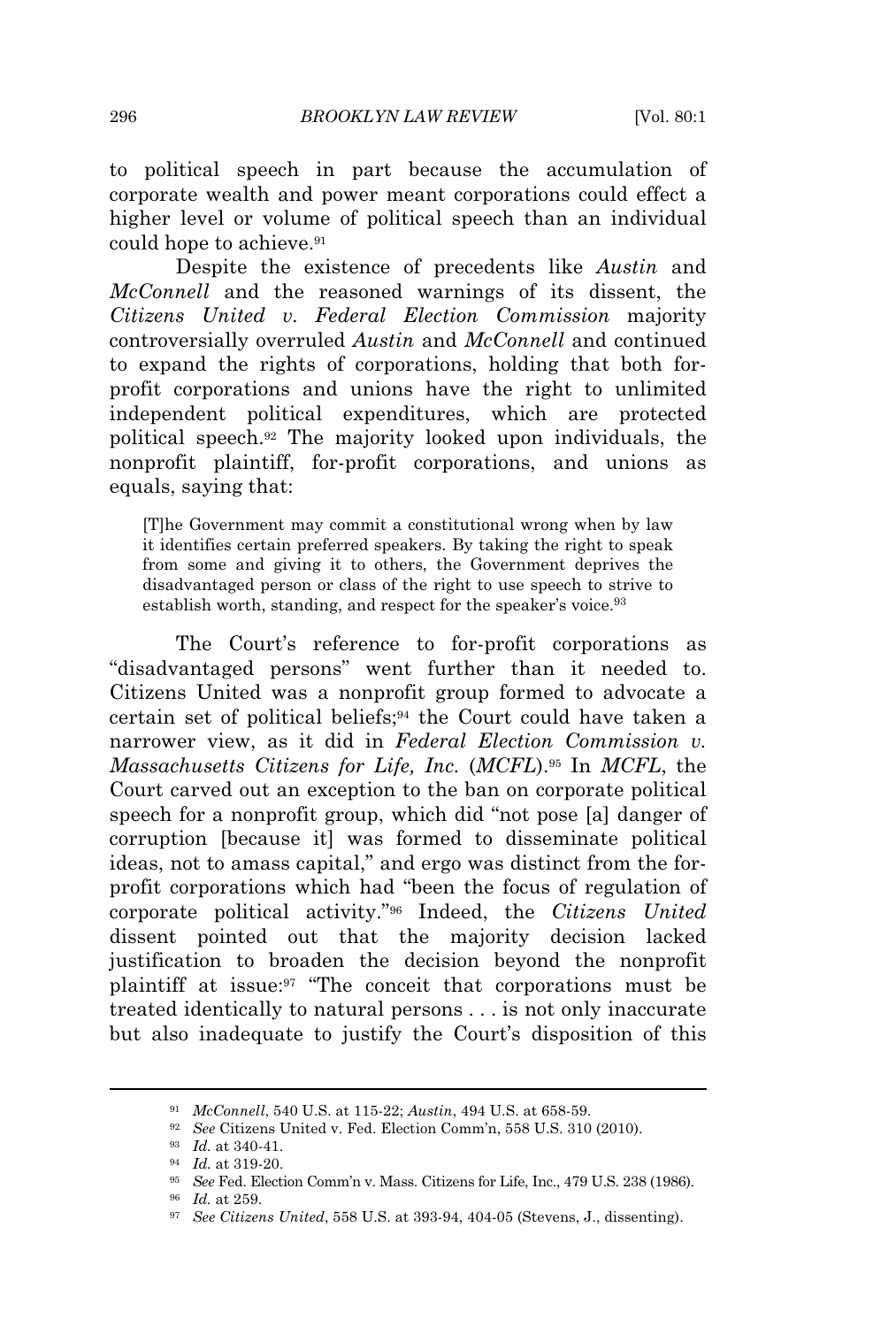case . . . . [T]he distinction between corporate and human speakers is significant."<sup>98</sup>

Unfortunately, in a post-*Citizens United* world, this distinction may eventually signify the complete subordination of the rights and freedoms of natural persons.<sup>99</sup> The consequences of the "perpetual life and limited liability"<sup>100</sup> and other "special privileges or immunities" <sup>101</sup> granted corporations mean that any right granted to a corporation becomes infinitely easier for that corporation to assert than for a natural person trying to assert the same right. For example, an individual may not have time or money to pursue her rights in court, but many corporations—especially those established to make a profit have ample time and money to repeatedly bring suits until the courts rule in their favor.<sup>102</sup> This is true especially when the rights of natural persons are not always viewed by the courts as actual constitutional rights.

The rapid progression of a corporate right to political speech far outpaced the expansion of equal protection for different groups of individuals from the 1970s to the present, which mirrors early Fourteenth Amendment jurisprudence as discussed above. *Pembina* led to cases wherein the Fourteenth Amendment ensured at best equal protection within each type of persons, rather than across types; today, the Court still applies different levels of scrutiny depending on the type of plaintiff and claim. Plaintiffs bringing cases challenging laws which classify people by race are subject to strict scrutiny, meaning that in order to be upheld as constitutional, the legislation at issue must be necessary and narrowly tailored to meet a compelling government interest.<sup>103</sup> In contrast, cases challenging sex or gender classifications do not merit strict scrutiny; the Court at best holds those to intermediate scrutiny.<sup>104</sup> Cases challenging discrimination surrounding pregnancy and abortion polices, for example, are often subject

<sup>98</sup> *Id.* at 394.

<sup>99</sup> Sprague & Wells, *supra* note 33, at 550-51.

<sup>100</sup> First Nat'l Bank of Bos. v. Bellotti, 435 U.S. 765, 825 (1978) (Rehnquist, J., dissenting).

<sup>101</sup> *Id.* at 827.

<sup>102</sup> HARTMANN, *supra* note 14, at 94.

<sup>103</sup> *See, e.g.*, Adarand Constructors, Inc. v. Pena, 515 U.S. 200, 220 (1995).

<sup>104</sup> *See, e.g.*, Craig v. Boren, 429 U.S. 190, 218 (1976). In *Frontiero v. Richardson*, the Court struck down a discriminatory law without deciding the proper level of scrutiny. The four-justice plurality held that sex-based classifications require strict scrutiny. 411 U.S. 677, 688 (1973). Another four justices thought it "unnecessary" to raise sex-based classifications to that level. *Id.* at 691-92 (Powell, J., concurring in judgment) (citing Reed v. Reed, 404 U.S. 71 (1971)).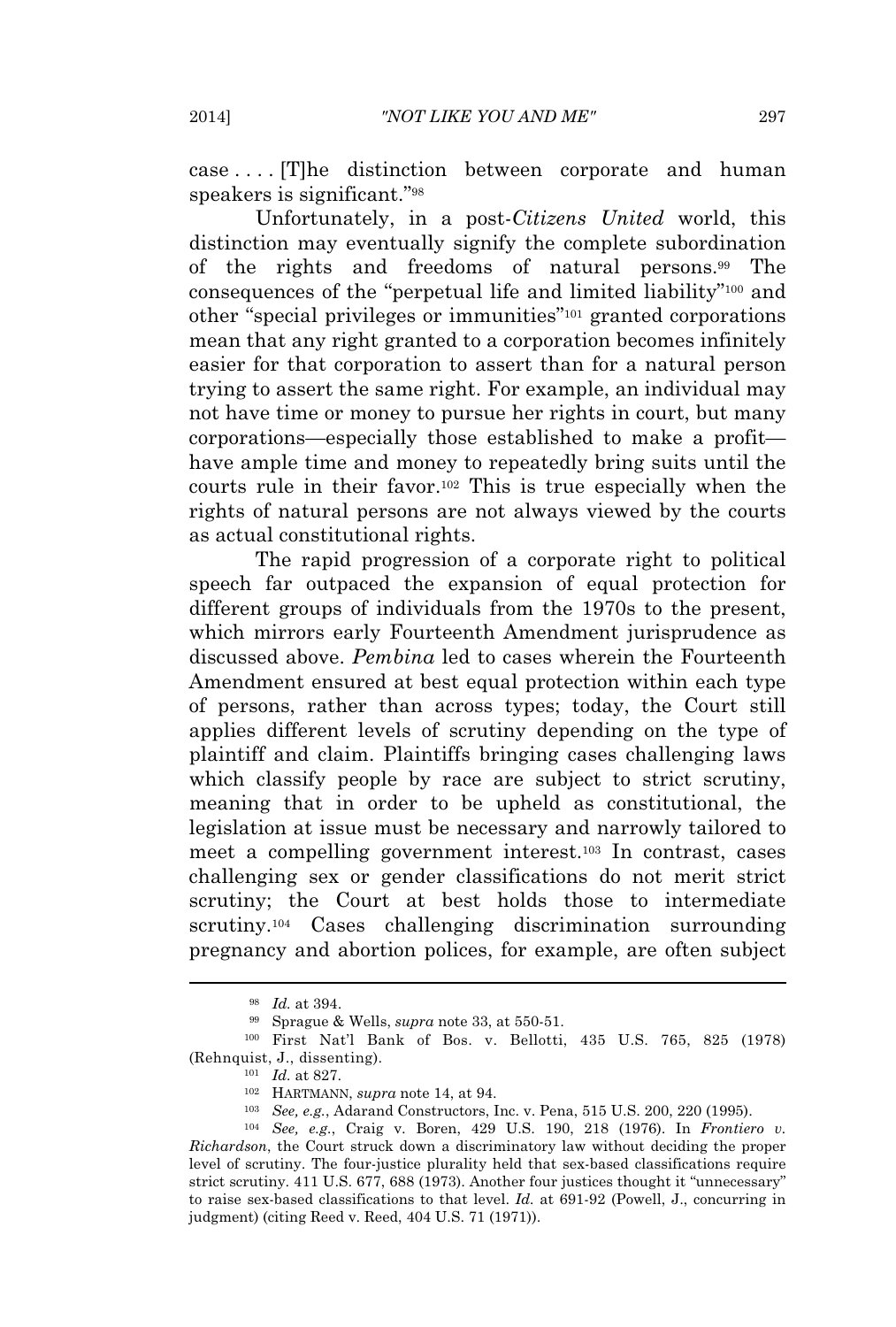merely to a rational basis test, because they are not seen as being based on a sex/gender classification,<sup>105</sup> despite the fact that, by definition, only women get pregnant or need abortions. This supposedly equal application of equal protection leads to inequitable results; by ignoring gender differences when evaluating gender discrimination, courts are contributing to the continued subordination of subordinate groups.<sup>106</sup> Gender differences are not germane as to whether women (or men) should be allowed to vote or enter a profession, but are quite relevant when talking about health care.<sup>107</sup> *Hobby Lobby* is merely the latest example of the Court's willingness both to expand corporate rights and to undervalue women's rights.

## II. THE AFFORDABLE CARE ACT, BIRTH CONTROL MANDATE, AND SUBSEQUENT LITIGATION INCLUDING *HOBBY LOBBY*

While the free speech cases discussed above glimpse at the problems inherent in treating corporations and individuals as equals, these problems come into sharper focus when discussing the ACA and the Court's holding of for-profit corporations' right to freedom of religion in *Hobby Lobby*. 108 Gender discrimination and the rights of individuals, especially those of low-income individuals and individuals of color, continue to be at issue. Unfortunately, the rights of individuals continue to be devalued by the Court in comparison to corporate rights.<sup>109</sup>

#### *A. Background on the ACA and its Birth Control Mandate*

Upon taking office in 2009, President Obama and his Congressional allies led a charge to pass legislation addressing

<sup>105</sup> *See* Maher v. Roe, 432 U.S. 464, 470-71 (1977); Geduldig v. Aiello, 417 U.S. 484, 493-97 (1974). *But cf.* Planned Parenthood of Se. Pa. v. Casey, 505 U.S. 833, 874- 78 (1992) (setting an "undue burden" standard by which courts evaluate challenges to regulations limiting access to abortions; such standard can arguably be considered intermediate scrutiny).

<sup>106</sup> Jane L. Dolkart, *Hostile Environment Harassment: Equality, Objectivity, and the Shaping of Legal Standards*, 43 EMORY L.J. 151, 173-77 (1994) (discussing the theories of Catharine MacKinnon and Martha Minow).

<sup>107</sup> *See, e.g.*, Andrea Irwin, *Diagnosing Gender Disparities in Health Care*, NAT'<sup>L</sup> WOMEN'<sup>S</sup> HEALTH NETWORK (July-Aug. 2007), https://nwhn.org/diagnosinggender-disparities-health-care; *see infra* Part II.A.

<sup>108</sup> Burwell v. Hobby Lobby Stores, Inc., No. 13-354, slip op. at 2 (U.S. June 30, 2014), available at http://www.supremecourt.gov/opinions/13pdf/13-354\_olp1.pdf.

<sup>109</sup> *Id.* dissenting slip op. at 8 (Ginsburg, J., dissenting).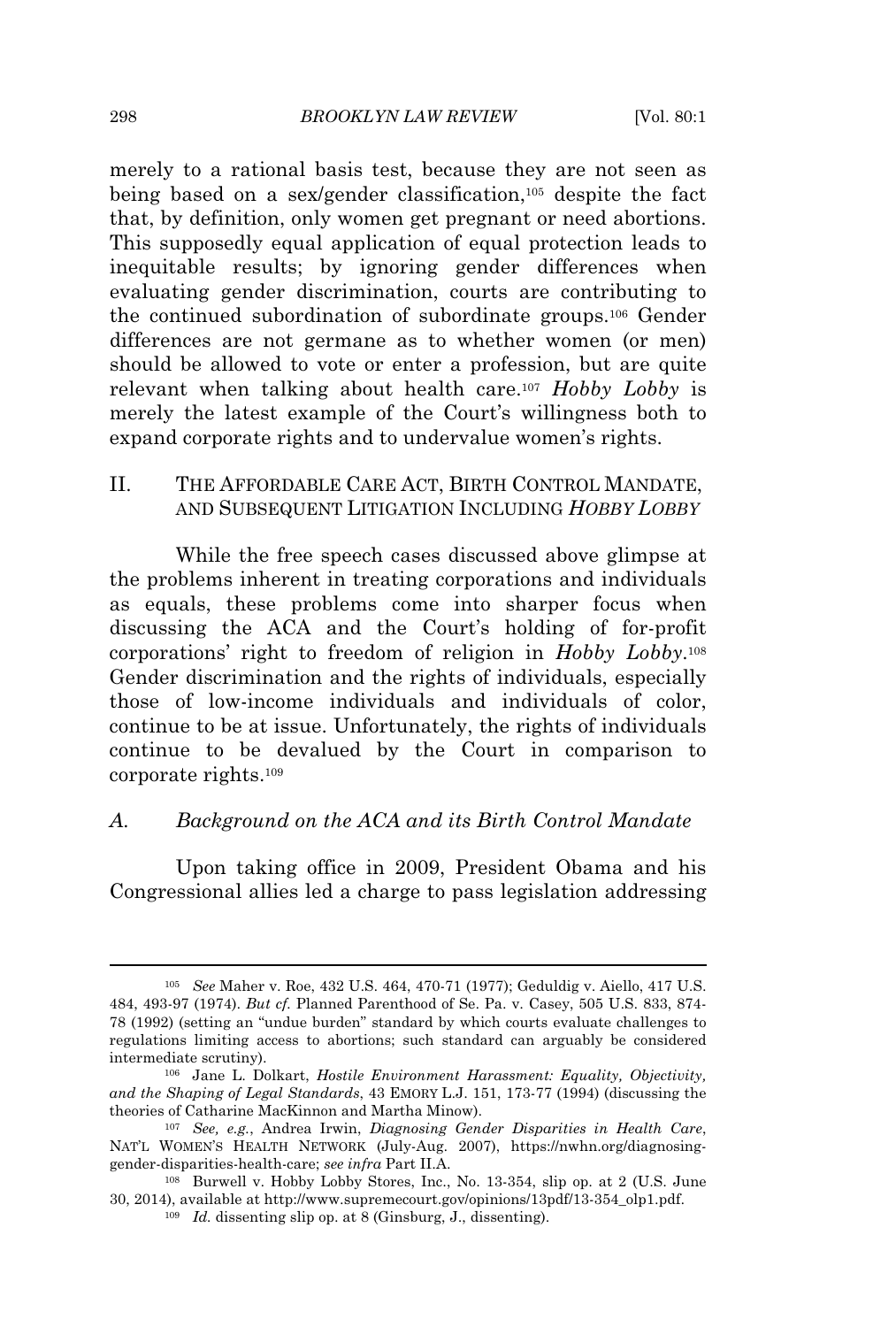America's health care crisis.<sup>110</sup> The United States spends roughly twice as much as other developed nations on health care, yet has worse health outcomes, including lower life expectancy, higher rates of obesity and related diseases, and lack of quality care for long-term conditions like asthma and chronic obstructive pulmonary disease.<sup>111</sup> The health care industry is one-sixth of our entire gross domestic product.<sup>112</sup> Medical expenses account for over 60% of personal bankruptcies.<sup>113</sup> Despite the fact that the goals of health care reform—increasing access to and quality of health care services; ending unfair, discriminatory practices by insurance companies; and affordability114—are popular with a majority of Americans,<sup>115</sup> it took over a year of debate to pass the ACA.<sup>116</sup>

Part of the debate addressed the disparities between women's and men's access to health care. As Senator Barbara Mikulski of Maryland said, "For far too long, many insurance companies have treated simply being a woman as a preexisting condition."<sup>117</sup> Women of childbearing age pay roughly 68% more out of pocket for health care needs.<sup>118</sup> Millions of young women go uninsured during their prime reproductive years, despite the fact that the average woman spends about 30 years trying not to get pregnant and three years either trying

<sup>115</sup> Nate Silver, *Health Care Polls: Opinion Gap or Information Gap?*, FIVETHIRTYEIGHT.COM (Jan. 23, 2010, 5:29 PM), http://www.fivethirtyeight.com/ 2010/01/health-care-polls-opinion-gap-or.html.

<sup>116</sup> Dunham, *supra* note 110.

<sup>110</sup> Will Dunham, *Timeline: Milestones in Obama's Quest for Healthcare Reform*, REUTERS.COM (Mar. 22, 2010 1:50 AM), http://www.reuters.com/article/ 2010/03/22/us-usa-healthcare-timeline-idUSTRE62L0JA20100322.

<sup>111</sup> Jason Kane, *Health Costs: How the U.S. Compares with Other Countries*, PBS.ORG (Oct. 22, 2012, 10:30 AM), http://www.pbs.org/newshour/rundown/2012/ 10/health-costs-how-the-us-compares-with-other-countries.html.

<sup>112</sup> The World Bank, *Health Expenditure, Total (% of GDP)*, WORLDBANK.ORG, http://data.worldbank.org/indicator/SH.XPD.TOTL.ZS (last visited Aug. 23, 2014).

<sup>113</sup> Theresa Tamkins, *Medical Bills Prompt More than 60 Percent of U.S. Bankruptcies*, CNNHEALTH.COM (June 5, 2009, 9:33 AM), http://www.cnn.com/ 2009/HEALTH/06/05/bankruptcy.medical.bills/.

<sup>114</sup> Democratic Policy Committee, *Affordable Care Act Detailed Summary* (Sept. 17, 2010), http://www.dpc.senate.gov/healthreformbill/healthbill95.pdf; U.S. Dep't of Health & Human Servs., *Strategic Goal 1: Strengthen Health Care*, HHS.GOV, http://www.hhs.gov/strategic-plan/goal1.html (last visited Aug. 23, 2014).

<sup>117</sup> Office of Sen. Barbara A. Mikulski, U.S. Sen. for Maryland, *Mikulski Amendment Guarantees Women Access to Affordable Preventive Care*, E-NEWSLETTER (Dec. 2009), http://www.mikulski.senate.gov/media/enewsletter/December-2009-Womens-Health-Amendment.cfm (last visited Aug. 24, 2014).

<sup>118</sup> Rachel Benson Gold, *The Need for and Cost of Mandating Private Insurance Coverage of Contraception*, THE GUTTMACHER REP. ON PUB. POL'Y, Aug. 1998, at 5, *available at* http://www.guttmacher.org/pubs/tgr/01/4/gr010405.html.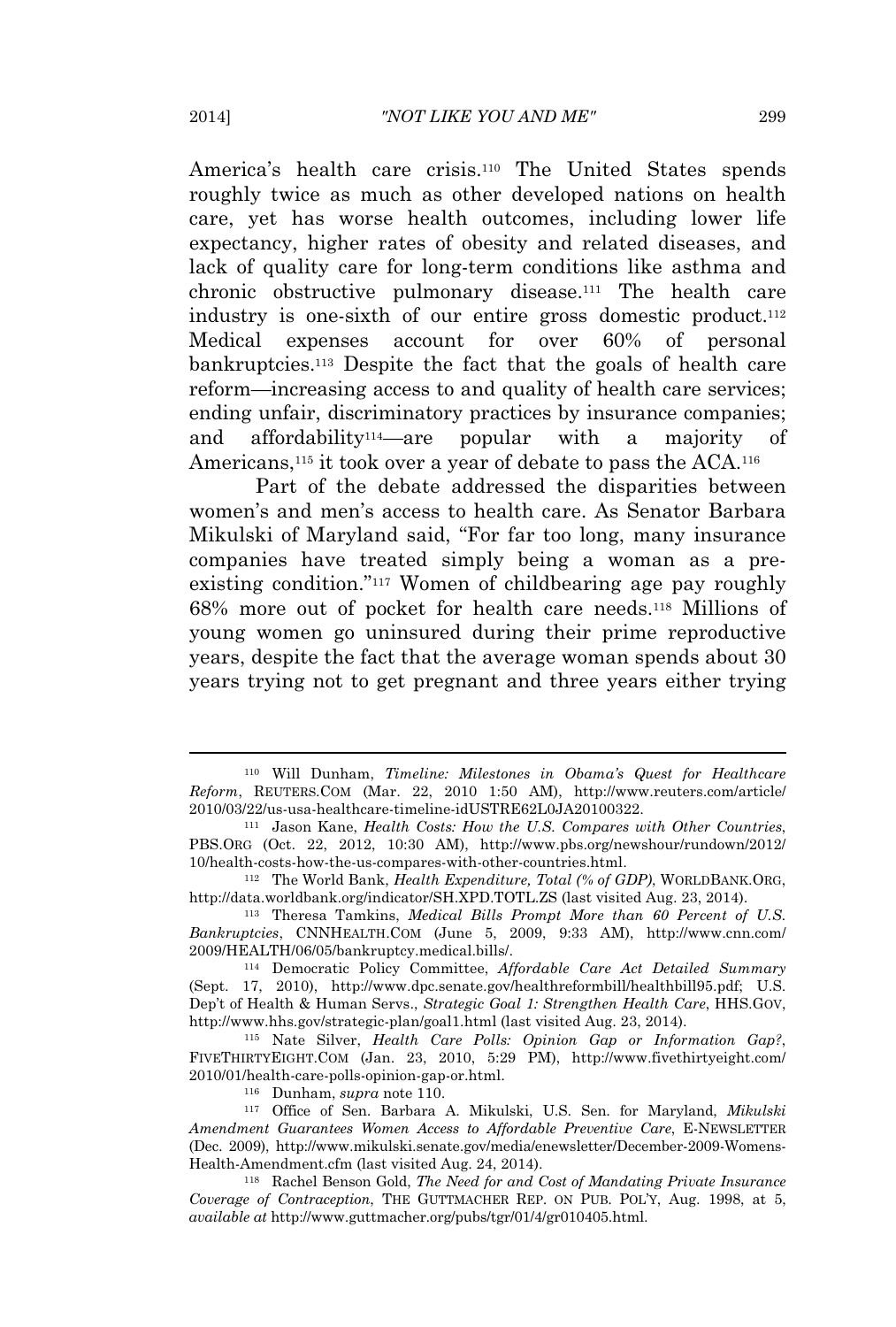to get pregnant, being pregnant, or immediately post-partum.<sup>119</sup> "Ninety-eight percent of sexually experienced American women have used a [birth control] method at some point in their lives." <sup>120</sup> Many women take birth control for reasons other than basic contraception; birth control pills are also known to treat dysmenorrhea, endometriosis, fibroids, and other health conditions.<sup>121</sup> For these reasons, Senator Mikulski and 61 of her Senate colleagues passed the Mikulski Amendment to include full coverage for women's preventive health services as part of Obamacare.<sup>122</sup>

The amendment, however, did not explicitly state which services constituted "women's preventive health."<sup>123</sup> Instead, Congress granted authority to the Department of Health and Human Services and its subdivisions (HHS) to make recommendations on which services should be included at no copay to each insured woman.<sup>124</sup> In August 2011, after nearly 18 months of rule promulgation, HHS announced its list, which included annual well-woman exams, including mammograms if applicable; screenings for HPV, HIV, and other sexually transmitted infections, as well as for interpersonal/domestic violence and gestational diabetes; and contraceptive methods and counseling to prevent unintended pregnancies.<sup>125</sup> The amendment and its preventive services went into effect in August 2012.<sup>126</sup> In its first year, nearly 30 million women benefitted from the Mikulski Amendment's coverage of women's preventive health services, including access to birth control even before the launch of the full ACA.<sup>127</sup>

<sup>124</sup> *Id.*

<sup>119</sup> THE GUTTMACHER INST., PUBLICLY FUNDED CONTRACEPTIVE SERVICES IN THE UNITED STATES (Aug. 2014), *available at* http://www.guttmacher.org/ pubs/fb\_contraceptive\_serv.pdf.

<sup>120</sup> Adam Sonfield, *The Case for Insurance Coverage for Contraceptive Services and Supplies Without Cost Sharing*, 14 GUTTMACHER POL'<sup>Y</sup> REV. 1, 9 (Winter 2011), *available at* http://www.guttmacher.org/pubs/gpr/14/1/gpr140107.html.

<sup>121</sup> *Id.*

<sup>122</sup> Press Release, Office of Sen. Barbara A. Mikulski, Senate Approves Mikulski Amendment Making Women's Preventive Care Affordable and Accessible (Dec. 3, 2009), *available at* http://www.mikulski.senate.gov/media/record.cfm?id=320404.

<sup>123</sup> *Id.*

<sup>125</sup> Press Release, Office of Sen. Barbara A. Mikulski, Mikulski Applauds Adoption of IOM Guidelines for Women's Preventive Health (Aug. 1, 2011), *available at* http://www.mikulski.senate.gov/media/pressrelease/8-1-2011-1.cfm.

<sup>126</sup> Press Release, Office of Sen. Barbara A. Mikulski, Mikulski, Sebelius Announce New Preventive Health Coverage for Women (July 31, 2012), *available at* http://www.mikulski.senate.gov/media/pressrelease/7-31-2012.cfm.

<sup>127</sup> Phil Galewitz, *8 Ways Young Women Benefit From Obamacare*, KAISERHEALTHNEWS.ORG (Sept. 24, 2013), http://www.kaiserhealthnews.org/stories/ 2013/september/25/8-things-young-women-obamacare.aspx.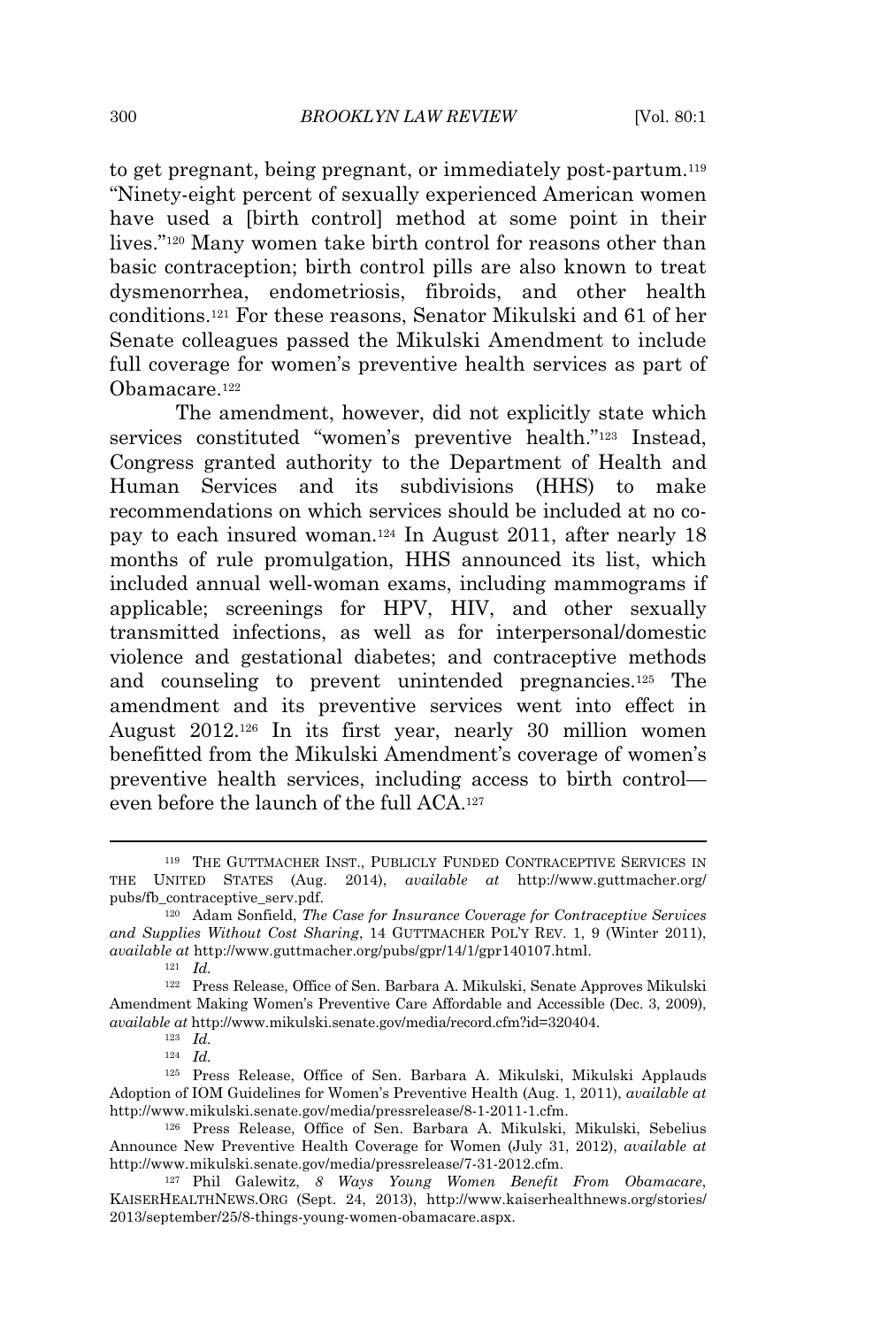#### *B. ACA Litigation and the Circuit Split*

Unfortunately, neither the potential nor the actual beneficial impact of the law on the people it was designed to help has deterred its detractors.<sup>128</sup> Almost immediately after the ACA was passed in 2010,<sup>129</sup> various parties began filing lawsuits to enjoin the law in whole or in part. While in 2012, a splintered Supreme Court upheld one of the law's major principles,<sup>130</sup> a barrage of litigation specific to the Mikulski Amendment's so-called "birth control mandate" continues. In a series of suits that worked their way through the federal courts, a diverse group of plaintiffs who do not approve of birth control—nonprofit groups, including religiously affiliated organizations;<sup>131</sup> for-profit corporations; and their owners asserted that the corporations can exercise freedom of religion either on their own or on behalf of their owners, and that the

<sup>129</sup> Patient Protection and Affordable Care Act, Pub. L. No. 111-148, 124 Stat. 119 (2010) (codified throughout titles 26, 29, and 42 U.S.C.).

<sup>128</sup> Beyond the birth control mandate cases discussed in this note, another circuit split developed in 2014 over whether the approximately 4.7 million Americans enrolled in the federal health insurance exchange (as opposed to exchanges set up by the states) are eligible for ACA subsidies in the form of tax credits. The D.C. Circuit followed the strict letter of the law and disallowed the subsidies, while the Fourth Circuit followed the spirit of the law and allowed the subsidies which were meant to expand the number of people covered by comprehensive health insurance. Sandhya Somashekhar & Amy Goldstein, *Federal Appeals Courts Issue Contradictory Rulings on Health-Law Subsidies*, THE WASHINGTON POST.COM (July 22, 2014), http://www.washingtonpost.com/ national/health-science/federal-appeals-court-panel-deals-major-blow-to-health-law/2014/ 07/22/c86dd2ce-06a5-11e4-bbf1-cc51275e7f8f\_story.html. Plaintiffs in the cases include "employers residing in states that did not establish Exchanges," who, if their employees are eligible for subsidies because the plaintiff employers fail to provide health insurance under the ACA, are "subject to certain penalties under the ACA that they would rather not face." Halbig v. Burwell, No. 14-5018, 758 F.3d 390, 392, 400-02 (D.C. Cir. July 22, 2014), *available at* http://www.cadc.uscourts.gov/internet/ opinions.nsf/10125254d91f8bac85257d1d004e6176/\$file/14-5018-1503850.pdf. The D.C. Circuit has since vacated its ruling and scheduled an en banc hearing for December 2014. Jonathan H. Adler, *D.C. Circuit Grants en banc Rehearing in* Halbig v. Burwell, THE WASHINGTON POST.COM (Sept. 4, 2014), http://www.washingtonpost.com/news/volokhconspiracy/wp/2014/09/04/d-c-circuit-grants-en-banc-rehearing-in-halbig-v-burwell/. In the meantime, the Supreme Court has granted certiorari to the Fourth Circuit's *King v. Burwell*, 759 F.3d 358 (4th Cir. 2014), which will be heard in early 2015. Adam Liptak, *Justices to Hear New Challenge to Health Law*, N.Y. TIMES (Nov. 7, 2014), http://www.nytimes.com/2014/11/08/us/politics/supreme-court-to-hear-new-challengeto-health-law.html?emc=edit\_th\_20141108&nl=todaysheadlines&nlid=66879945&\_r=0.

<sup>130</sup> *See* Nat'l Fed'n of Indep. Bus. v. Sebelius, 132 S. Ct. 2566, 2593-600 (2012) (upholding the requirement that individuals purchase health insurance or face a tax as a constitutional exercise of Congressional power to levy taxes).

<sup>131</sup> *See, e.g.*, Tyndale House Publishers, Inc. v. Sebelius, 904 F. Supp. 2d 106, 111 (D.D.C. 2012), *appeal dismissed*, No. 13-5018, 2013 WL 2395168 (D.C. Cir. May 3, 2013); Legatus v. Sebelius, 901 F. Supp. 2d 980, 986 (E.D. Mich. 2012). Largely, early suits brought by religious institutions were dismissed for lack of ripeness. *See* NAT'<sup>L</sup> WOMEN'<sup>S</sup> LAW CTR., *supra* note 21, at 2, 17-18.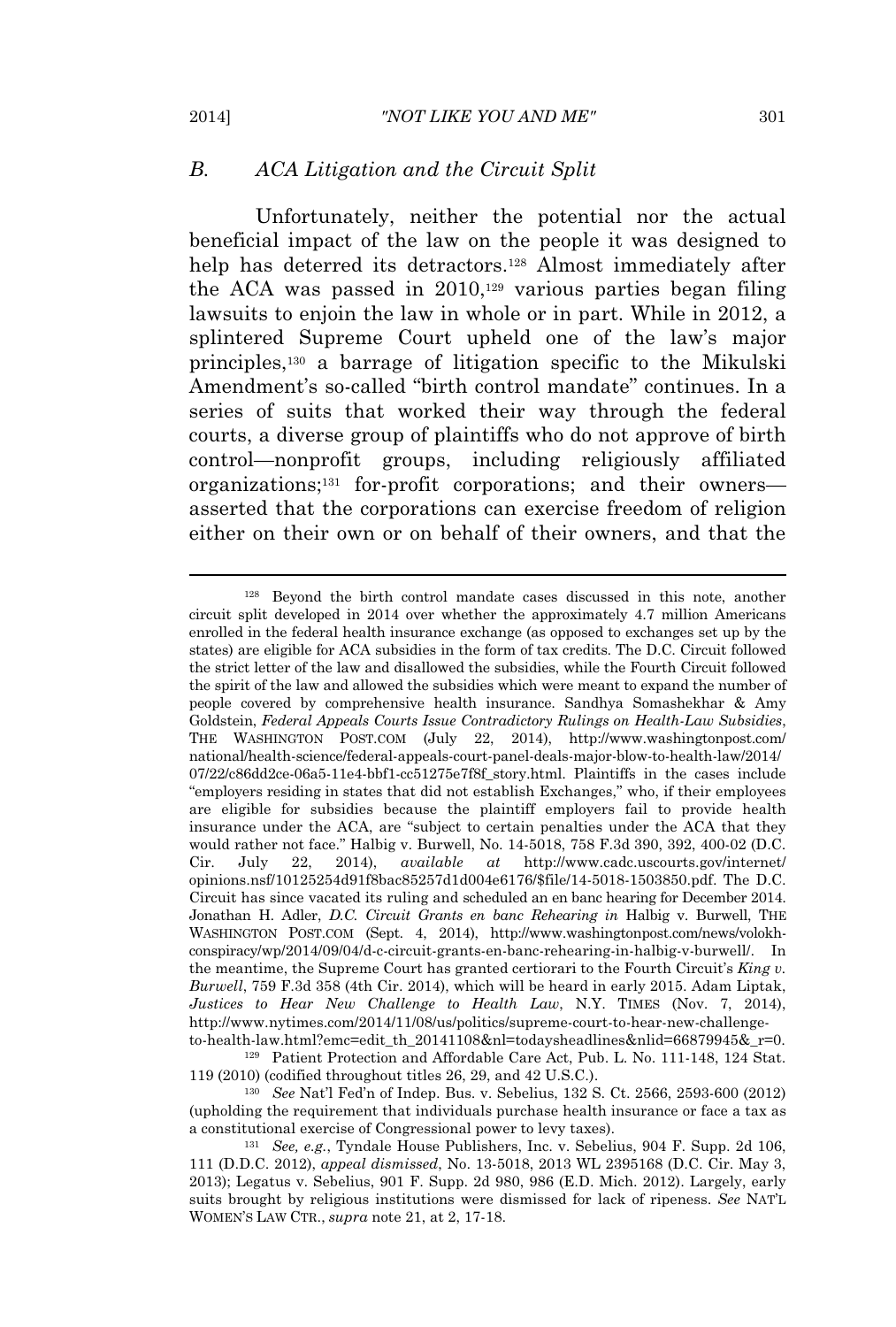mandate that employers must provide their employees with health insurance plans that cover access to a wide range of birth control options violates the corporations' freedom of religion.<sup>132</sup> While the for-profit corporations who made it to the Supreme Court objected specifically to provision of coverage for four methods of contraception considered abortifacients under the owners' religious beliefs,<sup>133</sup> the religious objections of other plaintiffs extended across the full range of contraceptive options covered by the birth control mandate.<sup>134</sup> The corporate plaintiffs take issue not just with the mandate itself, but with the \$100 per-day, per-employee tax imposed by the law on those employers who refuse to offer health insurance with coverage of the women's preventive health services.<sup>135</sup>

A circuit split developed in the summer of 2013 when the Third Circuit held that a for-profit corporation, Conestoga Wood Specialties, had no standing under either the First Amendment or RFRA to assert a freedom of religion claim against the women's preventive health provisions in the ACA,<sup>136</sup> while in *Hobby Lobby v. Sebelius*, the Tenth Circuit held the opposite (hereinafter referred to as *HL-10th Cir.* where necessary to distinguish it from the ultimate Supreme Court decision).<sup>137</sup> Later, the Sixth Circuit agreed with the Third Circuit and held that the for-profit Autocam Corporation lacked standing.<sup>138</sup> The D.C. Circuit split the difference, finding that while the plaintiff, closely held corporation Freshway Foods, had no standing, its owners, the Gilardi family, could bring a suit asserting their own rights under the First Amendment and RFRA as "an exception to the shareholder-standing rule."<sup>139</sup>

<sup>133</sup> *Hobby Lobby*, slip op. at 2.

- <sup>136</sup> *Conestoga*, 724 F.3d at 384.
- <sup>137</sup> *HL-10th Cir.*, 723 F.3d at 1121.
- <sup>138</sup> *Autocam*, 730 F.3d at 625.
- <sup>139</sup> *Gilardi*, 733 F.3d at 1216.

<sup>132</sup> *See, e.g.*, Gilardi v. U.S. Dep't of Health & Human Servs., 733 F.3d 1208 (D.C. Cir. 2013), *vacated and remanded*, 134 S. Ct. 2902 (2014); Conestoga Wood Specialties Corp. v. Sec'y of U.S. Dep't of Health & Human Servs., 724 F.3d 377, 384 (3d Cir. 2013), *rev'd and remanded sub nom.* Burwell v. Hobby Lobby Stores, Inc., No. 13-354 (U.S. June 30, 2014); Autocam Corp. v. Sebelius, 730 F.3d 618 (6th Cir. 2013), *vacated and remanded sub nom.* Autocam Corp. v. Burwell, 134 S. Ct. 2901 (2014); Hobby Lobby Stores, Inc. v. Sebelius (*HL-10th Cir.)*, 723 F.3d 1114 (10th Cir. 2013), *aff'd sub nom.* Burwell v. Hobby Lobby Stores, Inc., No. 13-354 (U.S. June 30, 2014).

<sup>134</sup> *See, e.g.*, *Autocam*, 730 F.3d at 621; *Gilardi*, 733 F.3d at 1210.

<sup>135</sup> *HL-10th Cir.*, 723 F.3d at 1125 (citing 26 U.S.C.A. § 4980D(b)(1) and pointing out that Hobby Lobby faces a lower penalty if it drops coverage altogether than if it offers coverage that does not comply with the birth control mandate). Whether the penalty scheme instituting a higher fine for partial coverage than for no coverage makes sense is a subject for the next student's note.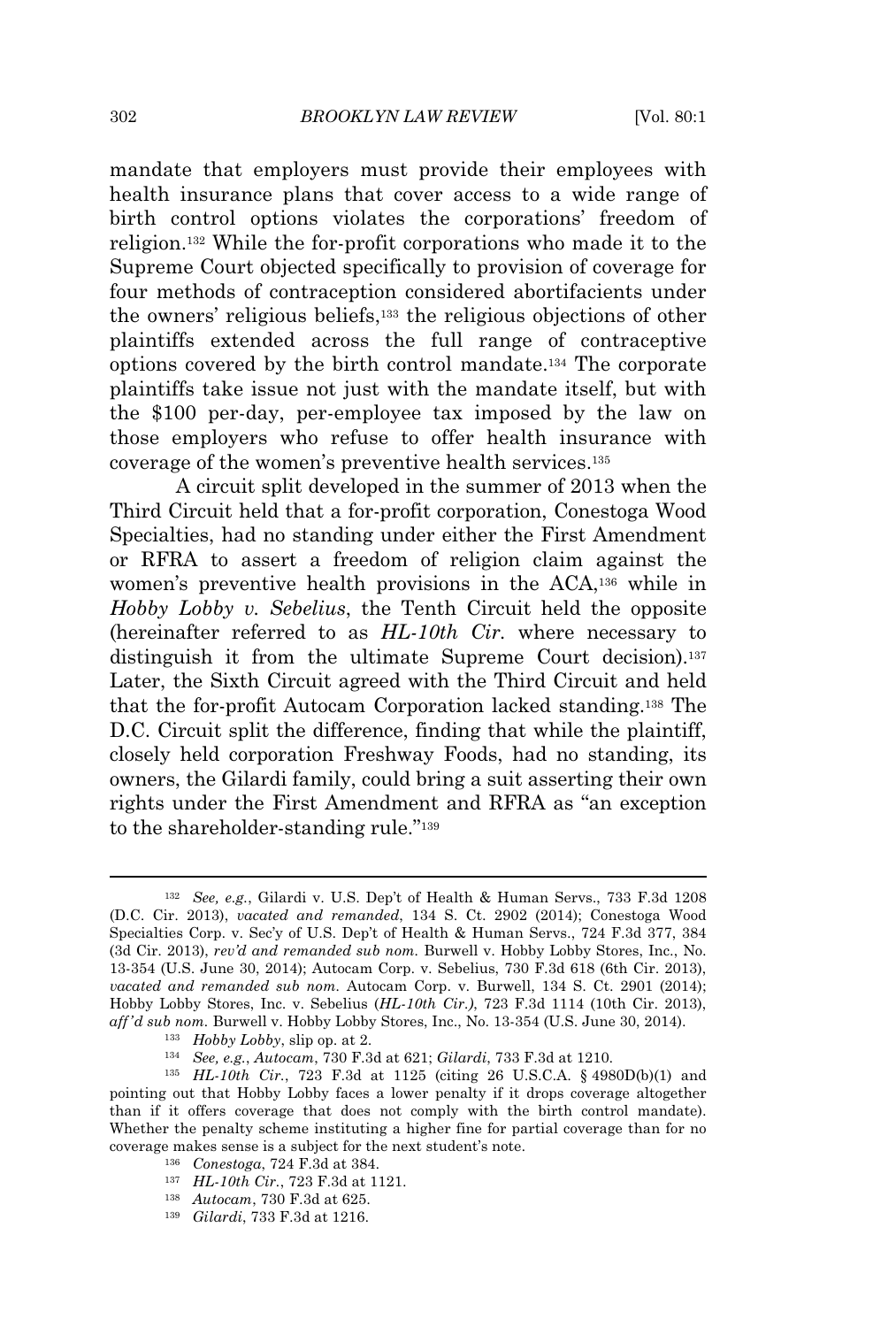The *Autocam*, *Conestoga*, *Gilardi* (Freshway Foods), and *Hobby Lobby* plaintiffs are all closely held corporations and their owners, claiming that their respective for-profit equipment manufacturing,<sup>140</sup> cabinet manufacturing,<sup>141</sup> produce distributorship,<sup>142</sup> and craft-supply retailing<sup>143</sup> businesses can either independently assert freedom of religion, or can do so on behalf of their owners. Is this enough? Can the corporations and their owners "have their corporate veil and pierce it too"?<sup>144</sup> According to Constitutional requirements, to have standing a plaintiff must demonstrate he or she suffered an actual, concrete "injury in fact" somehow caused by the defendant, which relief from the court would cure.<sup>145</sup>

Three of the four circuit panels held that when the plaintiff is not a he or she, but an "it"—a for-profit corporation it cannot hold a faith or religious belief that can be injured. In *Conestoga*, the Third Circuit applied *Bellotti*'s "purely personal" test to determine whether a corporation could be said to have the ability to assert the free exercise of religion.<sup>146</sup> The court considered the "inherently 'human" nature of religious belief<sup>147</sup> and the "total absence of caselaw" <sup>148</sup> in support of religious rights for for-profit corporations, and concluded that such rights do not exist. The Third Circuit then went further, also denying standing for the corporation to assert religious rights on behalf of its owner via a "pass[ ] through theory," because "it rests on erroneous assumptions regarding the very nature of the corporate form," <sup>149</sup> and "fails to acknowledge that, by incorporating their business, the [owners] themselves created a distinct legal entity that has legally distinct rights and responsibilities" separate from those of its owners.<sup>150</sup> The Third Circuit also held that the owners of the corporation had no viable RFRA claims, because the birth control mandate does

<sup>140</sup> *Autocam*, 730 F.3d at 620.

<sup>141</sup> *Conestoga*, 724 F.3d at 381.

<sup>142</sup> *Gilardi*, 733 F.3d at 1210; *About Us*, FRESHWAY FOODS, http://www.freshwayfoods.com/about/ (last visited Aug. 30, 2014).

<sup>143</sup> Hobby Lobby Stores, Inc. v. Sebelius (*HL-10th Cir.*), 723 F.3d 1114, 1121 (10th Cir. 2013), *aff'd sub nom.* Burwell v. Hobby Lobby Stores, Inc., No. 13-354 (U.S. June 30, 2014).

<sup>144</sup> *Id.* at 1179 (Matheson, J., concurring in part and dissenting in part).

<sup>145</sup> *Gilardi*, 733 F.3d at 1228 (Edwards, J., concurring in part and dissenting in part). <sup>146</sup> *Conestoga*, 724 F.3d at 384.

<sup>147</sup> *Id.* at 385 (agreeing with the District Court below).

<sup>148</sup> *Id.* at 384-85.

<sup>149</sup> *Id.* at 387.

<sup>150</sup> *Id.* at 387-88.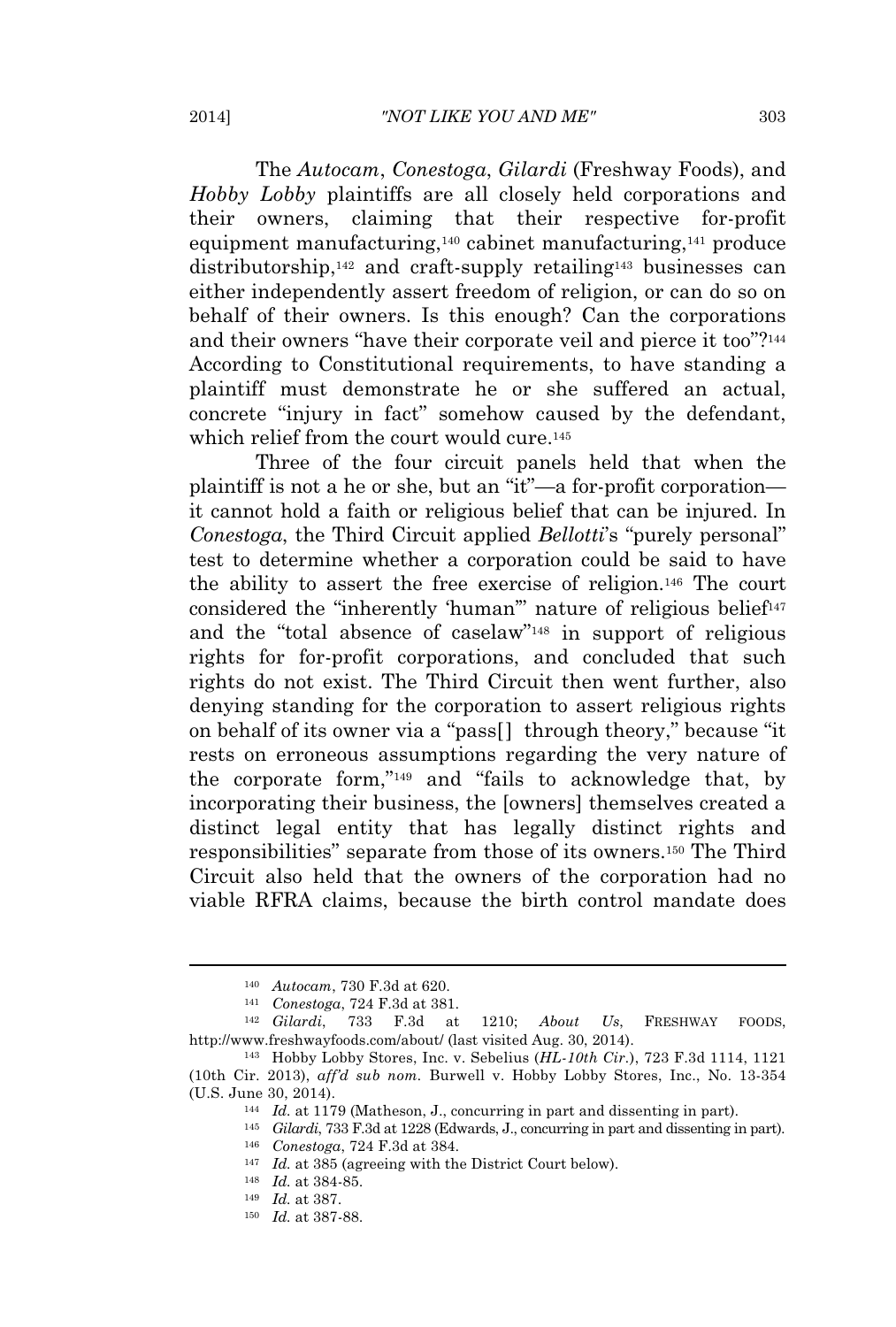not require any action by the owners, just the corporations.<sup>151</sup> In other words, the plaintiffs' theories incorrectly assume that the corporation and its owners are inseparable. "The [owners of the closely held corporation] chose to incorporate and conduct business through [their corporation], thereby obtaining both the advantages and disadvantages of the corporate form. We simply cannot ignore the distinction between [the two]."<sup>152</sup> The D.C. Circuit in *Gilardi* and the unanimous Sixth Circuit *Autocam* panel agreed with the Third Circuit's reasoning and held that the for-profit corporate plaintiff at bar had no standing to bring a religious freedom claim on its own or on behalf of its owners.<sup>153</sup> The Sixth Circuit agreed with *Conestoga* that the corporate owners could not claim a RFRA injury under the mandate,<sup>154</sup> but the D.C. Circuit allowed the personal RFRA claims of the corporate owners to proceed.<sup>155</sup>

In *HL-10th Cir.*, however, the en banc Tenth Circuit disagreed entirely, holding that the right to exercise one's religion is not "purely personal," <sup>156</sup> per the *Bellotti* test of whether or not a constitutional right applies to corporations, which "depends on the nature, history, and purpose of the particular constitutional provision." <sup>157</sup> The *HL-10th Cir.* majority concluded that since the Supreme Court has previously recognized religious rights for nonprofit corporations such as churches, then naturally they must also extend to forprofit corporations.<sup>158</sup>

[I]ndividuals may incorporate for religious purposes and keep their Free Exercise rights, and unincorporated individuals may pursue profit while keeping their Free Exercise rights. With these propositions, the government does not seem to disagree. The problem for the government, it appears, is when individuals incorporate [as

- <sup>154</sup> *Autocam*, 730 F.3d at 624.
- <sup>155</sup> *Gilardi*, 733 F.3d at 1216.

<sup>156</sup> Hobby Lobby Stores, Inc. v. Sebelius (*HL-10th Cir.*), 723 F.3d 1114, 1133 (10th Cir. 2013), *aff'd sub nom.* Burwell v. Hobby Lobby Stores, Inc., No. 13-354 (U.S. June 30, 2014).

<sup>151</sup> *Id.* at 388-89.

<sup>152</sup> *Id.* at 388.

<sup>153</sup> Autocam Corp. v. Sebelius, 730 F.3d 618, 623-24 (6th Cir. 2013), *vacated and remanded sub nom.* Autocam Corp. v. Burwell, 134 S. Ct. 2901 (2014); Gilardi v. U.S. Dep't of Health & Human Servs., 733 F.3d 1208, 1214-15 (D.C. Cir. 2013), *vacated and remanded*, 134 S. Ct. 2902 (2014).

<sup>157</sup> First Nat. Bank of Bos. v. Bellotti, 435 U.S. 765, 778 n.14 (1978) (citing United States v. White, 322 U.S. 694, 698-701 (1944); California Bankers Assn. v. Shultz, 416 U.S. 21, 65-67 (1974); United States v. Morton Salt Co., 338 U.S. 632, 651-52 (1950)).

<sup>158</sup> *HL-10th Cir.*, 723 F.3d at 1134.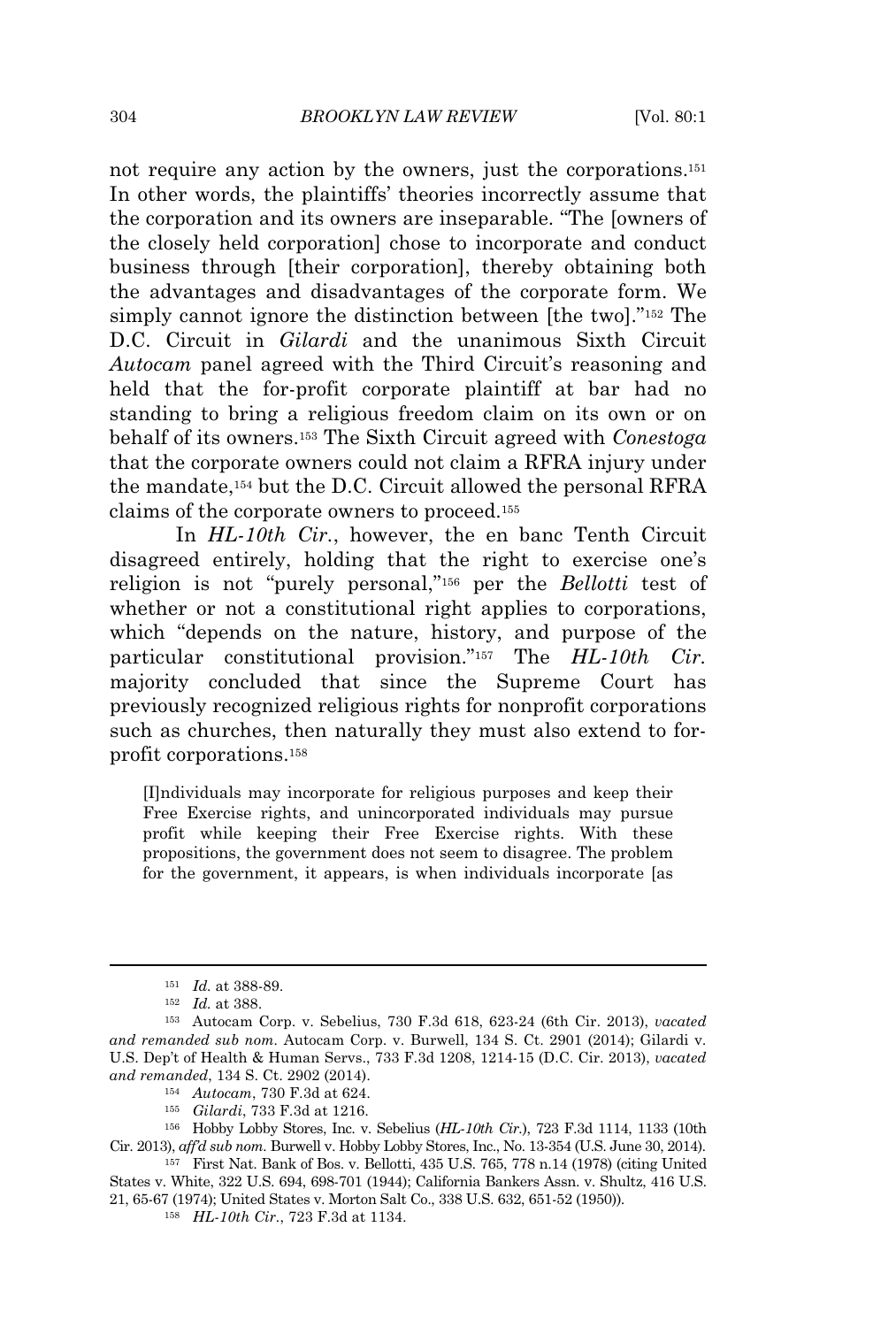for-profit businesses rather than charitable organizations]. . . . At that point, Free Exercise rights somehow disappear.<sup>159</sup>

The court's reasoning, however, is disingenuous; free exercise rights do not disappear upon incorporation of a forprofit entity. They remain where they belong: with the individual corporate owners, as the D.C. Circuit found.<sup>160</sup> The *HL-10th Cir.* majority further concluded that the for-profit corporate plaintiffs were likely to win under RFRA because of the pending injury—a large tax penalty—which they would face if they followed their religion and refused to comply with the birth control mandate.<sup>161</sup>

The losing party in each appeal filed for certiorari with the Supreme Court. The Court chose to hear consolidated arguments in only two cases to resolve this split: the Third Circuit *Conestoga* case and the Tenth Circuit *Hobby Lobby* case.<sup>162</sup>

#### *C. The Supreme Court* Hobby Lobby *Decision*

In 2014, a majority of Supreme Court Justices ruled in favor of the closely held corporations and their owners, finding the birth control mandate "unlawful" <sup>163</sup> but not necessarily unconstitutional: "Our decision on [the] statutory [RFRA] question makes it unnecessary to reach the First Amendment claim raised by" the plaintiffs.<sup>164</sup> Ultimately, the *Hobby Lobby* majority paraphrased *Gilardi*'s guess as to what the Court would rule: "*Citizens United* plus [RFRA] equals a corporate freeexercise right." <sup>165</sup> The majority held that the Hobby Lobby and Conestoga corporations did have standing as persons under RFRA.<sup>166</sup> According to the majority, RFRA protections extend to corporations in order "to provide protection for human beings,"<sup>167</sup> namely, the corporations' owners. The Court further held that in imposing the mandate, the government had substantially burdened the corporations' exercise of their religious beliefs,<sup>168</sup> and that while the government's interest in providing access to

<sup>159</sup> *Id.*

<sup>160</sup> *Gilardi*, 733 F.3d at 1216; *see also infra* Part III.

<sup>161</sup> *HL-10th Cir.*, 723 F.3d at 1126.

<sup>162</sup> Burwell v. Hobby Lobby Stores, Inc., No. 13-354 (U.S. June 30, 2014), *available at* http://www.supremecourt.gov/opinions/13pdf/13-354\_olp1.pdf.

<sup>163</sup> *Id.* at 2, 49.

<sup>164</sup> *Id.* at 49.

<sup>165</sup> *Gilardi*, 733 F.3d at 1214. <sup>166</sup> *Hobby Lobby*, slip op. at 2.

<sup>167</sup> *Id.* at 18.

<sup>168</sup> *Id.* at 31-38.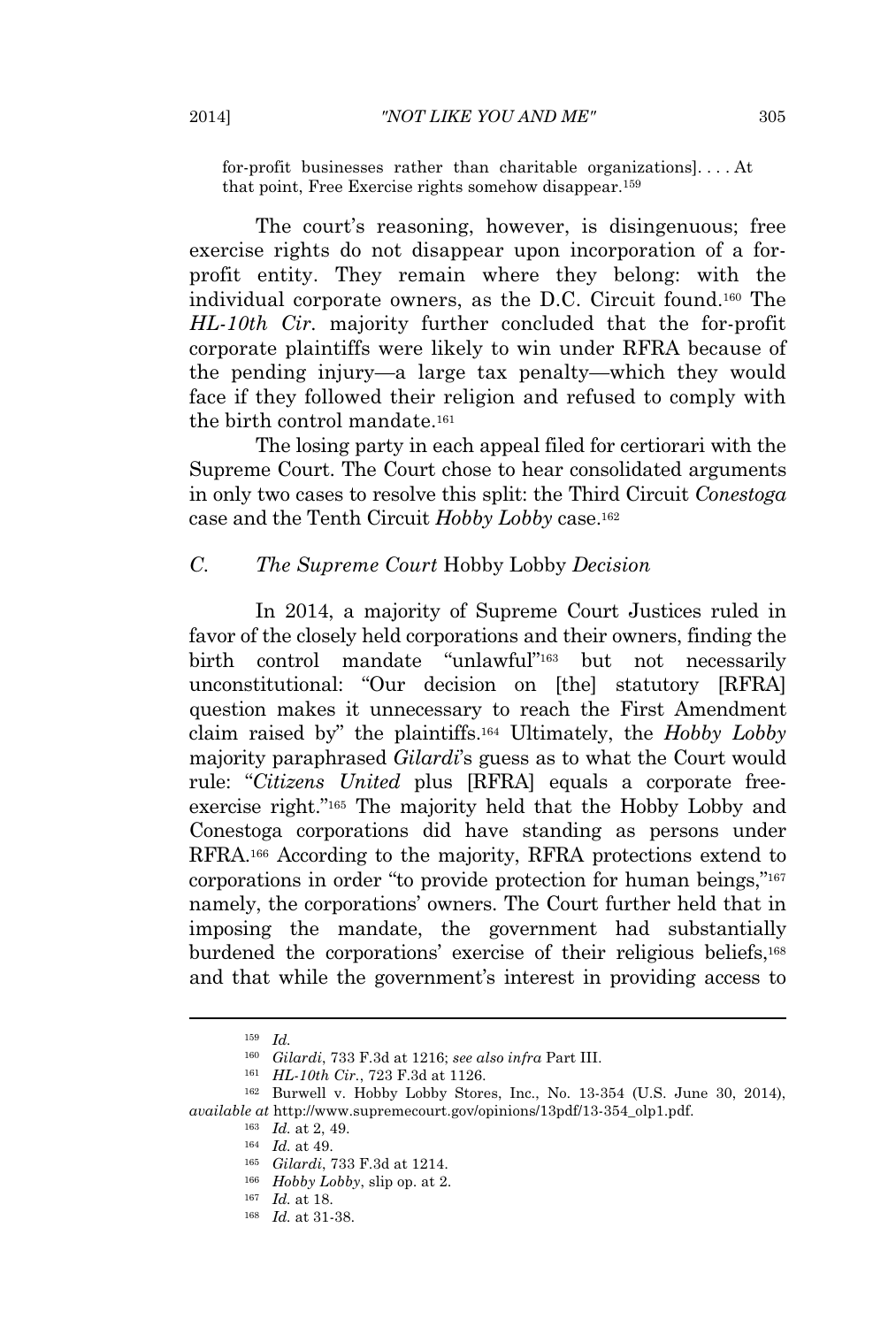birth control was compelling under RFRA,<sup>169</sup> it had failed RFRA's "least restrictive means" test.<sup>170</sup> The majority held that it would be less restrictive on the corporations' religions for the government to provide birth control itself<sup>171</sup> or to accommodate the for-profit corporations in the same manner as it accommodates religious nonprofit employers.<sup>172</sup> The majority apparently believed that either of these options would result in absolutely no burden on the ability of the plaintiff corporations' employees to fulfill their birth control needs.<sup>173</sup>

The Court seemingly thinks that its ruling is sufficiently narrow to protect the religious beliefs of the corporate owners without impinging upon the rights of the corporations' employees.<sup>174</sup> Unfortunately, as Part III of this note argues, the majority's focus on the corporations and their owners is myopic. It does not give proper consideration to the interests of individual employees.

III. WHY THE COURT WAS WRONG: COURTS SHOULD VALUE THE RIGHTS AND FREEDOMS OF NATURAL PERSONS OVER THOSE OF CORPORATE PERSONS

The Supreme Court has historically been more likely to apply equal protection under the Fourteenth Amendment to corporate persons than to natural persons (women and other groups) not explicitly singled out for protection in the Constitution, as exemplified by the line of women's rights cases in which challenged discriminatory laws have not received strict scrutiny.<sup>175</sup> As Justice Ginsburg's *Hobby Lobby* dissent points out, the majority has once again upheld the rights of corporations to the detriment of the rights of natural persons,<sup>176</sup> potentially "deny[ing] legions of women who do not hold their employers' beliefs access to contraceptive coverage that the ACA would otherwise secure." <sup>177</sup> As discussed in Part I, the Constitution was written by and for the benefit of natural, not corporate, persons. While neither the founders nor the Constitution are perfect, the Constitution is elastic enough to

<sup>169</sup> *Id.* at 40.

<sup>170</sup> *Id.*

<sup>171</sup> *Id.* at 41.

<sup>172</sup> *Id.* at 43.

<sup>173</sup> *Id.* at 44-45.

<sup>174</sup> *Id.* at 45-49; *see also id.* concurring slip op. at 2-4 (Kennedy, J., concurring).

<sup>175</sup> *See supra* Part I.

<sup>176</sup> *Hobby Lobby*, dissenting slip op. at 2 (Ginsburg, J., dissenting).

<sup>&</sup>lt;sup>177</sup> *Id.* dissenting slip op. at 8.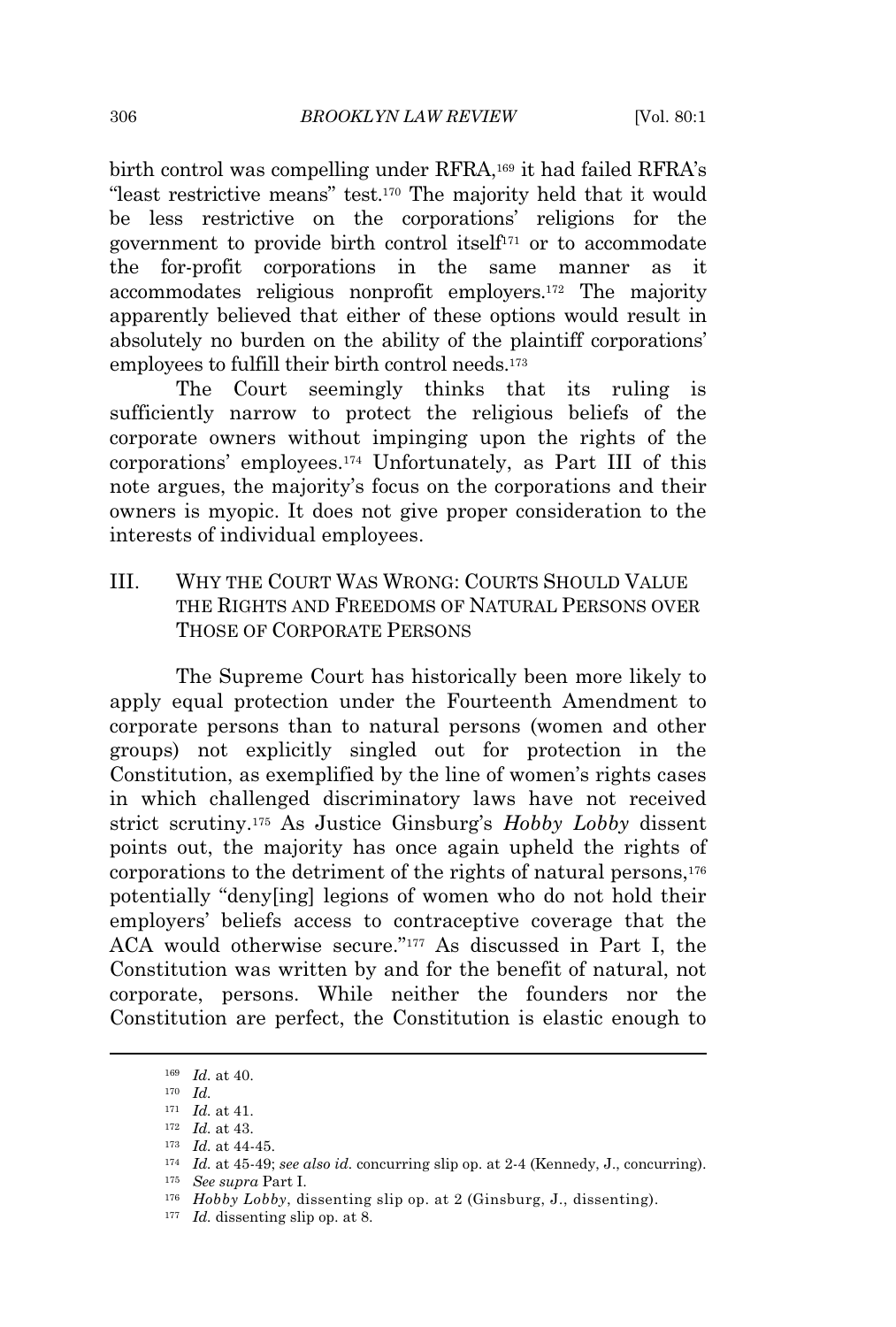guarantee balanced freedom, equality, and protection to each of us, when properly applied. For the reasons set forth below, the rights and freedoms of natural persons should always take precedence over those of corporate persons.

## *A. A Question of Standing: For-Profit Corporations Do Not Have Religion*

Corporations are not people, not in the sense that the founders intended when writing the Constitution. A corporation "is a collection of individuals united into one collective body, under a special name, and possessing certain immunities, privileges, and capacities in its collective character, which do not belong to the natural persons composing it." <sup>178</sup> The various lower courts that considered litigation around the birth control mandate by no means came to a consensus on the first impression question as to whether the above statement means a for-profit corporation has standing to assert a right to freedom of religion.<sup>179</sup> The *Hobby Lobby* majority pointed to the Dictionary Act (which notes that, "unless the context indicates otherwise . . . the word[] 'person' . . . include[s] corporations . . . as well as individuals,"<sup>180</sup> for purposes of federal law) in declaring that the for-profit corporations were persons under RFRA, just as nonprofit religious institutions are.<sup>181</sup>

Justice Ginsburg's dissenting interpretation that the present context clearly indicates otherwise<sup>182</sup> is, however, much more logical and consistent with Court precedents. "The Court's 'special solicitude to the rights of religious organizations' . . . is just that. No such solicitude is traditional for commercial organizations. Indeed, until today, religious exemptions had never been extended to any entity operating in 'the commercial, profit-making world.'" <sup>183</sup> The *Hobby Lobby* majority scoffed at the government's desired distinction

<sup>178</sup> Trs. of Dartmouth Coll. v. Woodward, 17 U.S. 518, 667 (1819) (Story, J., concurring).

<sup>179</sup> Rochelle Swartz, Note, *Bearing the Burden of Contraception: Why For-Profit Businesses Must Comply with the "Contraceptive Mandate*,*"* 18 FORDHAM J. CORP. & FIN. L. 1049, 1063 (2013).

<sup>180</sup> 1 U.S.C. § 1 (2012).

<sup>181</sup> *Hobby Lobby*, slip op. at 19-20 (majority opinion).

<sup>182</sup> *Id.* dissenting slip op. at 13 (Ginsburg, J., dissenting).

<sup>183</sup> *Id.* dissenting slip op. at 15-16 (citations omitted) (quoting Hosanna-Tabor Evangelical Lutheran Church & Sch. v. EEOC, 132 S. Ct. 694, 706 (2012), and Corp. of Presiding Bishop of Church of Jesus Christ of Latter-day Saints v. Amos, 483 U.S. 327, 337 (1987)).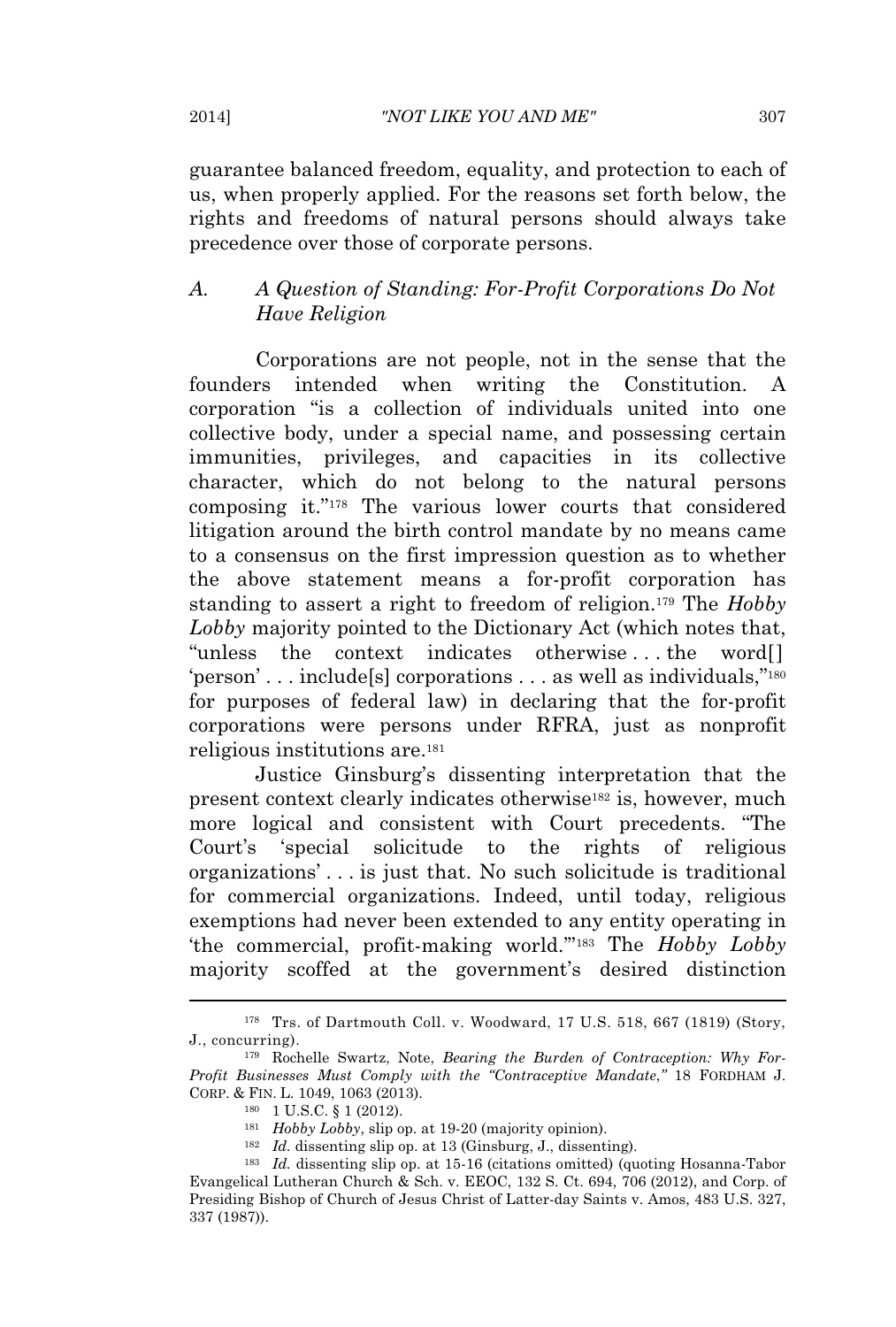between secular for-profit corporations and nonprofits,<sup>184</sup> but it is a serious and substantial distinction when discussing the nature of the freedom of religion. For-profit corporations must do much more than merely make a religious claim in order to be treated the same as a church or other religious institution.<sup>185</sup> As Justice Stevens stated in his *Citizens United* dissent, the "denunciation of identity-based distinctions may have rhetorical appeal but it obscures reality." 186

While nonprofit corporations, namely religious institutions, have successfully asserted freedom of religion, nonprofits' arguments for freedom of religion are fundamentally different than those of secular, for-profit corporations. "The insistence on treating identically for constitutional purposes entities that are demonstrably different is as great a jurisprudential sin as treating differently those entities which are the same." <sup>187</sup> As Tenth Circuit Chief Judge Briscoe made clear in her separate opinion, Hobby Lobby's certificate of incorporation does not mention religion,<sup>188</sup> and despite the sincere beliefs of the owners, the majority's adoption of plaintiffs' "faith-based company" label is without precedent in either federal jurisprudence or in Oklahoma state law which governs the corporate plaintiffs.<sup>189</sup>

Supreme Court "jurisprudence reflects the foundational principle that religious bodies—representing a communion of faith and a community of believers—are entitled to the shield of the Free Exercise Clause." <sup>190</sup> This is due mainly to the nonprofits' associational standing; "[t]hey come into court as representatives of their members." <sup>191</sup> Religious nonprofit corporations have standing to bring freedom of religion claims precisely because they were formed to promote a faith tradition

<sup>184</sup> *Hobby Lobby*, slip op. at 19-20 (majority opinion).

<sup>185</sup> John B. Stanton, Comment, *Keeping the Faith: How Courts Should Determine "Sincerely-Held Religious Belief" in Free Exercise of Religion Claims by for-Profit Companies*, 59 LOY. L. REV. 723, 765-73 (2013).

<sup>186</sup> Citizens United v. Fed. Election Comm'n, 558 U.S. 310, 420 (2010) (Stevens, J., dissenting).

<sup>187</sup> Pac. Gas & Elec. Co. v. Pub. Utilities Comm'n of Cal., 475 U.S. 1, 35 (1986) (Rehnquist, J., dissenting).

<sup>188</sup> Hobby Lobby Stores, Inc. v. Sebelius (*HL-10th Cir.*), 723 F.3d 1114, 1165 (10th Cir. 2013), *aff'd sub nom.* Burwell v. Hobby Lobby Stores, Inc., No. 13-354 (U.S. June 30, 2014) (Briscoe, C.J., concurring in part and dissenting in part).

<sup>189</sup> *Id.* at 1166.

<sup>190</sup> Gilardi v. U.S. Dep't of Health & Human Servs., 733 F.3d 1208, 1213 (D.C. Cir. 2013), *vacated and remanded*, 134 S. Ct. 2902 (2014).

<sup>191</sup> Ron Fein, *Why Every Single Supreme Court Justice Got Hobby Lobby Wrong*, JURIST.ORG (Sept. 18, 2014, 12:00 PM), http://jurist.org/hotline/2014/09/ronfein-hobby-lobby.php.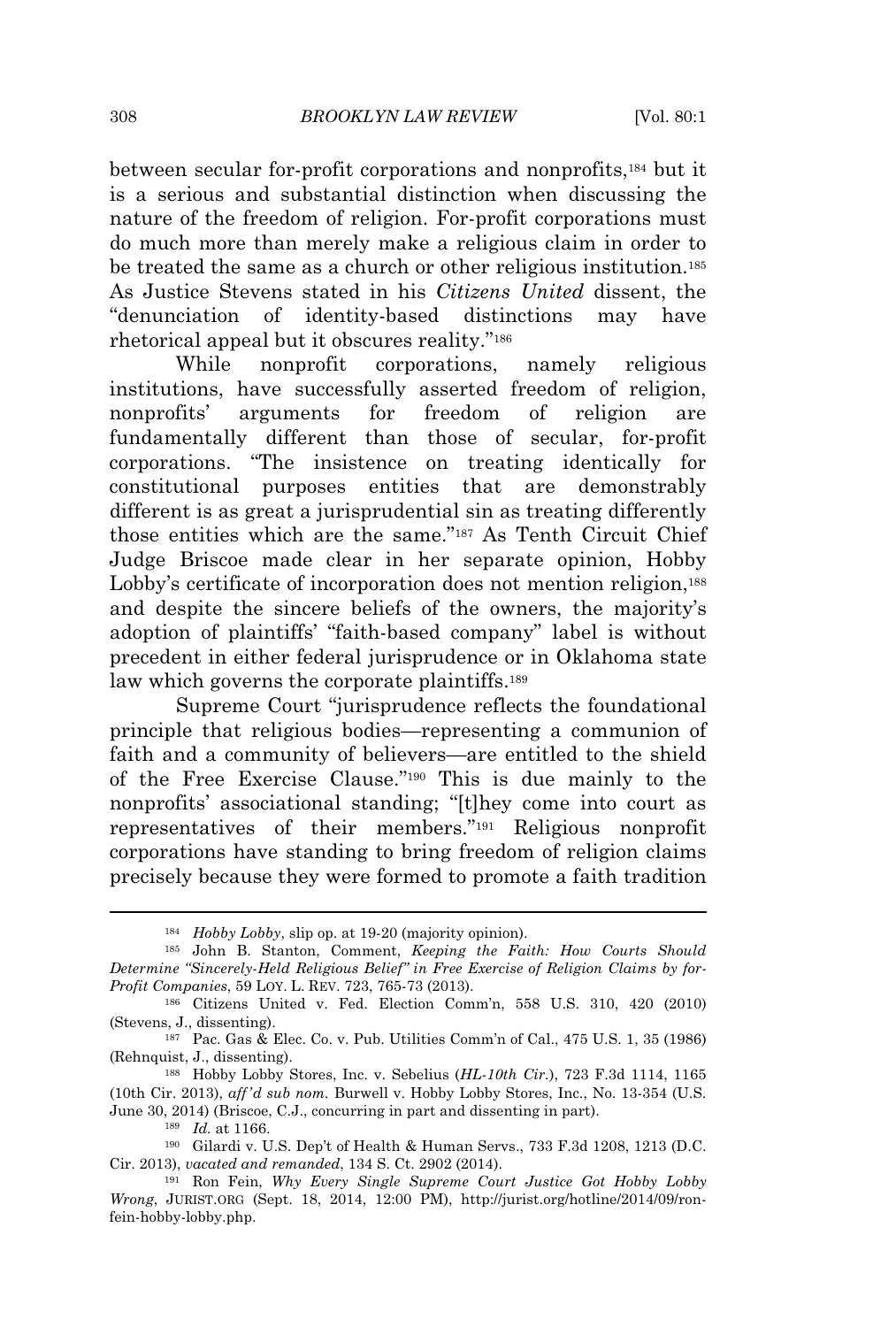and to represent the cohesive religious beliefs of their congregants, who are all of the same faith.<sup>192</sup> But when a secular, for-profit corporation brings a religious claim, it represents at best the faith and belief of only the corporate owners, which may be mixed in somewhere, with the real purpose for corporate formation: to make a profit.<sup>193</sup> Indeed, the *Hobby Lobby* majority opinion does not mention the corporations' beliefs without attributing them to their actual source, the corporations' owners: "The *owners* of the businesses have religious objections to abortion, and according to *their* religious beliefs ....";<sup>194</sup> "[t]he *Hahns* believe that ....";<sup>195</sup> "Hobby Lobby's statement of purpose commits the *Greens* to '[h]onoring the Lord ...."<sup>'</sup>;<sup>196</sup> "the *Greens* believe that ...."<sup>197</sup> and so on. Furthermore, the majority opinion does not take the various religious beliefs of the employees into account. "The distinction between a community made up of believers in the same religion and one embracing persons of diverse beliefs, clear as it is, constantly escapes the Court's attention." 198

The religious beliefs at issue in these cases are properly ascribed to the corporate owners,<sup>199</sup> but freedom to exercise one's religion does not mean the freedom to force it upon others, even upon one's employees.<sup>200</sup> For-profit corporations employing individuals of various faiths or of no faith should not be given the same standing as religious nonprofit institutions under RFRA; context clearly indicates that they should be treated differently.<sup>201</sup>

### *B. A Question of Merit: First Amendment and RFRA Tests*

The First Amendment and RFRA set out different standards for free exercise claims. Under the First Amendment standard established in *Employment Division, Department of Human Resources of Oregon v. Smith*, <sup>202</sup> individuals and corporations must follow the same neutral law of general applicability as all other corporate actors, regardless of the

<sup>192</sup> *See id.*; *Hobby Lobby*, dissenting slip op at 16 (Ginsburg, J., dissenting).

<sup>193</sup> *Gilardi*, 733 F.3d at 1227 (Edwards, J., concurring in part and dissenting in part).

<sup>194</sup> *Hobby Lobby*, slip op. at 2 (majority opinion) (emphasis added).

<sup>195</sup> *Id.* at 12 (emphasis added).

<sup>196</sup> *Id.* at 14 (emphasis added) (quoting Hobby Lobby's complaint).

<sup>197</sup> *Id.* (emphasis added).

<sup>198</sup> *Id.* dissenting slip op. at 17 (Ginsburg, J., dissenting).

<sup>199</sup> *See supra* Part II.B.

<sup>200</sup> United States v. Lee, 455 U.S. 252, 261 (1982).

<sup>201</sup> *Hobby Lobby*, dissenting slip op. at 13-17.

<sup>202</sup> *See* Emp't Div., Dep't of Human Res. of Or. v. Smith, 494 U.S. 872, 877-78 (1990).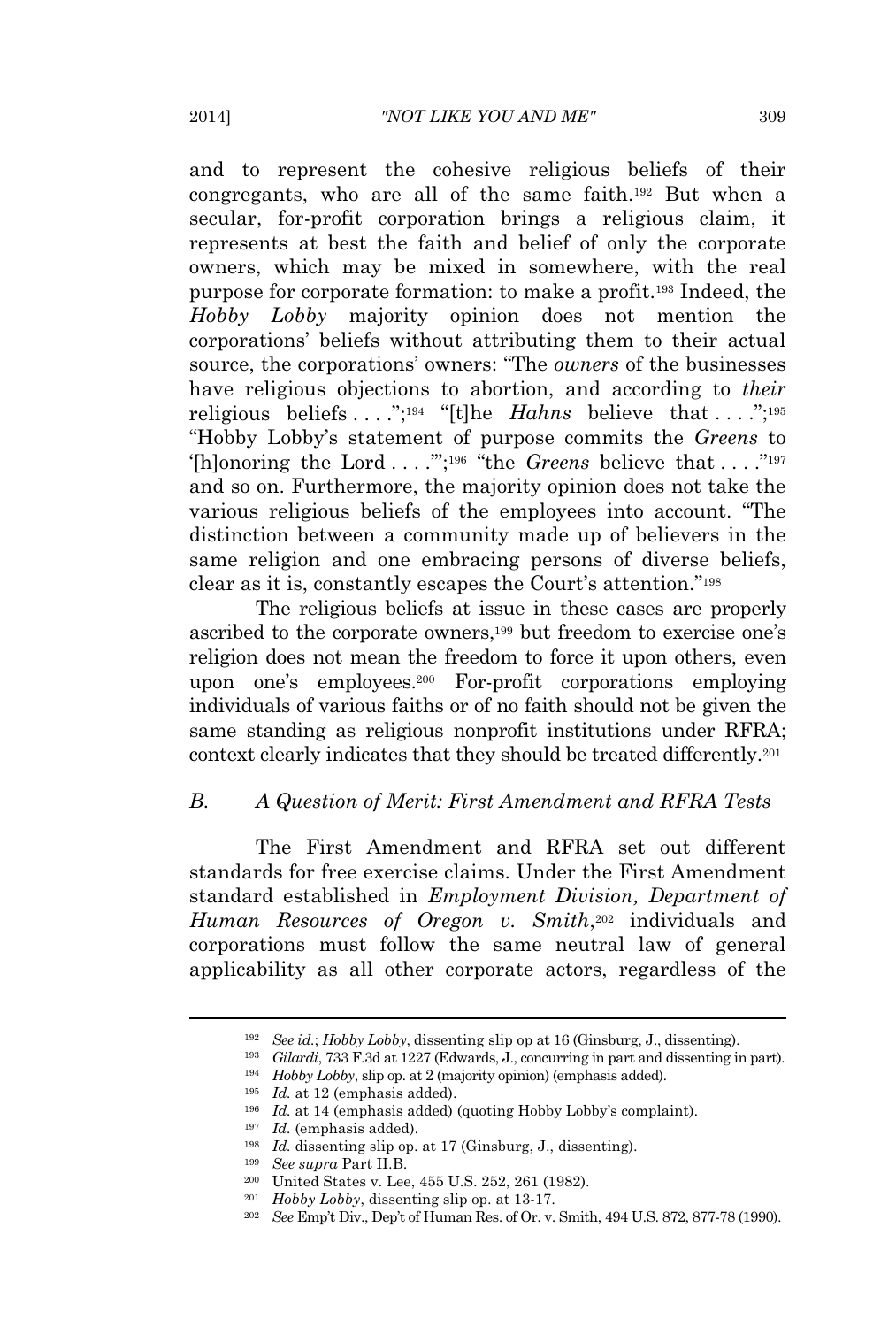personal beliefs of the owners.<sup>203</sup> "Congress responded to *Smith* by enacting RFRA," <sup>204</sup> which ensures a higher standard of review.<sup>205</sup> Yes, the religious beliefs of the corporation's owners are protected by the First Amendment, but since the ACA and the birth control mandate apply generally to all employers with complete neutrality to the employers' religions, there is no First Amendment violation.<sup>206</sup>

Lacking a tenable claim under the Free Exercise Clause, Hobby Lobby and Conestoga rely on RFRA, a statute instructing that "[g]overnment shall not substantially burden a person's exercise of religion even if the burden results from a rule of general applicability" unless the government shows that application of the burden is "the least restrictive means" to further a "compelling governmental interest." 207

The Court upheld the plaintiffs' RFRA claims; its RFRA analysis, however, is flawed.

#### 1. Substantial Burden

Courts take claims of threats to religious freedom seriously; unlike claims about gender discrimination,<sup>208</sup> RFRA claims get strict scrutiny.<sup>209</sup> Yet, the religious claim itself is rarely scrutinized. "This case is not about the sincerity of the [plaintiffs'] religious beliefs, nor does it concern the theology behind [their religion's] precepts on contraception. The former is unchallenged, while the latter is unchallengeable." <sup>210</sup> Once the Tenth and D.C. Circuits decided that the *HL-10th Cir.* corporate plaintiffs and the *Gilardi* corporate-owner plaintiffs, respectively, had standing, the courts gave them wide leeway in making claims about what constitutes a substantial burden on their sincerely held beliefs.<sup>211</sup> The Supreme Court followed suit in *Hobby Lobby*, ruling that the government substantially

<sup>203</sup> Grote v. Sebelius, 708 F.3d 850, 859-60 (7th Cir. 2013) (Rovner, J., dissenting) (discussing United States v. Lee, 455 U.S. 252 (1982) and Braunfeld v. Brown, 366 U.S. 599 (1961)).

<sup>204</sup> *Hobby Lobby*, slip op. at 5 (majority opinion).

<sup>205</sup> *Id.* at 4-7.

<sup>206</sup> *See Grote*, 708 F.3d at 865.

<sup>207</sup> *Hobby Lobby*, dissenting slip op. at 8 (Ginsburg, J., dissenting) (quoting RFRA).

<sup>208</sup> *See supra* Part I.

<sup>209</sup> Hobby Lobby Stores, Inc. v. Sebelius (*HL-10th Cir.*), 723 F.3d 1114, 1147 (10th Cir. 2013), *aff'd sub nom.* Burwell v. Hobby Lobby Stores, Inc., No. 13-354 (U.S. June 30, 2014). <sup>210</sup> Gilardi v. U.S. Dep't of Health & Human Servs., 733 F.3d 1208, 1216 (D.C.

Cir. 2013), *vacated and remanded*, 134 S. Ct. 2902 (2014).

<sup>211</sup> *HL-10th Cir.*, 723 F.3d at 1140-43; *Gilardi*, 733 F.3d at 1216-17.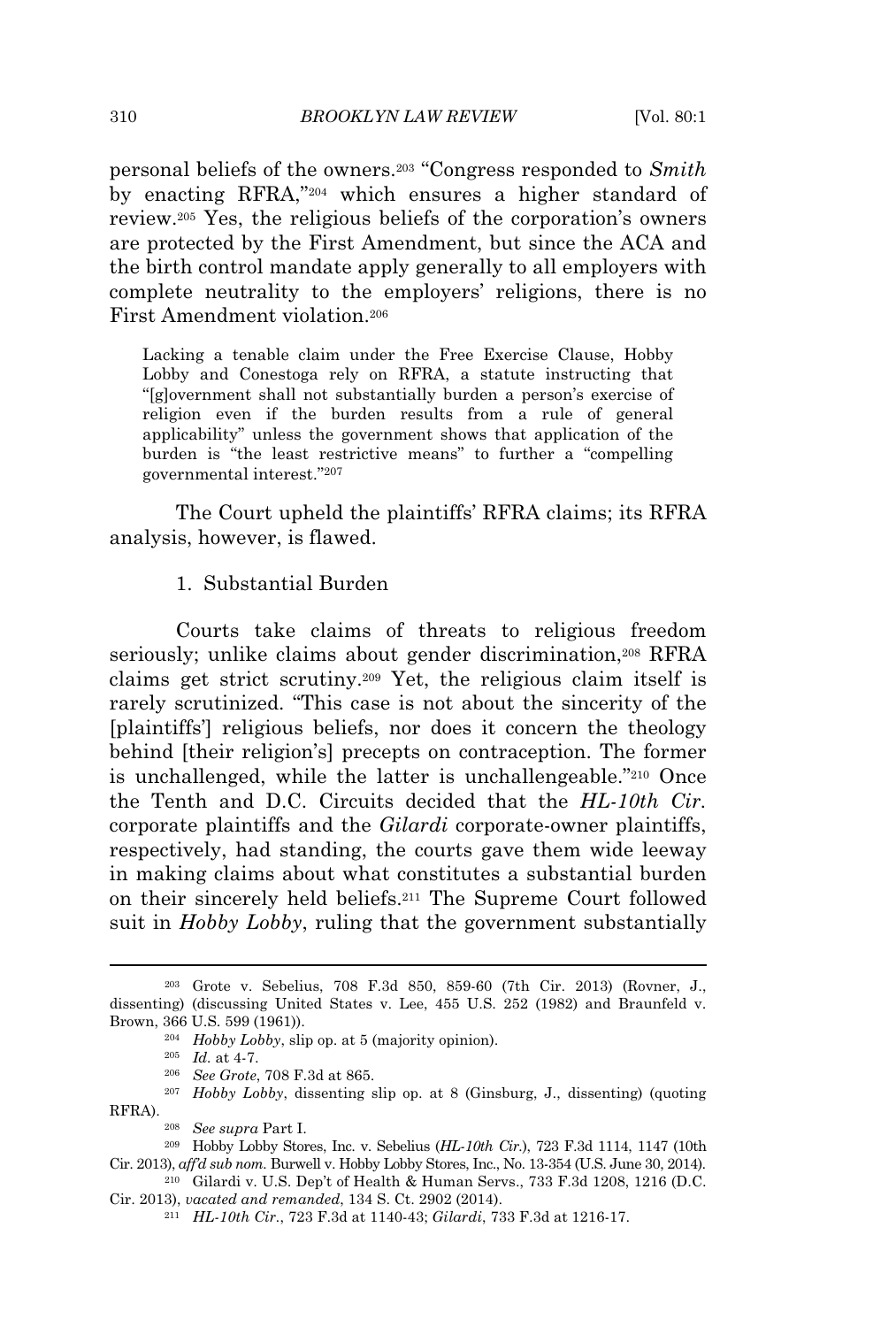burdened the corporations not by forcing them to violate their religious beliefs and provide contraceptive coverage, but by charging too high a tax penalty to allow the corporations to follow their religious beliefs rather than the mandate.<sup>212</sup> Is the plaintiff's religion being burdened, or merely its pocketbook? Courts are supposed to apply legal reasoning to the governmental action in order to determine whether it is a substantial burden on religious practice.<sup>213</sup> The majority instead declares that if the monetary penalty "do[es] not amount to a substantial burden, it is hard to see what would." <sup>214</sup> The majority thus "elides entirely the distinction between the sincerity of a challenger's religious belief and the substantiality of the burden placed on the challenger."<sup>215</sup> Even if we grant that the corporations themselves do have a religious objection to contraceptives, the ACA mandate "carries no command that Hobby Lobby or Conestoga purchase or provide the contraceptives they find objectionable. Instead, it calls on the companies covered by the requirement to direct money into undifferentiated funds that finance a wide variety of benefits under comprehensive health plans." 216

The D.C. Circuit covered both sides of this argument in the *Gilardi* case. The majority held that "[t]he burden on religious exercise does not occur at the point of contraceptive purchase; instead, it occurs when a company's owners fill the basket of goods and services that constitute a healthcare plan," <sup>217</sup> and that since the "basket" would contain other women's preventive services, it is immaterial that birth control isn't included.<sup>218</sup> Judge Edwards, on the other hand, likened the provision of health care under the birth control mandate to "a gift certificate to a supermarket where the recipient may purchase whatever is available." <sup>219</sup> Further, Judge Edwards advanced the point that the nature of the birth control benefit to employees is exactly the same as paying wages to the employees.<sup>220</sup> Neither the corporations nor their owners could forbid an employee from spending her wages on birth control; it

<sup>212</sup> *Hobby Lobby*, slip op. at 38 (majority opinion).

<sup>213</sup> *Id.* dissenting slip op. at 21-22 (Ginsburg, J., dissenting).

<sup>214</sup> *Id.* at 2 (majority opinion).

<sup>215</sup> *Id.* dissenting slip op. at 22 (Ginsburg, J., dissenting).

<sup>216</sup> *Id.* dissenting slip op. at 23.

 $217$  Gilardi v. U.S. Dep't of Health & Human Servs., 733 F.3d 1208, 1217 (D.C. Cir. 2013), *vacated and remanded*, 134 S. Ct. 2902 (2014).

<sup>218</sup> *Id.* at 1223-24.

<sup>219</sup> *Id.* at 1238 (Edwards, J., concurring in part and dissenting in part).

<sup>220</sup> *Id.* at 1237-38.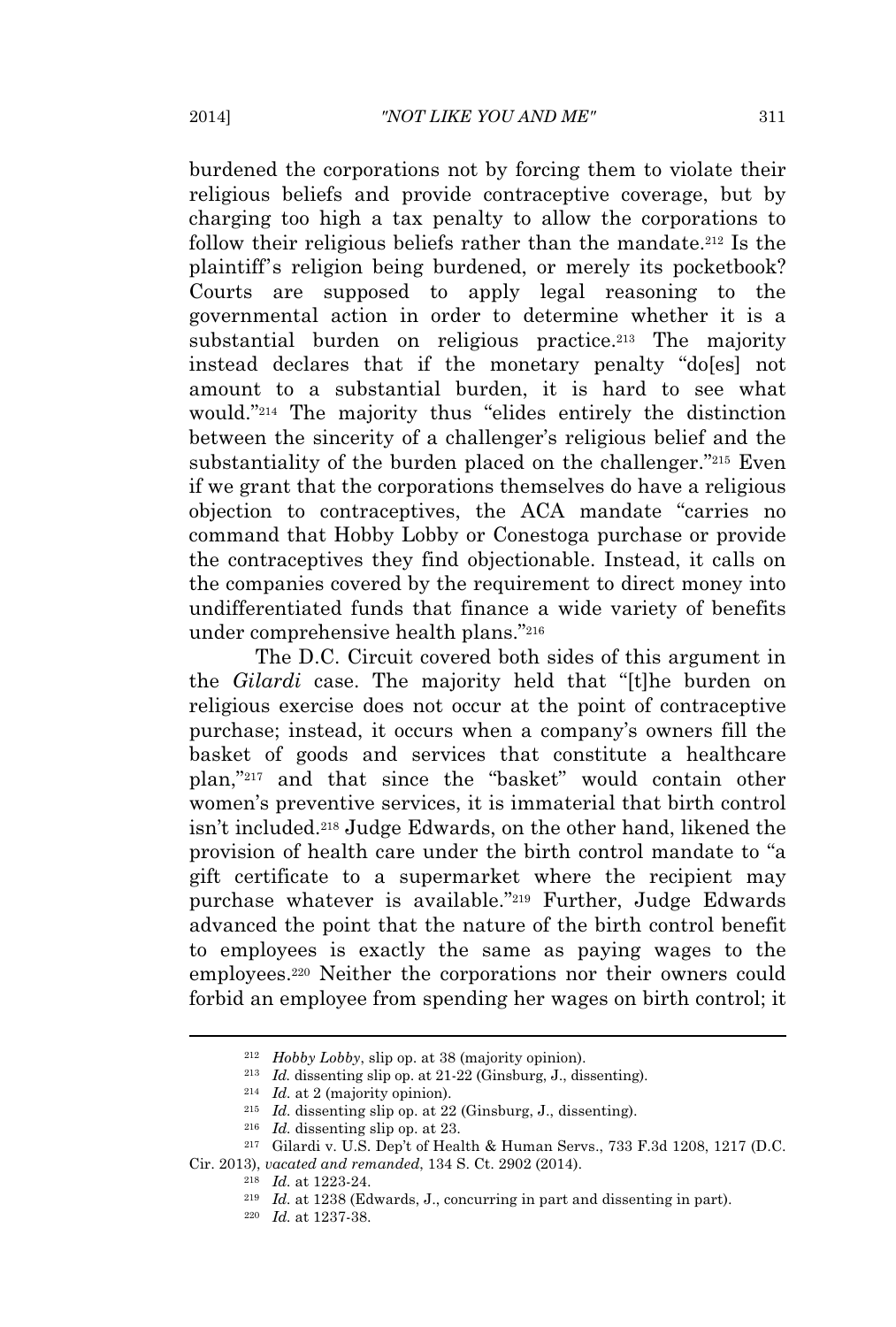is nonsensical to think of the contribution of a portion of that employee's wages toward a health care plan which she may or may not then use to obtain birth control as a more burdensome weight on the plaintiffs' religion.<sup>221</sup> Justice Ginsburg's *Hobby Lobby* dissent echoes this idea: because "decisions whether to claim benefits under the plans are made not by [the corporations], but by the covered employees," the government's requirement does not substantially burden the free exercise of religion by the corporations or their owners.<sup>223</sup>

> 2. The Least Restrictive Means to a Compelling Governmental Interest

The *Hobby Lobby* majority assumed that guaranteed access to birth control was a compelling governmental interest, yet ruled that the government had not used the least restrictive means to achieve that interest.<sup>224</sup> Nonetheless, the fact that employers are required to provide insurance as a benefit to their employees should alter the calculus of the religious analysis. The nature of the insurance marketplace makes employers' payments to insurers similar to their tax payments to state and federal governments: all taxpayer funds get pooled and no one can say exactly which taxpayer's dollar pays for what. In *United States v. Lee*, the Supreme Court held that an Amish farmer employing other Amish as farmhands and carpenters was not exempt from paying social security tax, despite his religious objection to the social security system.<sup>225</sup> The governmental interest was too important: "Because the broad public interest in maintaining a sound tax system is of such a high order, religious belief in conflict with the payment of taxes affords no basis for resisting the tax." <sup>226</sup> The *Hobby Lobby* majority rejected a *Lee* analysis, distinguishing it as a tax case<sup>227</sup> and saying that even under RFRA, Lee would have lost because "there simply is no less restrictive alternative to the categorical requirement to pay taxes."<sup>228</sup>

<sup>225</sup> United States v. Lee, 455 U.S. 252, 254-55 (1982).

<sup>227</sup> *Hobby Lobby*, slip op. at 46-47.

<sup>221</sup> *Id.*

<sup>222</sup> Burwell v. Hobby Lobby Stores, Inc., No. 13-354, dissenting slip op. at 23 (U.S. June 30, 2014) (Ginsburg, J., dissenting), *available at* http://www.supremecourt.gov/ opinions/13pdf/13-354\_olp1.pdf.

<sup>223</sup> *Id.* dissenting slip op. at 20-23.

<sup>224</sup> *Id.* slip op. at 40 (majority opinion).

<sup>226</sup> *Id.* at 260.

<sup>228</sup> *Id.* at 47.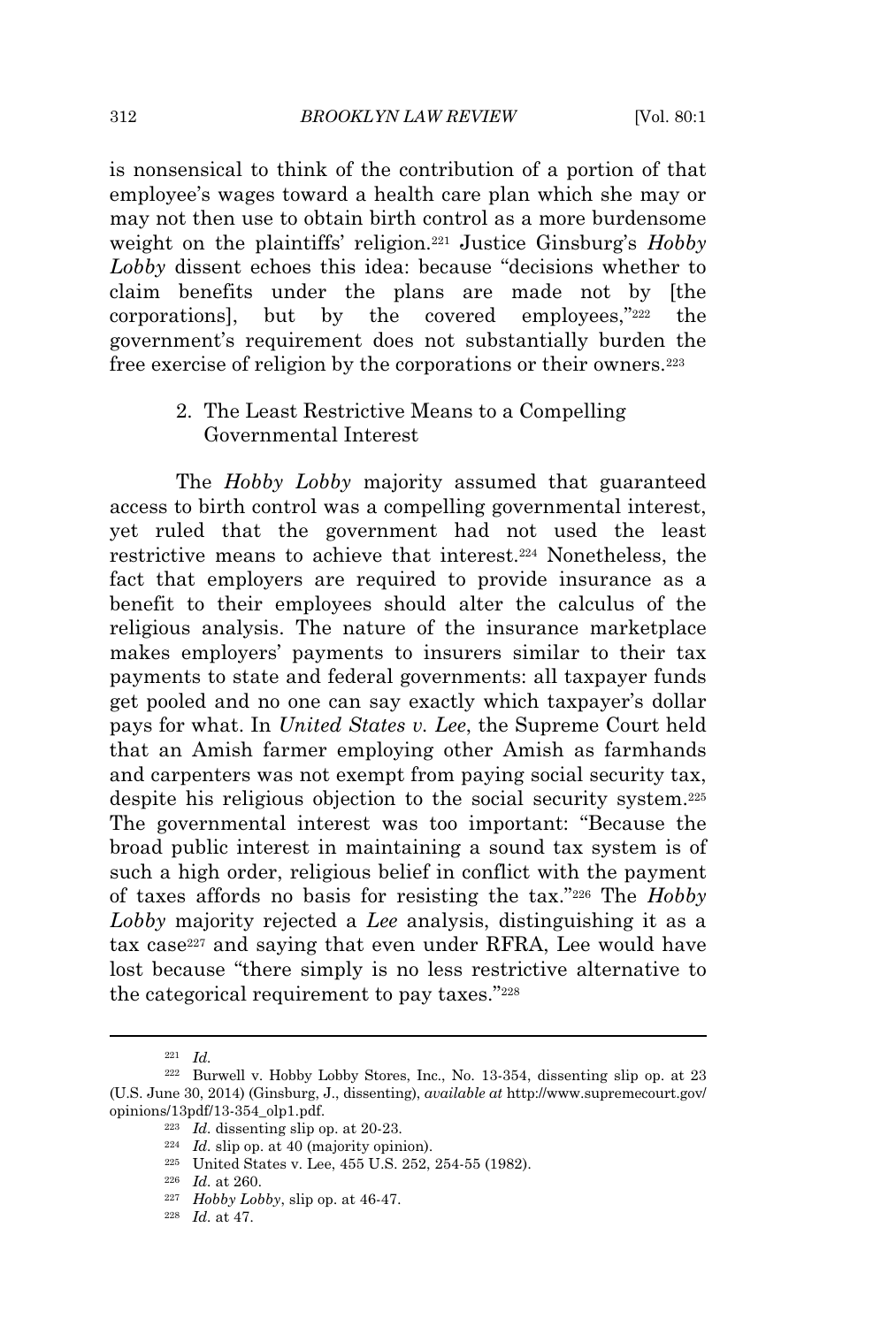*Lee* is, however, the most proper analogy. The *Lee* Court held that "a comprehensive national social security system providing for voluntary participation would be almost a contradiction in terms and difficult, if not impossible, to administer. Thus, the Government's interest in assuring mandatory and continuous participation in and contribution to the social security system is very high." <sup>229</sup> The exact same can be said about the functionality of a statewide or nationwide insurance marketplace; in fact, the Roberts Court had previously upheld the ACA's individual mandate (requiring individuals to purchase and maintain health insurance coverage) as a constitutionally appropriate tax.<sup>230</sup> The *Hobby Lobby* majority does not explain why it sees the individual mandate as a tax, but not the birth control mandate. Instead, the majority offers two options for less restrictive means to meet the compelling government interest: the government can pay for the coverage of birth control,<sup>231</sup> or it can extend exemptions created to accommodate religious nonprofits to forprofit corporations, by which employees are supposed to remain able to access coverage for birth control.<sup>232</sup>

Unfortunately, it is unlikely that either of the majority's suggestions would actually be effective solutions. Justice Ginsburg points out that the "let the government pay" option could create an administrative nightmare for both the government and for women,<sup>233</sup> and that extending the exemptions might not guarantee that women are covered.<sup>234</sup> Indeed, a few days after *Hobby Lobby* was decided, the Court granted an injunction in *Wheaton College v. Burwell* so that the religiouslyaffiliated institution plaintiff need not comply with the government's requirements of notice to Wheaton's third-party insurer in order to be exempted from the birth control mandate.<sup>235</sup> "After expressly relying on the availability of the religiousnonprofit accommodation to hold that the contraceptive coverage requirement violates RFRA as applied to closely held for-profit corporations, the Court now, as the dissent in *Hobby Lobby* feared it might, retreats from that position." <sup>236</sup> Wheaton College claimed that filling out one side of the government's two-page form "would

<sup>229</sup> *Lee*, 455 U.S. at 258-59.

<sup>230</sup> Nat'l Fed'n of Indep. Bus. v. Sebelius, 132 S. Ct. 2566, 2593-600 (2012).

<sup>231</sup> *Hobby Lobby*, slip op. at 41.

<sup>232</sup> *Id.* at 43.

<sup>233</sup> *Id.* dissenting slip op. at 28-29 (Ginsburg, J., dissenting).

<sup>234</sup> *Id.* dissenting slip op. at 29-31.

<sup>&</sup>lt;sup>235</sup> Wheaton Coll. v. Burwell, No. 13A1284, slip op. at 1 (U.S. July 3, 2014).

<sup>236</sup> *Id.* at 3 (Sotomayor, J., dissenting) (internal citation omitted).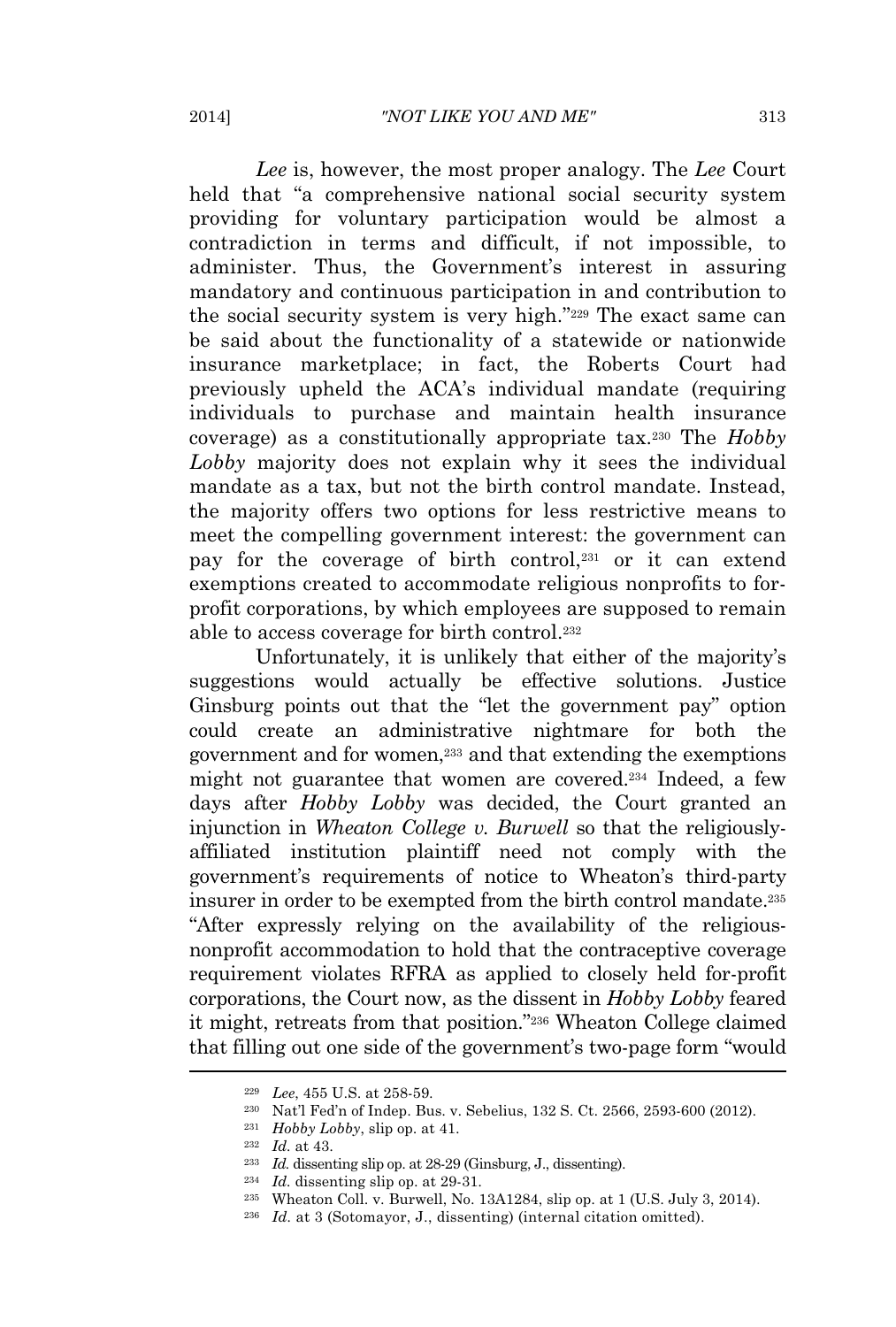make it complicit in the provision of contraceptive coverage, in violation of its religious beliefs," <sup>237</sup> but the dissent correctly noted that birth control coverage for Wheaton employees would, "in every meaningful sense . . . result from the relevant law and regulations," not the completion of the form.<sup>238</sup> In contrast, lack of a completed form is likely to result in Wheaton employees losing birth control coverage entirely.<sup>239</sup> By deciding that Wheaton could avail itself of the exemption by notifying HHS rather than its insurer, the Court rewrote the HHS regulations and potentially denied thousands if not millions of women the benefits of the birth control mandate.<sup>240</sup> "A 'least restrictive means' cannot require employees to relinquish benefits accorded them by federal law in order to ensure that their ... employers can adhere unreservedly to their religious tenets."<sup>241</sup>

# *C. A Question of Equal Protection: The Courts Must Properly Weigh the Rights of Employees of For-Profit Corporations*

Regardless of the religious convictions of a corporation's owners, allowing that corporation to curtail its employees' access to health care means the employees will have been denied equal protection under the Fourteenth Amendment and the ACA.<sup>242</sup> The plaintiff corporations make First Amendment and RFRA claims based on the Free Exercise Clause.<sup>243</sup> The government defines its interests in general terms of public health and welfare, women's autonomy, and gender equality.<sup>244</sup> Neither specifically addresses the rights of the employees—the women and families who are undoubtedly persons with full constitutional protections and who are affected by the corporation's decision to reject the provision of mandated health care benefits. The plaintiff corporations and their owners clearly see themselves as the victims of a tyrannical government. But unless someone brings the disadvantaged employees—women and families—into the equation, justice

<sup>237</sup> *Id.* slip op. at 6.

<sup>238</sup> *Id.* at 10.

<sup>239</sup> *Id.* at 13-16.

<sup>240</sup> *Id.*

<sup>241</sup> Burwell v. Hobby Lobby Stores, Inc., No. 13-354, dissenting slip op. at 28 (U.S. June 30, 2014) (Ginsburg, J., dissenting), *available at* http://www.supremecourt.gov/ opinions/13pdf/13-354\_olp1.pdf.

<sup>242</sup> *See* Benedict, *supra* note 30, at 117-19.

<sup>243</sup> *Id.* at 79-84.

<sup>244</sup> *Id.* at 114-16.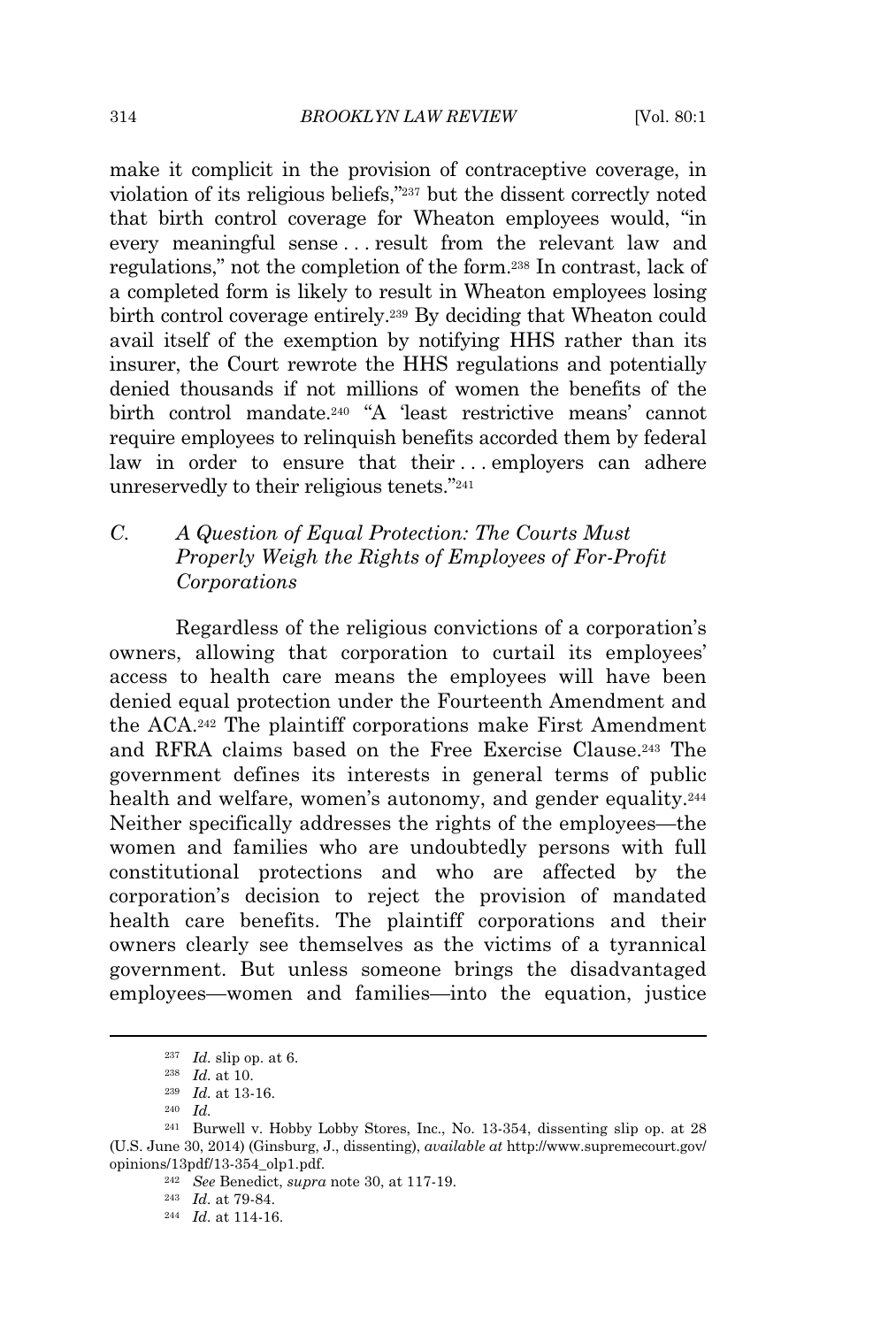will not be done. "Employee interest in maintaining coverage equivalent to that of her counterparts employed by nonreligious corporations is a strong factor that adds weight to the government's compelling interest," <sup>245</sup> because if an employee's access to the full range of preventive health services depends upon whether or not her corporate boss' religion tolerates birth control, then she is not being treated equally under the law.<sup>246</sup> "Working for Hobby Lobby or Conestoga . . . should not deprive employees of the preventive care available to workers at the shop next door." 247

The Supreme Court has held that "women (and men) have a constitutional right to obtain contraceptives." <sup>248</sup> The birth control mandate, and the ACA as a whole, include health care benefits that are meant to be available to all Americans regardless of the religious beliefs of their employer,<sup>249</sup> and the *Hobby Lobby* Court agreed that access to birth control is a compelling state interest.<sup>250</sup> As Justice Kennedy wrote in his *Hobby Lobby* concurrence:

Among the reasons the United States is so open, so tolerant, and so free is that no person may be restricted or demeaned by government in exercising his or her religion. Yet neither may that same exercise unduly restrict other persons, such as employees, in protecting their own interests, interests the law deems compelling.<sup>251</sup>

While the constitutional right to easily access birth control does not necessarily guarantee a constitutional right to subsidized birth control, the mandate does not require the plaintiffs to make direct payments for their employees' birth control, but merely to include coverage of birth control under the group health plan.<sup>252</sup> The majority is wrong to raise the corporations' newfound statutory rights above the constitutional rights of their employees, and the majority is naïve in thinking

<sup>245</sup> *Id.* at 117.

<sup>246</sup> *Id.*

<sup>247</sup> Burwell v. Hobby Lobby Stores, Inc., No. 13-354, dissenting slip op. at 32 (U.S. June 30, 2014) (Ginsburg, J., dissenting), *available at* http://www.supremecourt.gov/ opinions/13pdf/13-354\_olp1.pdf.

<sup>248</sup> *Id.* slip op. at 39 (majority opinion) (discussing *Griswold v. Connecticut*, 381 U.S. 479, 485-86 (1965), which overturned a state law forbidding the use of contraceptives, in violation of the protections of the First, Fourth, Fifth, and Ninth Amendments); *see also* Eisenstadt v. Baird, 405 U.S. 438 (1972) (overturning a Massachusetts state law that violated the Fourteenth Amendment by allowing distribution of contraceptives to married but not unmarried persons).

<sup>249</sup> Benedict, *supra* note 30, at 117-18.

<sup>250</sup> *Hobby Lobby*, slip op. at 40.

<sup>&</sup>lt;sup>251</sup> *Id.* concurring slip op. at 4 (Kennedy, J., concurring).

<sup>252</sup> *See supra* notes 219-21 and accompanying text.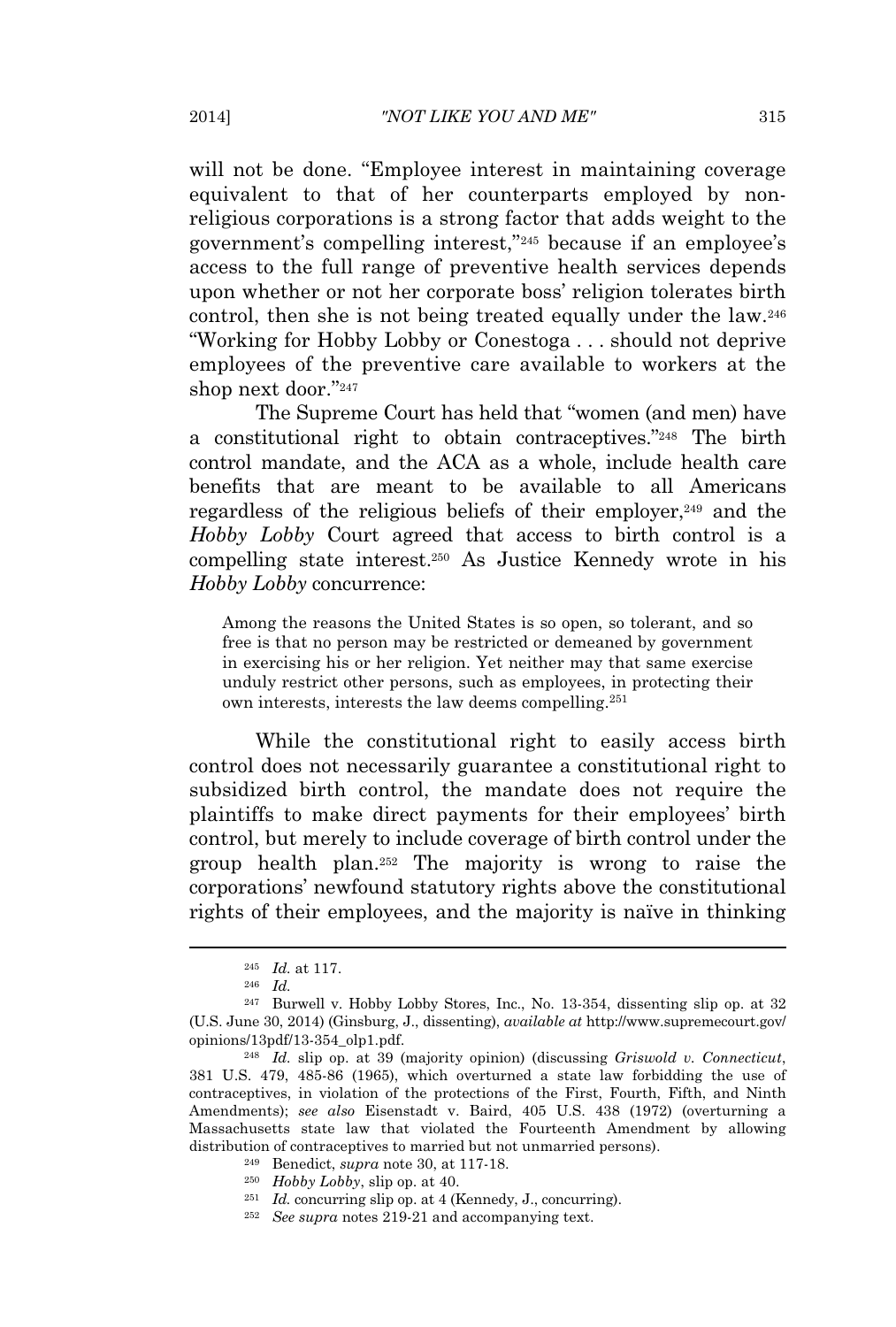they simply shifted the cost burden of birth control onto the government or insurers. The *Hobby Lobby* and *Wheaton* dissenters are most likely correct that employees' access to birth control will be truncated. Moreover, allowing so-called "faith based companies" to violate the birth control mandate defeats the statutory intention of the ACA and further harms women as a class. The "compelling interests protected by the mandate can only be served if women have easy access to contraceptives as a practical matter." 253

Assuming that corporations have the same rights and protections as natural persons, their rights and protections must be balanced against the rights and protections of natural persons. Courts should adopt a new rule to properly balance the rights of humans against the rights of corporations. In situations like the birth control mandate cases, where the rights of a corporate person would be in direct conflict, yet of equal and balanced weight, with those of natural persons, such a tie should go to the natural persons, by virtue of the natural person's humanity. Because a corporation is incorporeal, damages and injuries done to it pale in comparison to the damages and injuries it can inflict upon natural persons.<sup>254</sup> A corporation can generally mitigate any harm done to it by changing business tactics, thanks to the "special privileges or immunities" <sup>255</sup> of the corporate form, whereas a natural person denied a remedy by the court—or unable to access the court through lack of money

<sup>253</sup> Benedict, *supra* note 30, at 120.

<sup>254</sup> This is most obvious when it comes to environmental hazards caused by corporate negligence, such as homes, lives, and livelihoods destroyed by the 1972 Buffalo Creek flood or the 2014 Freedom Industries chemical spill. *See Buffalo Creek Disaster*, W. VA. DIV. OF CULTURE AND HISTORY (2014), http://www.wvculture.org/ history/buffcreek/bctitle.html; *CSB Investigation Finds No Record of Inspections on Freedom Industries Chemical Storage Tanks*, U.S. CHEMICAL SAFETY BOARD (July 16, 2014), http://www.csb.gov/csb-investigation-finds-no-record-of-inspections-on-freedomindustries-chemical-storage-tanks-leak-in-bottom-of-tank-that-contaminated-charlestonwv-drinking-water-resulted-from-corrosion-caused-by-water-seeping-through-holes-intank-roof-/. Further, punishment for corporate crimes is almost non-existent, even when it results in deaths, or in billions of dollars in damage. HARTMANN, *supra* note 14, at 183-86. Even when punishments are meted out to corporations, they may be inconsistent. "U.S. Attorney General Eric Holder called the wide-ranging settlement [BP faced for the 2006 oil spill in the Gulf of Mexico] . . . . 'both the largest single criminal fine . . . and the largest total criminal resolution' in U.S. history," but BP will not necessarily "be debarred from contracting with the federal government." Ian Johnston & James Eng, *BP to Pay \$4.5 Billion, Plead Guilty to Manslaughter in Gulf Of Mexico Oil Spill*, NBCNEWS.COM (Nov. 15, 2012, 1:13 AM), http://usnews.nbcnews.com/ \_news/2012/11/15/15181916-bp-to-pay-45-billion-plead-guilty-to-manslaughter-in-gulfof-mexico-oil-spill?lite.

<sup>255</sup> First Nat'l Bank of Bos. v. Bellotti, 435 U.S. 765, 827 (1978) (Rehnquist, J., dissenting).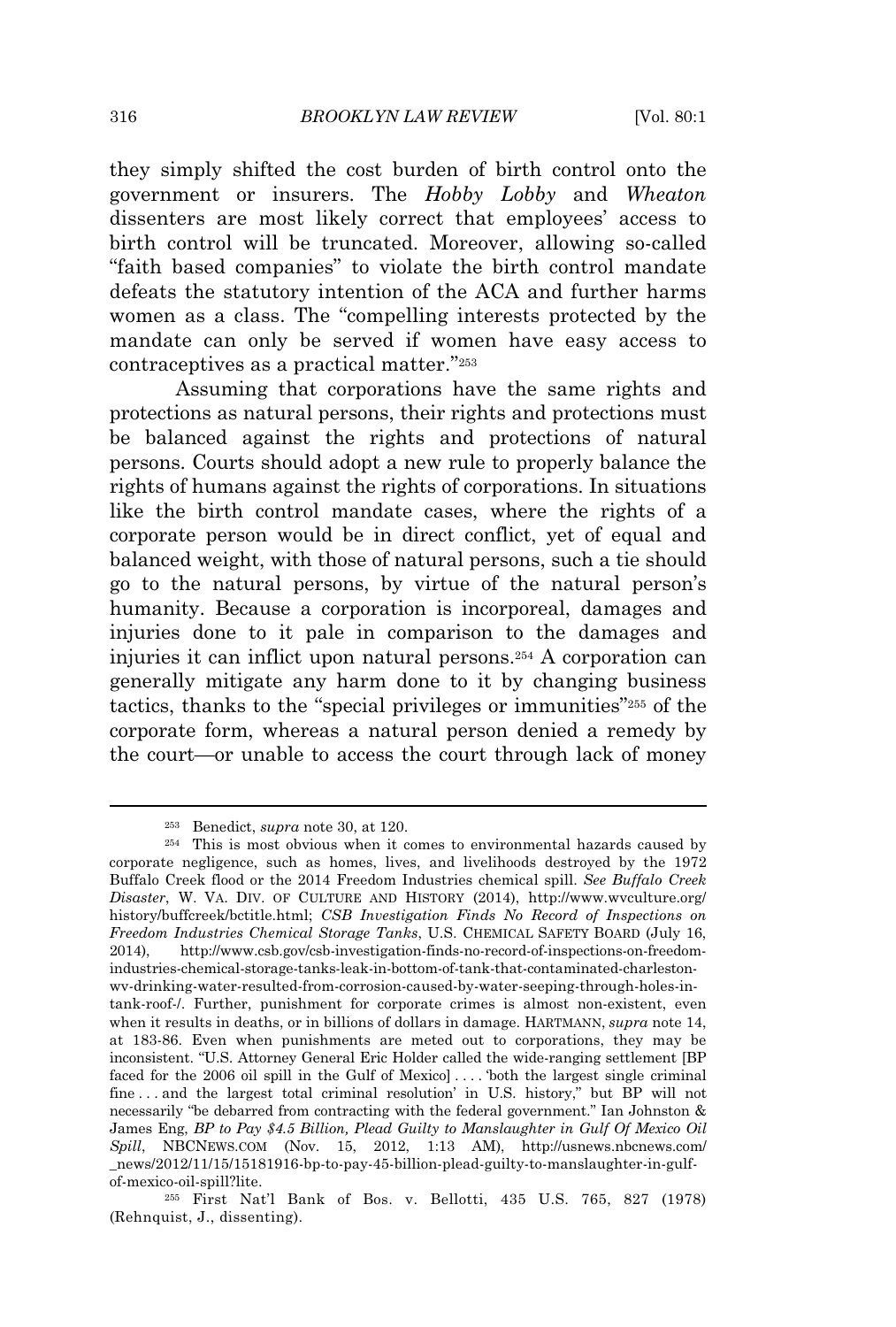or power—remains injured.<sup>256</sup> "When one party [(a corporation)] has dramatically more power, property, and wealth than another [(a corporate employee)], it makes no sense to assert that both require equal protection." <sup>257</sup> Such a rule is necessary to ensure human persons can enjoy their constitutional rights. Justice demands that courts give the natural person the edge, because she has been historically disadvantaged in comparison to the corporate person. Advancing corporate rights to the detriment of women's rights is patently unfair, and will further disadvantage women as a class, particularly low income women and women of color who already face health disparities and lack of access to appropriate health care.<sup>258</sup>

Moreover, when facing corporate challenges to laws and regulations, the government should be allowed to present arguments not just on the compelling *government* interest, but on the compelling interests of the people who would be affected by corporate rejection of the law.<sup>259</sup> When considering questions of standing, the courts allow churches and other religious nonprofits to bring free exercise and establishment claims on behalf of their members, because the religious nonprofit exists for the religious needs of those members.<sup>260</sup> Similarly, a secular nonprofit can bring a claim related to its services on behalf of the people it serves,<sup>261</sup> and a state can bring a claim when "the health, comfort, and welfare of its citizens . . . are implicated." <sup>262</sup> In each of these instances, the members of the religious faith, the people served by the nonprofit, and the citizens of the state all have a voice in court only through their affiliation; if the suit is successful, the members, people, and citizens all benefit from the outcome.<sup>263</sup> Unfortunately, in the cases fighting the birth control mandate, the actual users of birth control have no voice.<sup>264</sup> The only organization that could immediately represent the corporate

<sup>256</sup> HARTMANN, *supra* note 14, at 94.

<sup>257</sup> *Id.*

<sup>258</sup> Burwell v. Hobby Lobby Stores, Inc., No. 13-354, dissenting slip op. at 23-24 (U.S. June 30, 2014) (Ginsburg, J., dissenting), *available at* http://www.supremecourt.gov/ opinions/13pdf/13-354\_olp1.pdf; Cynthia Greenlee, *Hobby Lobby Ruling Opens the Door to 'Method Discrimination' for Black Women*, THE ROOT.COM (July 3, 2014, 4:21 PM), http://www.theroot.com/articles/culture/2014/07/black\_women\_s\_reproductive\_health\_ could now be at greater risk.html?wpisrc=newstories.

<sup>259</sup> Benedict, *supra* note 30, at 115-19.

<sup>260</sup> *See, e.g.*, Pierce v. Soc'y of Sisters, 268 U.S. 510, 532 (1925); *see also* Fein, *supra* note 191.

<sup>261</sup> *See, e.g.*, Griswold v. Connecticut, 381 U.S. 479, 481 (1965); NAACP v. Alabama *ex rel.* Patterson, 357 U.S. 449, 458-59 (1958); *see also* Fein, *supra* note 191.

<sup>262</sup> 42 A.L.R. FED. 23 § 2[a] (1979).

<sup>263</sup> *See* Fein, *supra* note 191.

<sup>264</sup> *See* Benedict, *supra* note 30, at 117.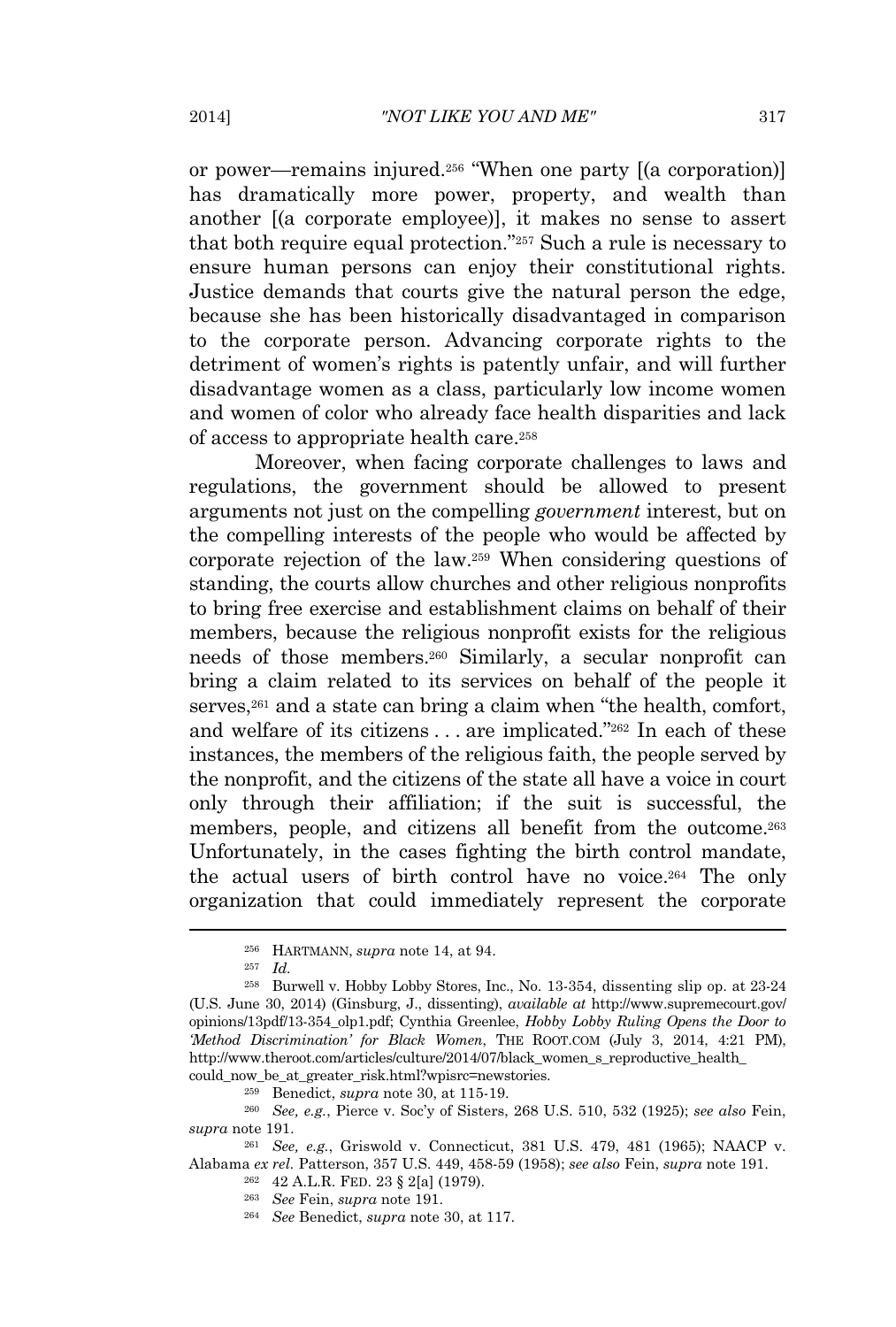employees in need of birth control is the government. The government should be allowed to stack on the scales next to its compelling interests of public health and welfare, women's autonomy, and gender equality, the more particularly compelling interests of the employees: equal protection interests, wage and compensation interests, and yes, diverse religious freedom interests.<sup>265</sup> Surely, that is compelling enough to outweigh the nuisance to the corporate owners' religious interests.

Allowing the government to represent not just its own interests, but the interests of the people its legislation and regulations are intended to help, essentially adding these groups as a class action plaintiff to the government interest already present in a given suit, would help ensure that the rights of natural persons are in fact protected. Such an allowance would also more closely align with the intent of the Fourteenth Amendment. It has been said that the flaw in the Supreme Court's interpretation of the Fourteenth Amendment is that it offers not "equal protection *of* law," as the amendment plainly states, but "equal protection *against* law." <sup>266</sup> *Hobby Lobby* would seem to fall into this category: the employees are denied the beneficial protection of the ACA, but the corporations at bar are granted protection against it. Imagine if instead, the government were allowed to fully enforce the protections *of* the laws. For example, the government could represent the actual people whose lives and homes would be affected by a corporation's toxic chemical spill when enforcing EPA regulations. Instead of discussing vague ideas of clean air or clean water, the court could also consider the actual people who rely on the clean air and water, and are guaranteed it by statute and regulation. The government and the people may not win in every case, but at least the courts would be forced to confront the implications of holding corporate rights over those of natural persons. Such a power should not, however, preclude or preempt the rights of the people to sue on their own behalf; if the government neglects to protect their interests in a suit, the people should not be left without remedy.

<sup>265</sup> *Id.* at 115-19.

<sup>266</sup> Robin West, *The Missing Jurisprudence of the Legislated Constitution*, *in* THE CONSTITUTION IN 2020, at 79, 80-81 (Jack M. Balkin & Reva B. Siegel, eds., 2009).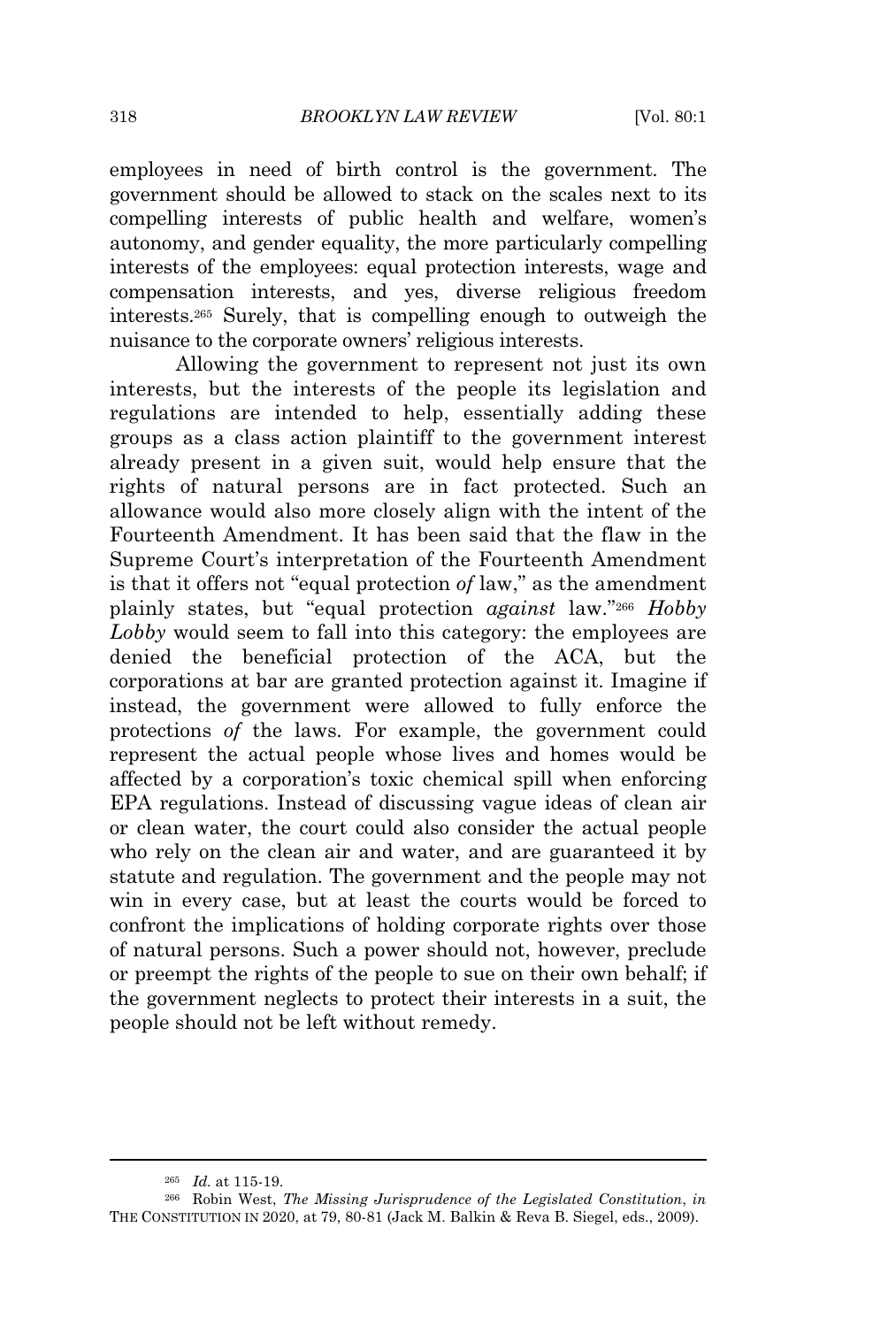## *D. A Question of Consequences: Now That Corporations Have Religion, What's Next?*

Justice Ginsburg is right to warn that "[t]he Court's determination that RFRA extends to for-profit corporations is bound to have untoward effects." <sup>267</sup> Holding corporate rights as equal to the rights of natural persons may mean that eventually only corporations are able to exercise or enjoy their rights.<sup>268</sup> If for-profit corporations are allowed to use RFRA as an unquestioned defense against the birth control mandate, the door is open for corporations to claim that other health services—or even health care itself—violate their religious beliefs, therefore they should not have to provide insurance coverage for employees.<sup>269</sup> Which services would be the next ones dropped from a devout corporation's health plan? Justice Ginsburg pointed out that some religions oppose blood transfusions, antidepressants, and vaccinations;<sup>270</sup> *Hobby Lobby* could also preclude insurance coverage for HIV treatment, mental health services, or addiction rehabilitation. What if the corporation's religion approves of health care, but not Title VII or Title IX? What if the corporation's religion causes it to violate federal drug laws—not because the corporation or its customers are personally using a sacred drug in religious ceremonies,<sup>271</sup> but because the corporation's religion dictates that it should be allowed to sell their "religious product" to the general public?

And, despite the majority's assurances that it is "unlikely" publicly traded corporations will ever avail themselves of RFRA protections, they did not limit the decision to closely held corporations like the plaintiffs at bar.<sup>272</sup> *Citizens United* did not make such a distinction about speech; there is no reason to think the majority will decide that such a

<sup>267</sup> Burwell v. Hobby Lobby Stores, Inc., No. 13-354, dissenting slip op. at 19 (U.S. June 30, 2014) (Ginsburg, J., dissenting), *available at* http://www.supremecourt.gov/ opinions/13pdf/13-354\_olp1.pdf.

<sup>268</sup> Sprague & Wells, *supra* note 33, at 550-51.

<sup>269</sup> *Hobby Lobby*, dissenting slip op. at 19-20, 27-31.

<sup>270</sup> *Id.* dissenting slip op. at 33.

<sup>271</sup> *See* Gonzales v. O Centro Espirita Beneficente Uniao do Vegetal, 546 U.S. 418, 423 (2006) (affirming that petitioner church correctly invoked RFRA to protect its use of hallucinogenic tea as communion against enforcement of federal Controlled

Substances Act).

<sup>272</sup> *See Hobby Lobby*, slip op. at 20 (majority opinion) ("No known understanding of the term 'person' includes *some* but not all corporations."); *id.* at 29 ("[W]e have no occasion in these cases to consider RFRA's applicability to such [publicly traded] companies.").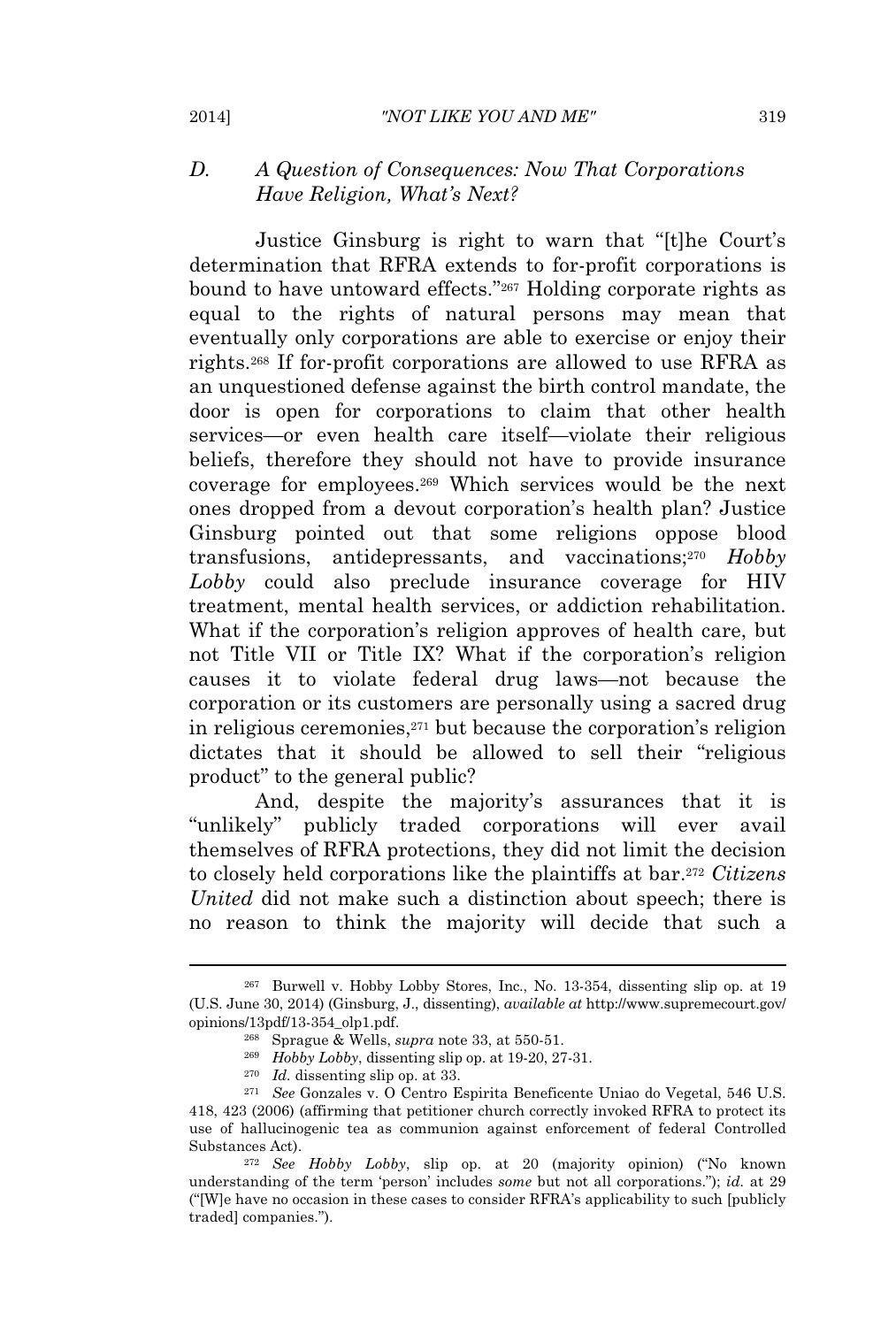distinction is desirable when it comes to religion. If Coca-Cola decides to bring back the original formula for their product, which included cocaine,<sup>273</sup> because their religion dictates that the original formula was more godly, would the courts question this belief? This may sound too far-fetched an example to give real consideration—at least, until you find out that Coca-Cola's founders "felt like early Christian martyrs in a way, fighting for a just cause."<sup>274</sup>

To avoid the slippery slope, we the (human) people may have to take matters back into our own hands. RFRA is, after all, an act of Congress; Congress could amend its scope to include only natural persons. Though that has not yet been proposed, Senator Patty Murray and forty-five co-sponsors introduced the Protect Women's Health from Corporate Interference Act<sup>275</sup> within days of the *Hobby Lobby* decision, as "[i]t is imperative that Congress act to reinstate contraception coverage and to protect employees . . . from other attempts to take away coverage for other health benefits to which such employees and dependents are entitled under Federal law." 276 Local ordinances have been passed to "reject[] the notion of corporate personhood," <sup>277</sup> and there is a movement underway to amend state constitutions to do the same.<sup>278</sup> In 2013, joint resolutions were introduced in both the House and Senate "[p]roposing an amendment to the Constitution of the United States to clarify the authority of Congress and the States to regulate corporations." <sup>279</sup> Another amendment proposal was introduced in the House to ensure "that the rights extended by the Constitution are the rights of natural persons only." 280

<sup>273</sup> Jill Richardson, *"Original Coca-Cola Had a Very Small Amount of Cocaine": An Expert Explains How the Company's Ruthless Business Tactics Helped Create The World's Most Recognizable Brand*, SALON.COM (May 22, 2013, 1:27 PM), http://www.salon.com/2013/05/22/original\_coca\_cola\_had\_a\_very\_small\_amount\_of\_coc aine partner/.

<sup>274</sup> *Id.*

<sup>275</sup> S. 2578, 113th Cong. (2014), *available at* https://beta.congress.gov/bill/ 113th-congress/senate-bill/2578/text.

<sup>276</sup> *Id.* at § 3(18).

<sup>277</sup> HARTMANN, *supra* note 14, at 277.

<sup>278</sup> *Id.* at 291-93, 315-16; *see also MTA Coalition*, MOVE TO AMEND, https://movetoamend.org/about-us (last visited Aug. 17, 2014) ("Formed in September 2009, Move to Amend is a coalition of hundreds of organizations and hundreds of thousands of individuals committed to . . . an amendment to the U.S. Constitution to unequivocally state that inalienable rights belong to human beings only.").

<sup>279</sup> S.J. Res. 18, 113th Cong. (2013), *available at* https://beta.congress.gov/bill/ 113th-congress/senate-joint-resolution/18/text; H.R.J. Res. 21, 113th Cong. (2013), *available at* https://beta.congress.gov/bill/113th-congress/house-joint-resolution/21/cosponsors.

<sup>280</sup> H.R.J. Res. 29, 113th Cong. (2013), *available at* https://beta.congress.gov/bill/113th-congress/house-joint-resolution/29.